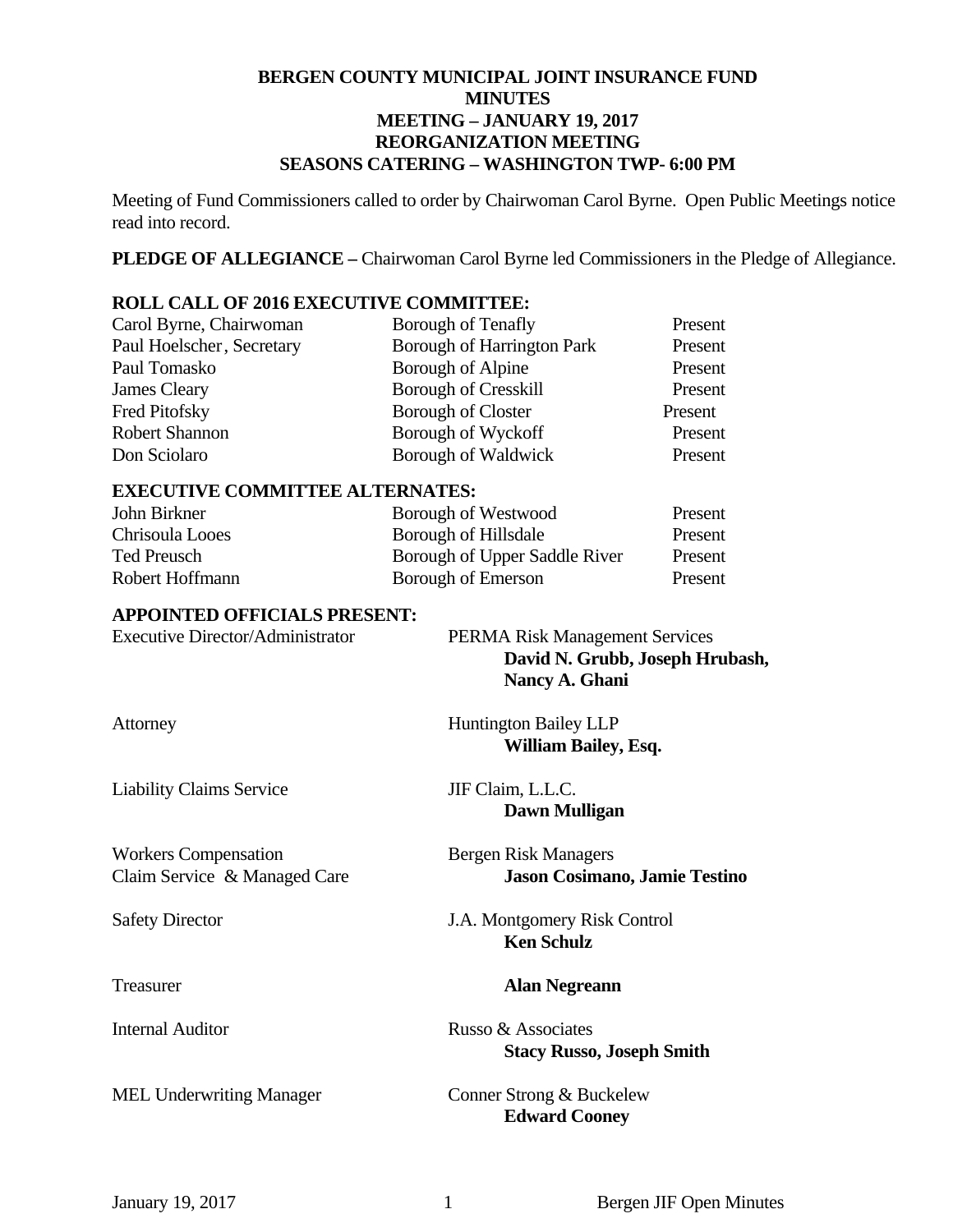#### **RISK MANAGEMENT CONSULTANTS PRESENT:**

Victor Fadini Ralph Spataro, **Johl & Company** Dan Larsen, **Johl & Company**  Arthur Caughlan**, Nelson-Patterson** Dave Vozza, Olga Bobylak, **Vozza Agency**  Brian Eifert, **Eifert French** Frank Covelli, **P.I.A.**  Sharon Fallon, **P.I.A.**  Dominick Cinelli, **Brown & Brown** Colleen Holdsworth, **Eifert French** Jack Zisa, **Regional Risk Managers, LLC**  Gerard Quinn, **Conklin and Kraft Agency**  Ezio Altamura, **GJEM Otterstedt**  Mathew McArow, **GJEM Otterstedt**  Debra Ginetto, **Burton-Kanwisher**  Michael Boggio, **Chadler Solutions** 

Ron Kistner, Allendale Louis Apa, Harrington Park Paul Tomasko, Alpine Ann Bistritz, Harrington Park Robert Byrnes Jr., Bergenfield Stephanie Wehmann, Alpine Marie Quinones, Bergenfield Alternate Charles Kahwaty, Franklin Lakes James Cleary, Cresskill John Ruocco, Hillsdale Ray Herr, Dumont Norman Schmelz, Bergenfield Robert Hoffmann, Emerson Michael O'Hagan, Glen Rock John V. Lazar, Emerson Alternate Bruce Packer, Glen Rock Joanne Kwasniewski, Fair Lawn Alternate Mary Anne Groh, Washington Lenora Benjamin, Glen Rock Thomas Sears, Washington Paul Hoelscher, Harrington Park Peter Calamari, Washington Chrisoula Looes, Hillsdale John Cosgrove, Fair Lawn Jonathan DeJoseph, Hillsdale Alternate Thomas Papaleo, River Edge Quentin Wiest, Mahwah Mary Davis, River Edge Richard Kunze, Oakland Paula Jaegge, Waldwick Heather Mailander, Ridgewood Edward Mignone, River Edge Carol Byrne, Tenafly Ted Preusch, Upper Saddle River Don Sciolaro, Waldwick Janet Sobkowicz, Washington Township John Birkner, Westwood Tomas J. Padilla, Woodcliff Lake Robert Shannon Jr., Wyckoff

#### **FUND COMMISSIONERS PRESENT: COUNCIL/ELECTED OFFICIALS/STAFF:**

Fred Pitofsky, Closter Joanne Minichetti, Upper Saddle River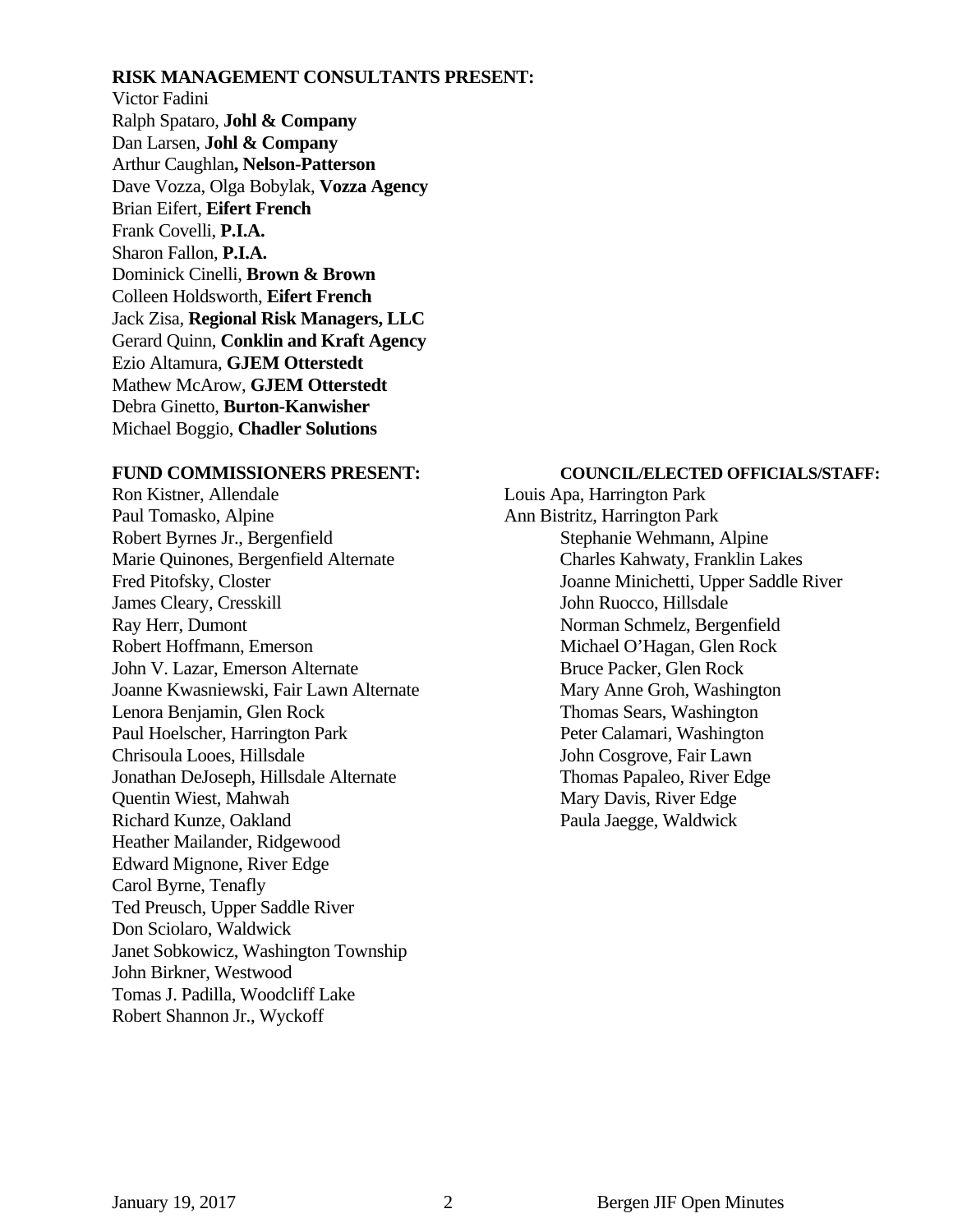#### **MOTION TO APPROVE OPEN & CLOSED MINUTES FOR NOVEMBER 21, 2016 AND CLOSED MINUTES OF JANUARY 9, 2017:**

**Moved:** Commissioner Sciolaro Second: Commissioner Tomasko Vote: Unanimous

### **CORRESPONDENCE:**

NONE

**OPENING REMARKS:** Executive Director said the Bergen County Municipal Joint Insurance Fund has the designation of being the 1<sup>st</sup> JIF in the State of New Jersey formed on January 1, 1985 and 2017 represents the 33<sup>rd</sup> annual reorganization of the fund. Executive Director said since then the movement, which began here, has grown to a state-wide organization known as the MEL and is collectively the largest municipal JIF in the United States.

Executive Director said there are two important figures to note: 1) the MEL program has saved taxpayers over \$1.1 billion and 2) the Lost Time Accident Frequency Rate (LTAF) was originally 5.73, which was the same as the national and state average for municipal government, and as of December 31, 2016 is expected to be 2.0. Executive Director said the LTAF decrease represents a 65% reduction in accident rates and may be a more important accomplishment in terms of the well-being of members' employees and citizens. Executive Director said the improved safety record is due to the consistent efforts and involvement of fund commissioners, elected officials, managers, supervisors and employees, which all began with this fund.

Copies of the MEL 30<sup>th</sup> Anniversary Brochure were distributed for information, which announced the MEL's  $30<sup>th</sup>$  and outlined other contributions and achievements.

#### **SINE DIE MEETING ADJOURNED - CHAIRS VACATED. ACTING CHAIRPERSON BYRNE ASKED EXECUTIVE DIRECTOR TO CONDUCT MEETING.**

| <b>Member</b>         | <b>Fund Commissioner</b> | <b>PRESENT</b> | <b>Alternates</b>      | <b>PRESENT</b> |
|-----------------------|--------------------------|----------------|------------------------|----------------|
| Allendale             | <b>Ron Kistner</b>       | Yes            | Elizabeth White        |                |
| Alpine                | Paul Tomasko             | Yes            |                        |                |
| Bergenfield           | Robert Byrnes Jr.        | Yes            | <b>Marie Quinones</b>  |                |
| Closter               | <b>Fred Pitofsky</b>     | Yes            |                        |                |
| Cresskill             | James Cleary             | Yes            | <b>Gregory Mueller</b> |                |
| Demarest              | Raymond J. Cywinski      |                |                        |                |
| <b>Dumont</b>         | Ray Herr                 | Yes            | Catherine Romeo        |                |
| Emerson               | Robert Hoffmann          | Yes            | John V. Lazar          | Yes            |
| Fair Lawn             | James VanKruiningen      |                | Joanne Kwasniewksi     | Yes            |
| <b>Franklin Lakes</b> | <b>Thomas Donch</b>      |                | Gregory Hart           |                |
| Glen Rock             | Lenora Benjamin          | Yes            |                        |                |
| Harrington Park       | Paul Hoelscher           | Yes            |                        |                |
| <b>Haworth</b>        | Margaret Celotto         |                | Stephen Chval          |                |
| Hillsdale             | Chrisoula Looes          | Yes            | Jonathan DeJoseph      |                |
| Ho Ho Kus             | <b>Philip Rorty</b>      |                |                        |                |
| Leonia                | Jack Terhune             |                |                        |                |

#### **ROLL CALL OF 2017 FUND COMMISSIONERS (OR ALTERNATES):**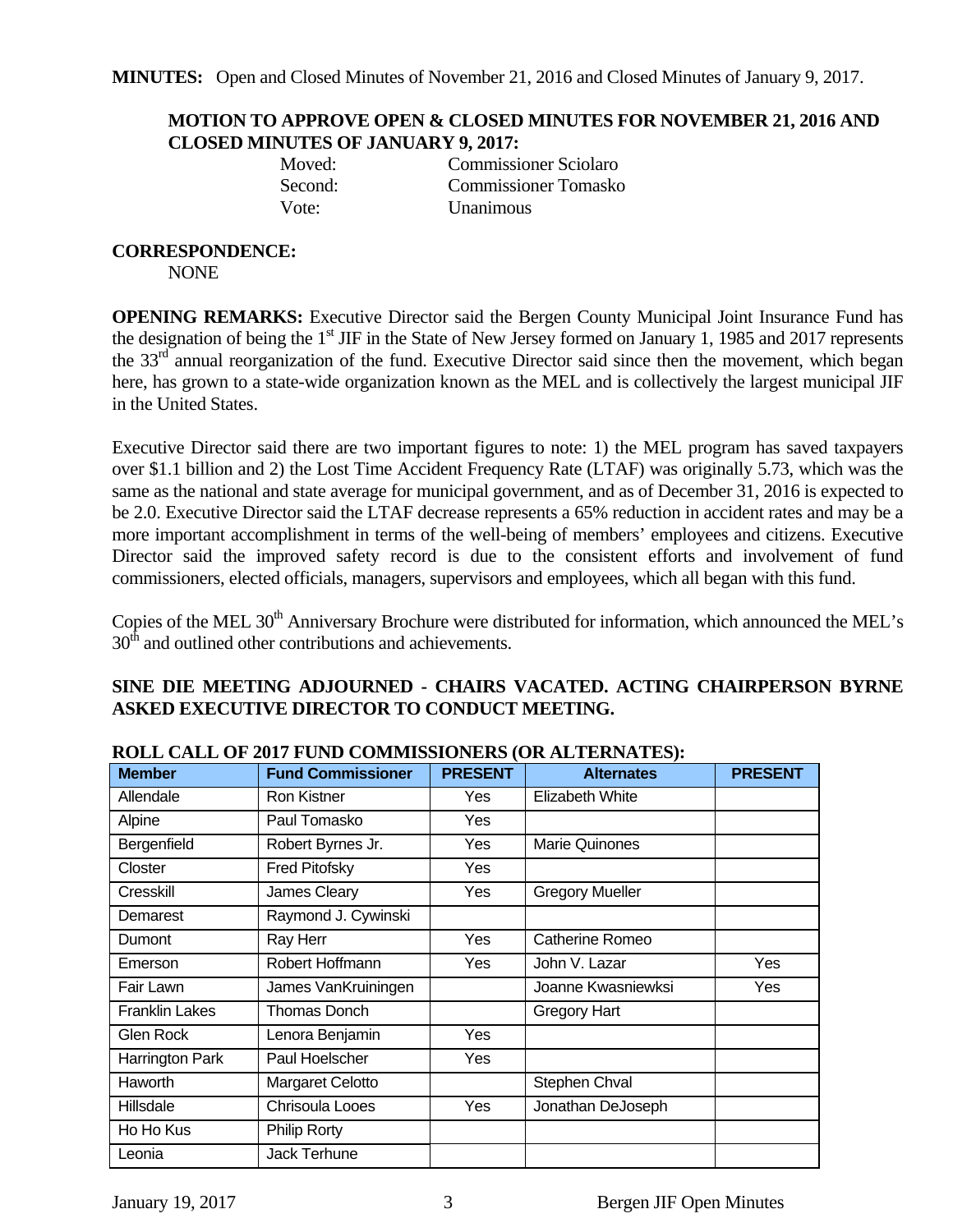| Mahwah                    | <b>Quentin Wiest</b>     |     |                        |  |
|---------------------------|--------------------------|-----|------------------------|--|
| <b>Midland Park</b>       | Adeline Hanna            |     |                        |  |
| Montvale                  | <b>Timothy Lane</b>      |     | Michael Ghassali       |  |
| New Milford               | <b>Hedy Grant</b>        |     |                        |  |
| Northvale                 | Roy Sokoloski            |     |                        |  |
| Norwood                   | James Barsa              |     | Lorraine McMackin      |  |
| Oakland                   | <b>Richard Kunze</b>     | Yes | Donna Mollineaux       |  |
| Old Tappan                | Patrick O'Brien          |     | Guy Carnazza           |  |
| Oradell                   | Michael A. Staff         |     |                        |  |
| Park Ridge                | Kelley O'Donnell         |     | Joseph Kolodziej       |  |
| Ramsey                    | <b>Bruce Vozeh</b>       |     |                        |  |
| Ridgewood Village         | <b>Heather Mailander</b> | Yes |                        |  |
| <b>River Edge</b>         | <b>Edward Mignone</b>    | Yes |                        |  |
| <b>River Vale</b>         | Gennaro Rotella          |     | Ada Vassallo           |  |
| Saddle River              | Susan Hodgins            |     | Albert Kurpis, Mayor   |  |
| Tenafly                   | Carol Byrne              | Yes | Jewel V. Thompson-Chin |  |
| <b>Upper Saddle River</b> | <b>Ted Preusch</b>       | Yes |                        |  |
| <b>Waldwick</b>           | Don Sciolaro             | Yes | <b>Gary Kratz</b>      |  |
| Washington                | Janet Sobkowicz          | Yes | Lilly Chin             |  |
| Westwood                  | John Birkner             | Yes | Ben Kezmarksy          |  |
| <b>Woodcliff Lake</b>     | <b>Tomas Padilla</b>     | Yes |                        |  |
| Wyckoff                   | Robert Shannon Jr.       | Yes | <b>Scott Fisher</b>    |  |

With 21 Commissioners present during the roll-call, Fund Attorney certified a quorum was achieved.

Executive Director stated that first order of business in the Fund's reorganization is to have the Nominating Committee present the 2017 Executive Committee slate.

#### **ELECTION OF 2017 CHAIRMAN, SECRETARY, 5-MEMBER EXECUTIVE COMMITTEE AND 4 ALTERNATES:**

**NOMINATIONS COMMITTEE:** Commissioner Tomasko read the presented slate of the committee as follows:

#### **OFFICERS:**

Chairwoman, Carol Byrne - Borough of Tenafly Secretary, Paul Hoelscher, Borough of Harrington Park

#### **FIVE MEMBER EXECUTIVE COMMITTEE**

Mayor Paul Tomasko, Borough of Alpine Councilman James Cleary, Borough of Cresskill Fred Pitofsky, Borough of Closter Administrator Robert Shannon, Township of Wyckoff Councilman Don Sciolaro, Borough of Waldwick

#### **EXECUTIVE COMMITTEE ALTERNATES #1, #2, #3, #4**

Mayor John Birkner, Borough of Westwood Councilwoman Chrisoula Looes, Borough of Hillsdale Administrator Ted Preusch, Borough of Upper Saddle River Administrator Robert Hoffmann, Borough of Emerson

#### **MOTION TO ACCEPT THE REPORT OF THE NOMINATING COMMITTEE:**

Moved: Commissioner Pitofsky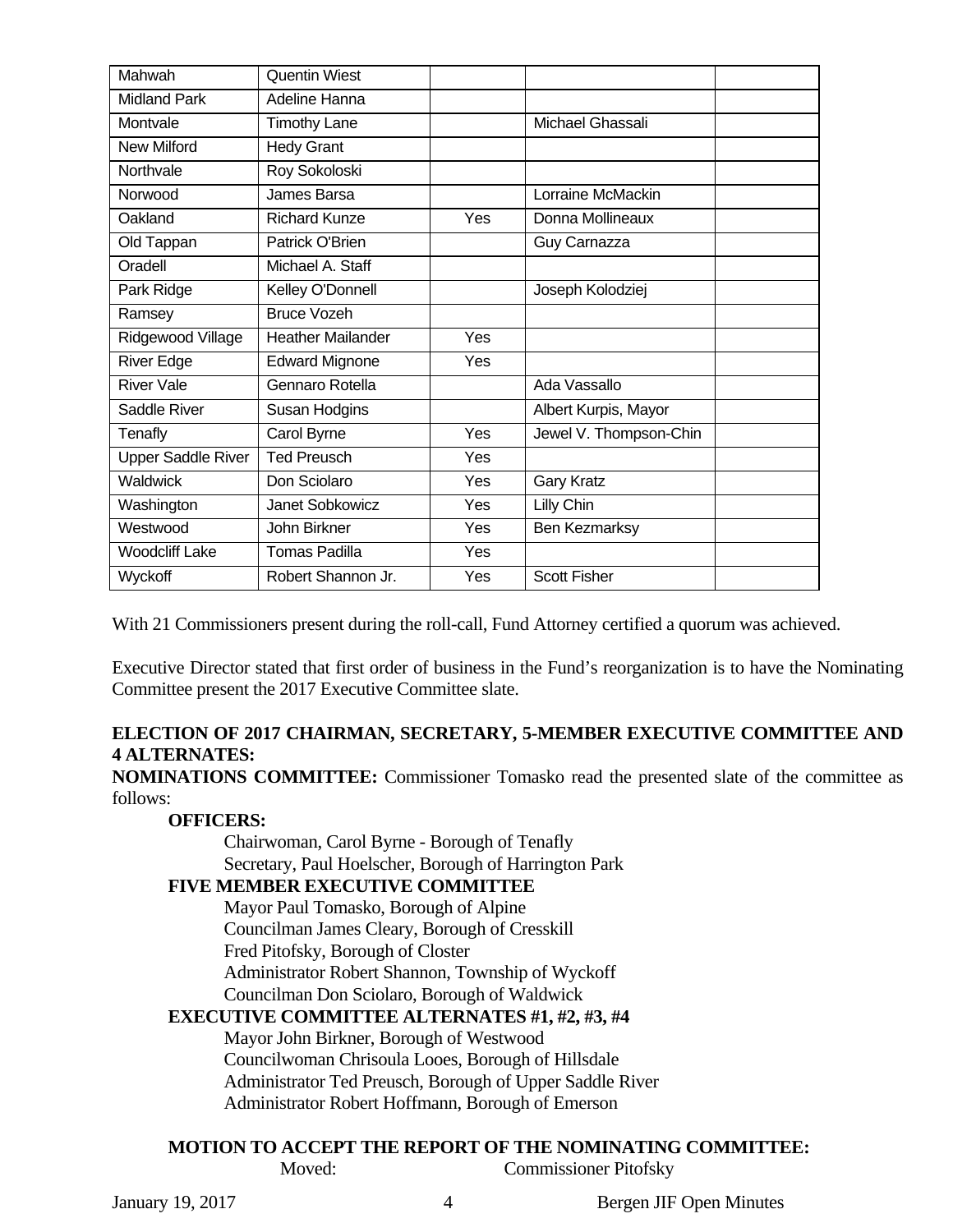Second: Commissioner Sciolaro

Hearing no additional nominations, Executive Director asked for a motion to close nominations and confirm elections.

#### **MOTION TO ACCEPT THE REPORT OF THE NOMINATING COMMITTEE:**

| Moved:  | <b>Commissioner Pitofsky</b> |
|---------|------------------------------|
| Second: | <b>Commissioner Looes</b>    |
| Vote:   | Unanimous $-0$ Nays          |

#### **ATTORNEY ADMINISTERED OATH OF OFFICE TO OFFICERS, EXECUTIVE COMMITTEE AND ALTERNATES.**

#### **ROLL CALL OF 2017 EXECUTIVE COMMITTEE:**

| Carol Byrne, Chairwoman   | Borough of Tenafly                | Present |
|---------------------------|-----------------------------------|---------|
| Paul Hoelscher, Secretary | <b>Borough of Harrington Park</b> | Present |
| Paul Tomasko              | Borough of Alpine                 | Present |
| James Cleary              | <b>Borough of Cresskill</b>       | Present |
| Fred Pitofsky             | <b>Borough of Closter</b>         | Present |
| Robert Shannon Jr.        | Township of Wyckoff               | Present |
| Donald Sciolaro           | Borough of Waldwick               | Present |

#### **EXECUTIVE COMMITTEE ALTERNATES:**

| John Birkner    | Borough of Westwood           | Present |
|-----------------|-------------------------------|---------|
| Chrisoula Looes | Borough of Hillsdale          | Present |
| Ted Preusch     | Borough of Upper Saddle River | Present |
| Robert Hoffmann | Borough of Emerson            | Absent  |

#### **2017 REORGANIZATION:**

**FUND PROFESSIONALS & PROFESSIONAL SERVICE AGREEMENTS:** In June 2014, the board authorized the advertisement of RFQ's in accordance with a fair and open process pursuant to N.J.S.A. 19:44A-20.4 et. Seq. for fund years 2015, 2016 and 2017. Enclosed in the agenda with the reorganization resolutions was Resolution 1-17 which confirmed the board's decision to award professional service agreements for 3-years; fund year 2017 marks the  $3<sup>rd</sup>$  of a the 3-year contract period. Resolution 1-17 was updated to reflect the 2017 compensation amounts.

#### **RESOLUTION 1-15 APPOINTING CERTAIN PROFESSIONALS AND SERVICE ORGANIZATIONS:**

- I. PERMA Risk Management Services (**PERMA**) as **Administrator, (**including Claims Audit of JIF Claims)**, David N. Grubb** is appointed as **Executive Director,** and **Joseph Hrubash** as **Deputy Executive Director**, and all as agent for process of service for an annual fee of \$338,919.99; Claims Audit at a fee of \$8,446.22.
- II. **Russell R. Huntington, Esq,** as **Fund Attorney** for a fee not to exceed \$61,968.74.
- III. **Alan Negreann** as **Fund Treasurer** for a fee of \$28,533.76.
- IV. **Lerch, Vinci & Higgins LLP** as **Fund Auditor** for a fee of \$18,062.55 to complete the 12/31/16 Audit.
- V. **Conner Strong & Buckelew** as **Underwriting Manager** for a fee of \$17,230.29.

VI. **J.A. Montgomery Risk Control** as **Safety Director** for a fee of \$177,890.60.

January 19, 2017 **5** Bergen JIF Open Minutes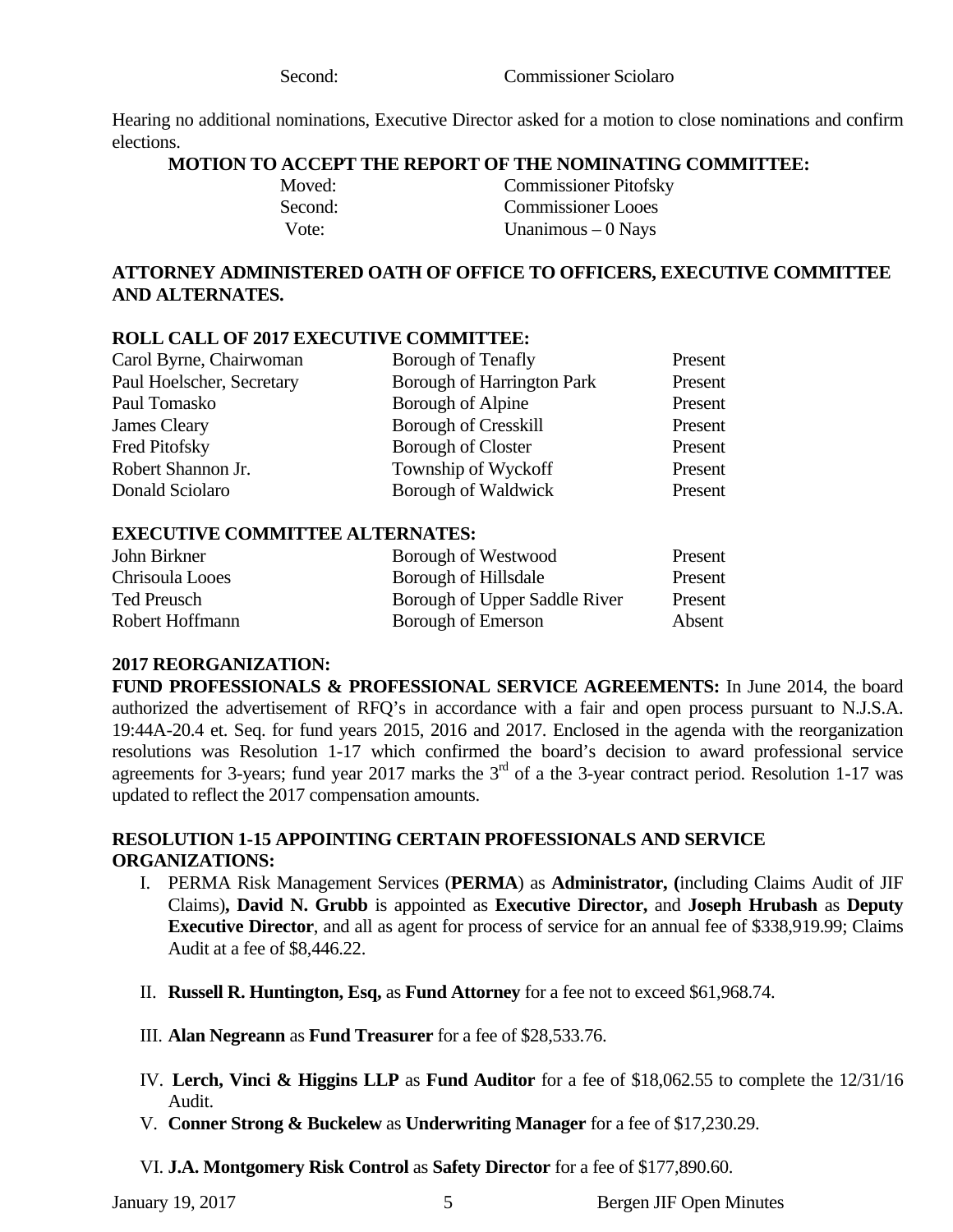- VII. **Bergen Risk Managers, Inc.** as **Workers Compensation Claims Administrators** for a fee of \$343,375.51; \$17,350.93 for First Report of Injury Reports and **Bergen Risk Managers, Inc.** as **Managed Care Provider** for a fee of \$422,703.18.
- VIII. **JIF Claims L.L.C.** as **Property and Liability Claims Administrators** for a fee of \$365,975.18.
- IX. **Russo & Associates LLC** as **Internal Auditor** for a fee not to exceed \$30,175.95.
- X. **The Actuarial Advantage** as **Actuary** for a fee of \$51,808.99.
- XI. **Wilmington Trust** as the **Asset Manager** .05% of the market value of the FUND's invested assets. *Appointed via Resolution 26-15 at November 23, 2015 meeting*
- XII. **Investors Bank** for **Banking Manager** at an earnings rate based on a combined average balance of \$20,000,000 of participating joint insurance funds which will earn the federal funds rate less .25% with a floor of .65% and a ceiling of 2.0%. *Appointed via Resolution 26-15 at November 23, 2015 meeting*

#### XIII. **Legal Defense – Liability**.

- 1) Huntington Bailey LLP
- 2) DiFrancesco Bateman, Coley, Yospin, Junzman, Davis, Lehrer & Flaum
- 3) DeCotiis, Fitzpatrick & Cole, LLP
- 4) Botta & Associates
- 5) Pfund McDonnell
- 6) Thomas B. Hanrahan & Associates LLC
- 7) Keenan & Doris LLC
- 8) Eric M. Bernstein & Associates LLC
- 9) Florio & Kenny LLP
- 10) Zimmerer, Murray, Conyngham & Kunzier
- 11) John J. Fenczko, Esq.

#### XI. **Legal Defense – Worker's Compensation.**

- 1) McNerney & McAuliffe
- 2) Pfund McDonnell
- 3) Florio & Kenny LLP
- 4) Todd R. Conn, Esq.
- 5) Eric M. Bernstein & Associates LLC
- 6) Capehart Scatchard
- 7) John J. Feczko, Esq.

#### Appointment Resolution Made Part of Minutes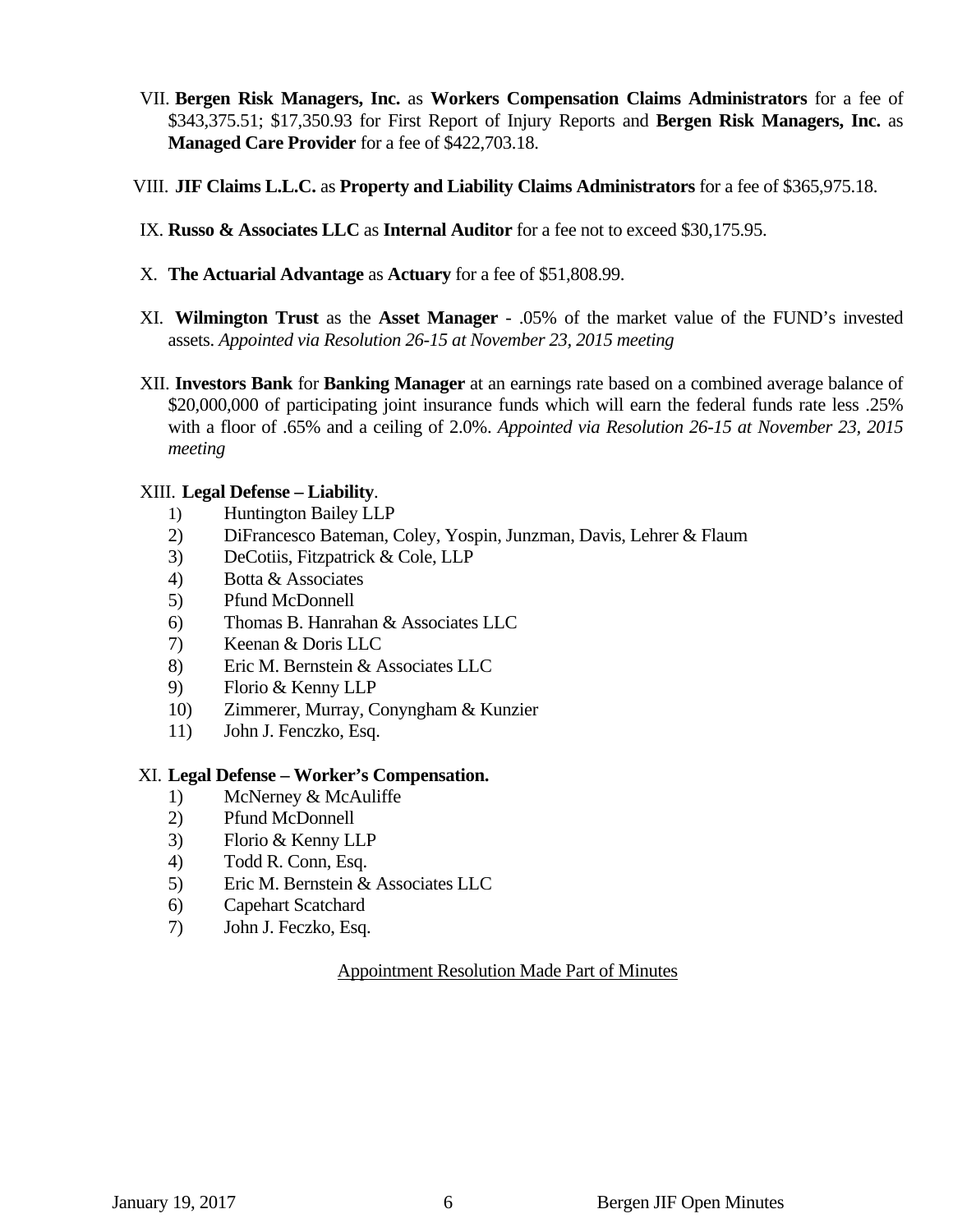#### **ORGANIZATIONAL RESOLUTIONS RESOLUTION 2-17 DESIGNATION OF PUBLIC MEETING PROCEDURES**

- I. Third Thursday of every month 5:30 P.M at Westwood Borough Hall with the exceptions of **November 20, 2017 at 5:30pm**, no meetings scheduled in August and December and the fund's Reorganizational meeting on **January 18, 2018.**
- II. Designation Of Official Newspapers The Record - Hackensack, New Jersey www.njmel.org – MEL webpage www.bcjif.org – Bergen JIF webpage

#### **RESOLUTION 3-17 ESTABLISHING A FUNDS RECORDS PROGRAM**

 Paul Hoelscher, Fund Secretary as custodian of Fund's records. Nancy A. Ghani, Account Manager, as Assistant Fund Secretary. Fund records to be kept at office of the Fund Administrator located at 9 Campus Drive Suite 216, Parsippany, NJ 07054

#### **RESOLUTION 4-17 DESIGNATION FISCAL MANAGEMENT PLAN**

- I. Those banks listed as official depositories:
	- Investors Bank
	- Those banks or institutions identified through the Governmental Unit Depository Protection Act (GUDPA )
	- New Jersey Cash Management Plan

#### II. Designation Of Authorized Signatures:

| Chairwoman   | Carol Byrne        |
|--------------|--------------------|
| Secretary    | Paul Hoelscher     |
| Treasurer    | Alan Negreann      |
| Commissioner | Paul Tomasko       |
| Commissioner | <b>Ted Preusch</b> |

III. Designation Of Authorized Signatures For Claim Payments.

Alan Negreann, Fund Treasurer Kathleen McGuire, Bergen Risk Managers, Manager of Compensation Jennifer Dittemer, Bergen Risk Managers, Operations Manager Jason Cosimano, Bergen Risk Managers, President John Markel, Bergen Risk Managers, Vice President Russell Huntington, JIF Claims L.L.C., Partner Dawn Mulligan, JIF Claims L.L.C., Manager

- IV. For Wire Transfers that the Fund does hereby require that Investors Bank obtain voice confirmation prior to executing wire transfers to external account from the Fund Treasurer.
- V. Adoption of Cash and Investment Policy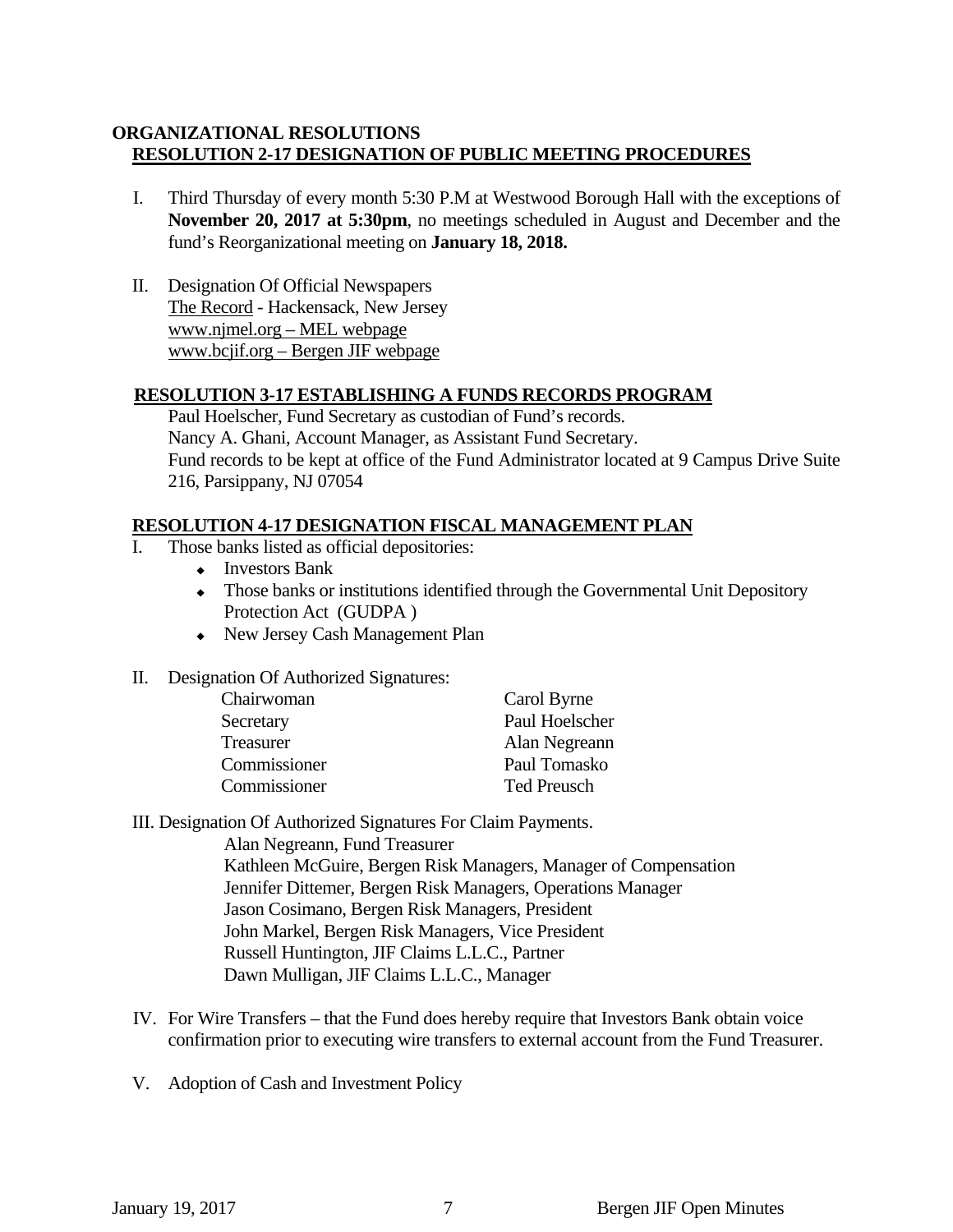- VI. Designation Of Interest Rates For Delinquent Assessments: Interest rate: 10% with grace periods specified for each quarterly assessment
- VII. Certifying and Approval Officers for all Fund expenses: Executive Director and Account Manager

#### **RESOLUTION 5-17 AUTHORIZATION OF COMPENSATION TO BE MADE TO EXECUTIVE COMMITTEE MEMBERS FOR MEETING ATTENDANCE AT EXECUTIVE COMMITTEE MEETINGS**

Executive Committee Member and Alternate member shall receive \$150 per regular monthly Executive Committee meeting attended by said member.

#### **RESOLUTION 6-17 ESTABLISHING THE 2016 PLAN OF RISK MANAGEMENT.**

Executive Director advised that any changes from the previous year are highlighted. MEL Deputy Underwriting Manager said the Risk Management Plan was reviewed for accuracy.

#### **MOTION TO ADOPT REORGANIZATIONAL RESOLUTIONS 1-16 THROUGH 6-16:**

 Moved: Commissioner Pitofsky Second: Commissioner Tomasko Roll Call Vote: 11 Ayes - 0 Nays

Reorganizational Resolutions Made Part of Minutes

**COMMITTEE APPOINTMENTS:** The Fund has four standing committees. Included in the agenda was a list of the committees and a brief description of their charges.

#### **COMMITTEE REPORTS:**

**SAFETY COMMITTEE: CAROL BYRNE, CHAIR:** The Safety Committee met on January 10, 2017; enclosed in agenda were the minutes from the November and December meetings for information. Chairwoman Byrne said the annual Safety Breakfast will be held on March 7, 2017 at 8:30AM (registration) at Season's. Invitations will be sent out via email by JA Montgomery Risk Control.

#### **EXECUTIVE DIRECTOR:**

**DUE DILIGENCE REPORTS:** Monthly reports submitted to the Executive Committee including monthly Financial Fast Track, Loss Ratio, Lost Time Accident Frequency, Investment Summary and Rate Comparison, Expected Loss Ratio by Town Report and the Claim Activity Report.

Executive Director referred to the Financial Fast Track as of November 30, 2016 and said the statutory surplus stands at \$3.7 million and that the Lost Time Accident Frequency is 1.44.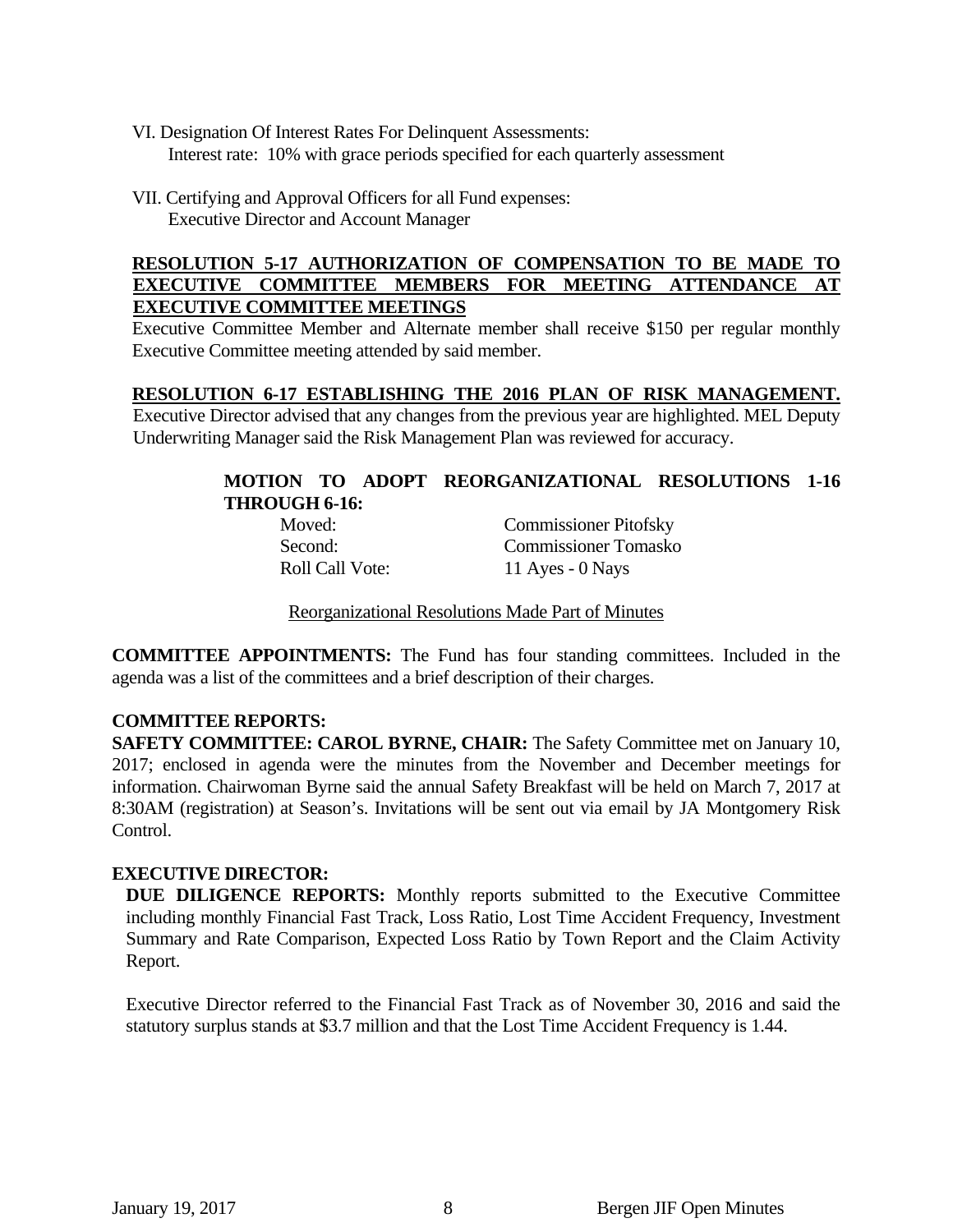**RCF 2017 REORGANIZATION MEETING:** The Residual Claims Fund's 2017 Reorganization meeting was held on January 4, 2017 at 10:30 a.m. at the Forsgate Country Club; enclosed in the agenda was a copy of Commissioner Tomasko's report.

**EJIF NOVEMBER 2016 & 2017 REORGANIZATION MEETING:** The EJIF met on November 16, 2016; enclosed in the agenda was a copy of the report for information. The EJIF 2017 Reorganization meeting was held on January 4, 2017 at 10:50 a.m. at the Forsgate Country Club; enclosed in the agenda was a copy of Commissioner Tomasko's report.

**MEL NOVEMBER 2016 & 2017 REORGANIZATION MEETING:** The MEL met on November 16, 2016; enclosed in the agenda was a copy of the report for information. The MEL 2017 Reorganization meeting was held on January 4, 2017 at 11:15 am in the Forsgate Country Club; enclosed in the agenda was a copy of Chairwoman Byrne's report.

**MEL/MRHIF EDUCATIONAL SEMINAR FRIDAY APRIL 21, 2017**: Enclosed in the agenda was the registration form for the 7th MEL/MRHIF Educational Seminar. Continuing Education credits are available for: CFO/CMFO, Public Works, Clerks, Insurance Producers, Purchasing Agents, Accountants (CPAs), Lawyers, TCH Water Supply & Waste Water Operators, RPPO and QPA.

**SEWER BACKUP CLAIMS:** Enclosed in the agenda was a listing of sewer backup claims for the period of October 1, 2016 - December 31, 2016. Also enclosed was Resolution 7-17 authorizing the assessments related to these claims.

#### **MOTION TO ADOPT RESOLUTION 7-17 CERTIFYING ADDITIONAL ASSESSMENT FOR SEWER BACK-UP BILLINGS FOR THE PERIOD OF OCTOBER 1, 2016 -DECEMBER 31, 2016:**

| Moved:                 | <b>Commissioner Tomasko</b>  |
|------------------------|------------------------------|
| Second:                | <b>Commissioner Pitofsky</b> |
| <b>Roll Call Vote:</b> | 11 Ayes - $0$ Nays           |

#### **INFORMATIONAL ITEMS**

**ELECTED OFFICIALS TRAINING:** This year's elected officials training program will focus on Ethics for Local Government Officials. As in the past, the MEL will reduce each member's 2016 workers' compensation claims premium by \$250 for each municipal elected official and authority commissioner who completes the course by May 1, 2017. The credit will continue to be extended to the member's CEO (i.e. municipal manager/administrator or authority executive director). The maximum credit is 25% of the member's workers' compensation claims fund.

Sessions currently scheduled in Bergen County are as follows:

- February 6, 2017 at 6PM in Old Tappan (227 Old Tappan Road)
- February 13, 2017 at 6PM in Harrington Park (85 Harriot Ave)
- May 2, 2017 at 6PM in Hillsdale (380 Hillsdale Ave)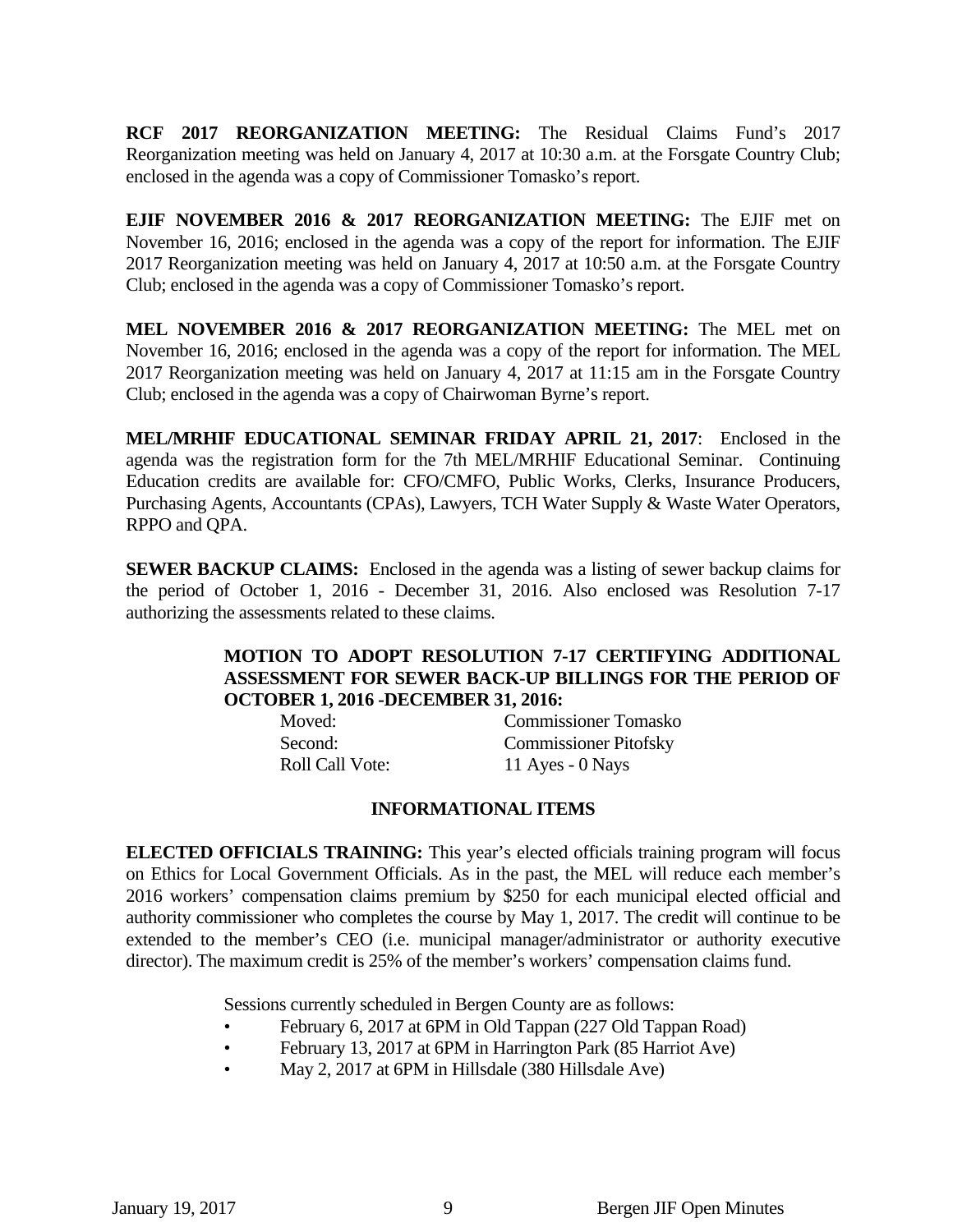**2017 ASSESSMENTS:** The 2017 assessments were mailed out via certified mail on 12/15/16, as well as, emailed to Risk Managers. As a reminder, first installment payments are due to Treasurer, Alan Negreann, by January 31, 2017.

**2017 BUDGET:** In accordance with the regulations, the budget adopted by the Fund has been advertised in the Fund's official newspaper. In addition, P7ERMA has sent the budget to member municipalities and will file the same with the State.

**INCLEMENT WEATHER PROCEDURE:** As a reminder, PERMA has instituted a procedure for Commissioners to confirm whether or not a meeting has been canceled. The Executive Director will discuss with the Fund Chairman if the meeting should be canceled. In the event of an early morning or evening meeting(s), PERMA will provide a recorded message indicating the status of the meeting. The recorded message can be obtained by calling the Fund's main number (201) 881-7632 at any time of the day or night. For meetings that occur during the course of normal business hours, meeting status can be obtained by utilizing the same number.

In closing, Executive Director thanked the fund for re-appointment on behalf of himself and the staff of PERMA.

#### Executive Director's Report Made Part of Minutes.

**TREASURER:** Treasurer thanked the fund for reappointment.

**REPORT:** The Treasurer Cash and investments as of November 30, 2016 were included in the agenda and December 31, 2016 was distributed for information. Fund Treasurer said the  $4<sup>th</sup>$ quarter and  $1<sup>st</sup>$  quarter payments are due on January  $31<sup>st</sup>$ .

#### **Confirming Payment Of December 2016 Vouchers:**

|                                 | <b>TOTAL 2016</b> | 1,003,804.13   |
|---------------------------------|-------------------|----------------|
|                                 | <b>TOTAL</b>      | \$1,003,804.13 |
| irming Dividend Check Payments• |                   |                |

#### **Confirming Dividend Check Payments:**

| <b>Closed Yearl</b> | 308,019.93   |
|---------------------|--------------|
| <b>TOTAL</b>        | \$308,019.93 |

**Approving Payments Of January 2017 Vouchers Resolution 8-17** 

| <b>TOTAL 2016</b> | 6,059.60       |
|-------------------|----------------|
| <b>TOTAL 2017</b> | 1,150,787.59   |
| <b>TOTAL</b>      | \$1,156,847.19 |

**Confirmation Of November 2016 Claims Payments/Certification Of Claims Transfers:** 

| 2012 | 0.00       |
|------|------------|
| 2013 | 18,598.54  |
| 2014 | 44,619.58  |
| 2015 | 55,597.13  |
| 2016 | 254,552.75 |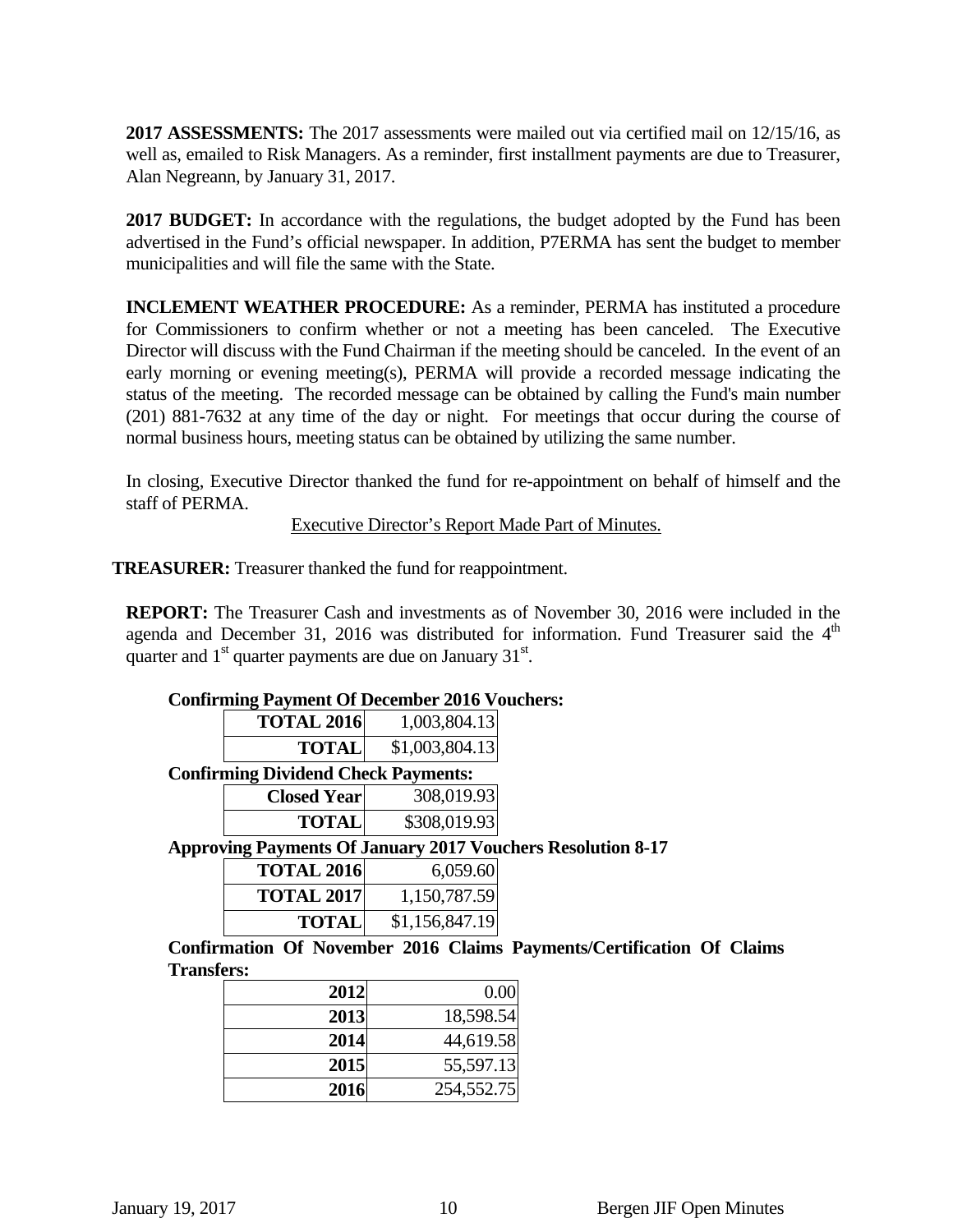| <b>TOTAL</b> | \$373,368.00 |
|--------------|--------------|

**Confirmation Of December 2016 Claims Payments/Certification Of Claims Transfers:** 

| 2012         | 0.00         |
|--------------|--------------|
| 2013         | 10,001.36    |
| 2014         | 87,628.56    |
| 2015         | 69,630.30    |
| 2016         | 217,431.49   |
| <b>TOTAL</b> | \$384,691.71 |

#### **MOTION TO CONFIRM VOUCHER LISTS FOR THE MONTHS OF DECEMBER 2016, APPROVE RESOLUTION 8-17 VOUCHER LIST FOR JANUARY 2017 AND APPROVE CERTIFICATION OF CLAIMS/CONFIRMATION OF CLAIM PAYMENTS FOR THE MONTH OF NOVEMBER 2016 AND DECEMBER 2016:**

| Motion: | <b>Commissioner Pitofsky</b>              |
|---------|-------------------------------------------|
| Second: | <b>Commissioner Birkner</b>               |
| Vote:   | 11 Ayes $-0$ Nays                         |
|         | Treasurer's Reports Made Part of Minutes. |

**FUND ATTORNEY**: Fund Attorney thanked the board for reappointment. **REPORT:** Fund Attorney said there was nothing to report.

**UNDERWRITING MANAGER:** MEL Underwriting Manager thanked the board for reappointment.

**CYBER LIABILITY COVERAGE REPORTING CLAIMS –** MEL Underwriting Manager's report included a memorandum on reporting of cyber claims. MEL Underwriting Manager provided examples of recent "ransomware" claims and other cyber attacks.

**LIST OF CERTIFICATES ISSUED –** Included as part of the report was a List of Certificates issued for the period of 11/26/16 to 12/21/16.

**SAFETY DIRECTOR:** Safety Director thanked the board for reappointment.

**REPORT:** Safety Director's report was included in the agenda for review. Report included November and December activities, upcoming MSI classes and a Safety Director bulletin on Managing Slips and Falls during Winter. Safety Director said the Safety Breakfast is scheduled for March 7, 2017 and invitations would be emailed.

Monthly Activity Report Made Part of Minutes.

**MANAGED CARE:** Managed Care Provider thanked the board for reappointment.

**REPORT:** Managed Care Provider reviewed December reports, which was included in the agenda. The December report indicated a saving of 69% for the month and 61% since inception.

**CLAIMS:** Claims Administrator thanked the board for reappointment.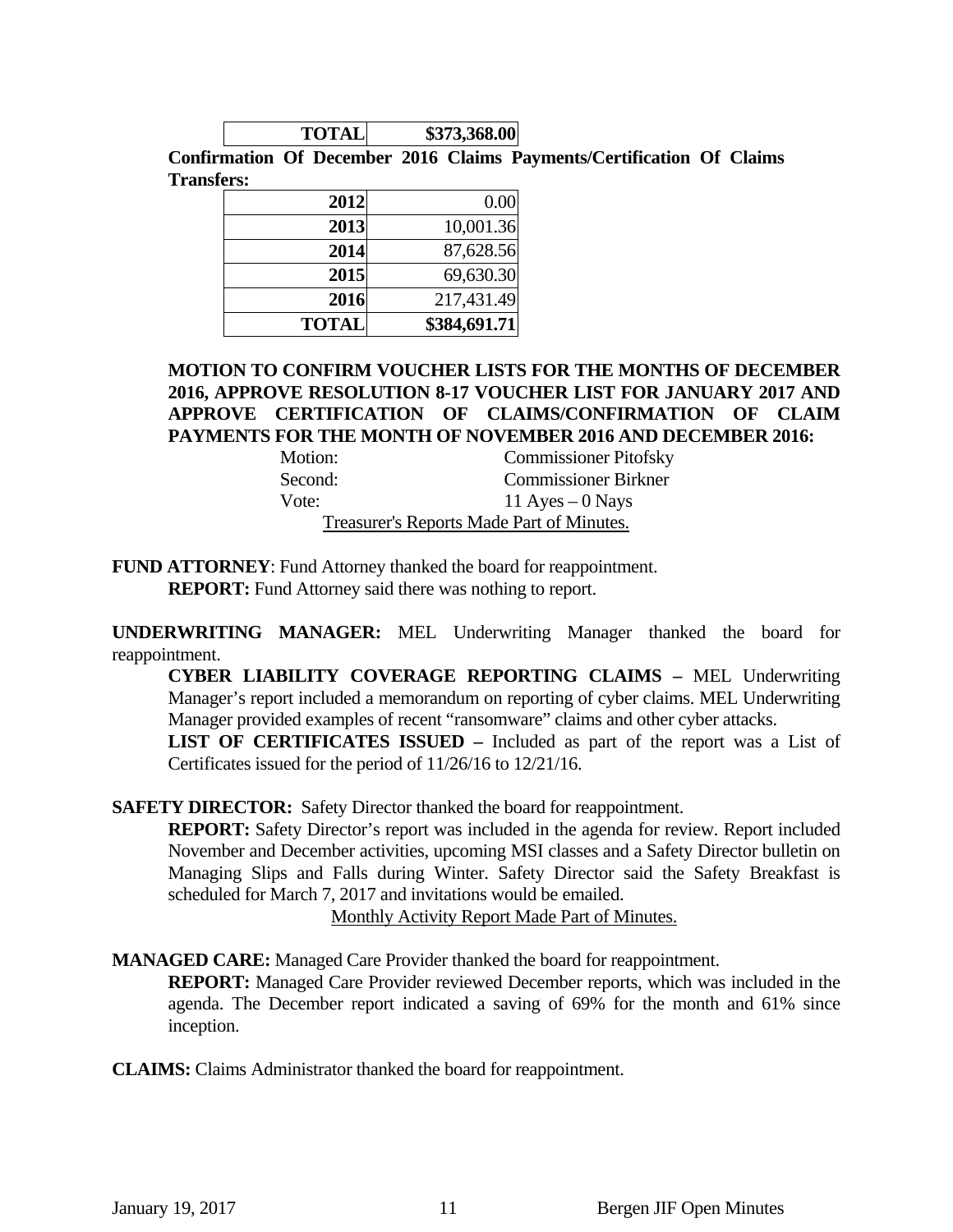**REPORT:** Included in the agenda was the Claims Administrator's report of 2016 Property/Liability subrogation recoveries, which totaled \$389,040.99.

#### Monthly Activity Report Part of Minutes.

**OLD BUSINESS:** 

**NONE** 

**NEW BUSINESS:**  NONE

**PUBLIC COMMENT:** 

NONE

#### **MOTION TO ADJOURN:**

 Motioned: Commissioner Sciolaro Second: Commissioner Looes Vote: Unanimous

**MEETING ADJOURNED: 6:45 pm** 

Nancy A. Ghani, Assisting Secretary For

**PAUL HOELSCHER, SECRETARY** 

Date Prepared: February 10, 2017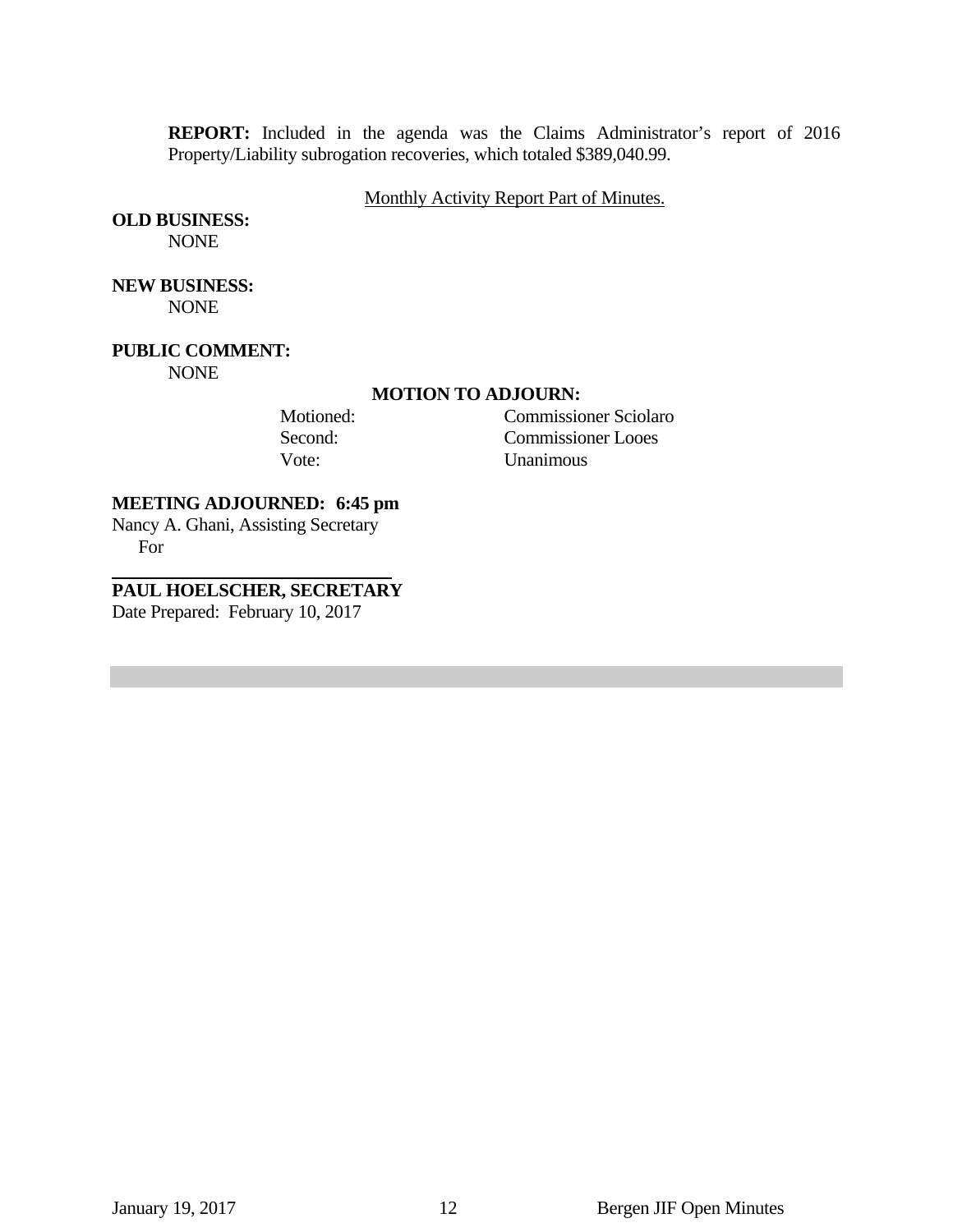#### **RESOLUTION NO**. **1-17**

### **BERGEN COUNTY MUNICIPAL JOINT INSURANCE FUND APPOINTING CERTAIN PROFESSIONALS AND SERVICE ORGANIZATIONS**

 **WHEREAS,** the Bergen County Municipal Joint Insurance Fund (hereinafter the Fund) requires the services of certain professionals and service organizations for the 2015, 2016 and 2017 Fund years.

 **WHEREAS,** NJSA 40a11-15 (6) allows for a contract duration of three (3) years; and,

 **WHEREAS**, the Fund resolved to award professional service agreements in accordance with a fair and open process pursuant to N.J.S.A. 19:44A-20.4 et. Seq.;

 **WHEREAS,** a notice soliciting proposals was published in The Record, 2014 issue of the June  $20<sup>th</sup>$  edition; and,

 **WHEREAS,** responses were received from professional service providers and service organizations as listed below on July 15, 2014 at 2 pm; and,

 **WHEREAS,** the Fund's Contract Committee recommended the award of contracts to the below listed Professional Service Providers and service organizations based on a review of their; responses, experience and prior service provided at the rates established by the Fund Executive Committee; and,

 **WHEREAS,** the Fund Treasurer has indicated that sufficient funds exist for the award of these contracts in the usual and customary accounts.

 **WHEREAS,** the Bergen County Municipal Joint Insurance Fund resolved to appoint the Fund Professionals – noted below – to three year terms commencing on January 1, 2015 and ending on December 31, 2017 in accordance with a fair and open process pursuant to N.J.S.A. 19:44A-20.4 et. Seq.;

 **WHEREAS,** the Fund's Executive Committee does hereby increase service fee compensation by 2% for the period of January 1, 2017 through December 31, 2017, except where specifically requested and approved otherwise, as noted; and,

**NOW, THEREFORE BE IT RESOLVED** by the Fund's Executive Committee that the contracts for the following professionals be re-appointed for the second of the three year term *(unless otherwise specified)*:

XIV. PERMA Risk Management Services (**PERMA**) as **Administrator, (**including Claims Audit of JIF Claims)**, David N. Grubb** is appointed as **Executive Director,** and **Joseph Hrubash** as **Deputy Executive Director**, and all as agent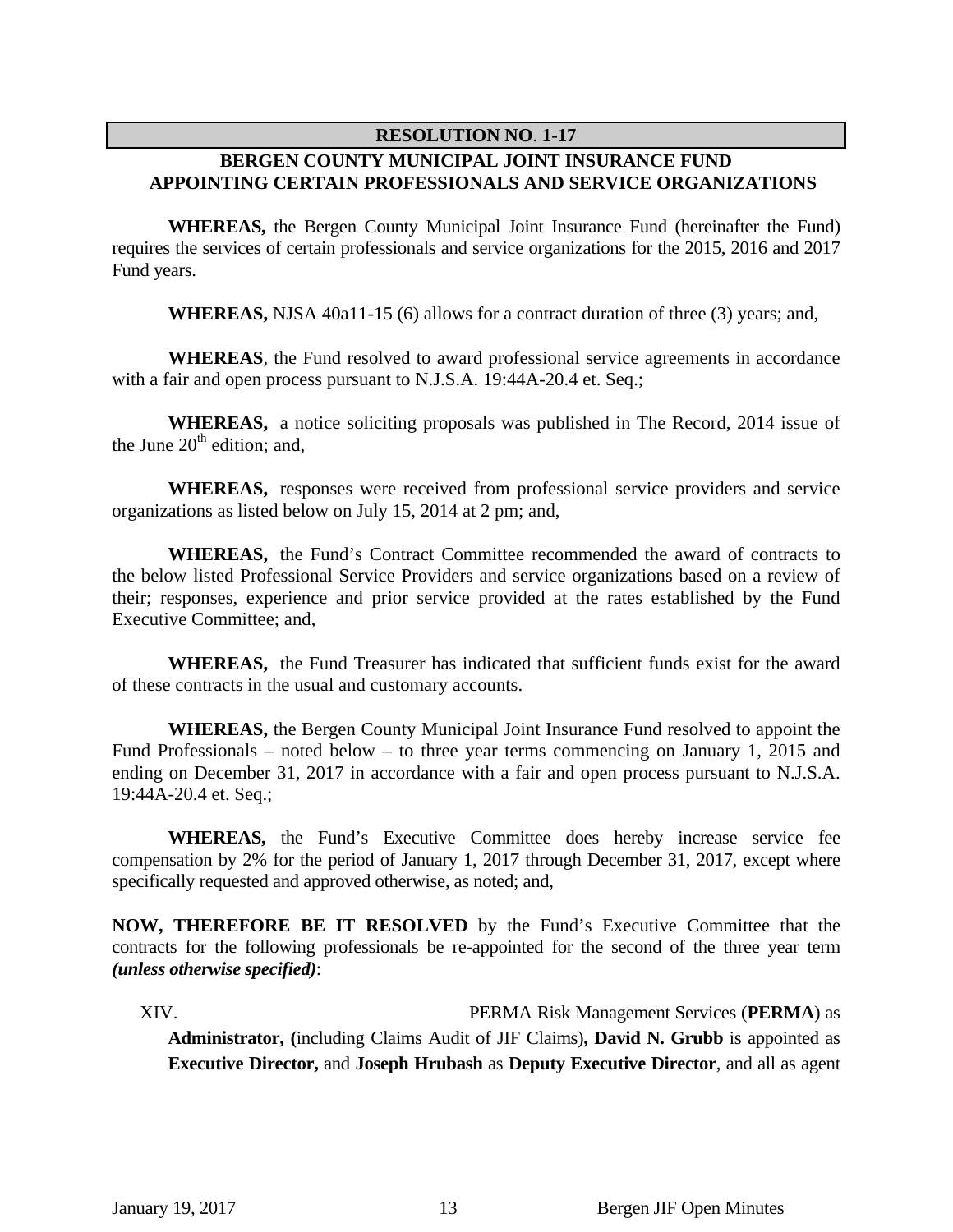for process of service for an annual fee of \$338,919.99; Claims Audit at a fee of \$8,446.22.

XV. **Russell R. Huntington, Esq,** as **Fund Attorney**  for a fee not to exceed \$61,968.74.

XVI. **Alan Negreann** as **Fund Treasurer** for a fee of \$28,533.76.

XVII. **Lerch, Vinci & Higgins LLP** as **Fund Auditor**  for a fee of \$18,062.55 to complete the 12/31/16 Audit.

XVIII. **Conner Strong & Buckelew** as **Underwriting Manager** for a fee of \$17,230.29.

XIX. **J.A. Montgomery Risk Control** as **Safety Director** for a fee of \$177,890.60.

- XX. **Bergen Risk Managers, Inc.** as **Workers Compensation Claims Administrators** for a fee of \$343,375.51; \$17,350.93 for First Report of Injury Reports and **Bergen Risk Managers, Inc.** as **Managed Care Provider** for a fee of \$422,703.18.
- XXI. **JIF Claims L.L.C.** as **Property and Liability Claims Administrators** for a fee of \$365,975.18.

XXII. **Russo & Associates LLC** as **Internal Auditor**  for a fee not to exceed \$30,175.95.

XXIII. **The Actuarial Advantage** as **Actuary** for a fee of \$51,808.99.

XXIV. **Wilmington Trust** as the **Asset Manager** - .05% of the market value of the FUND's invested assets. *Appointed via Resolution 26-15 at November 23, 2015 meeting*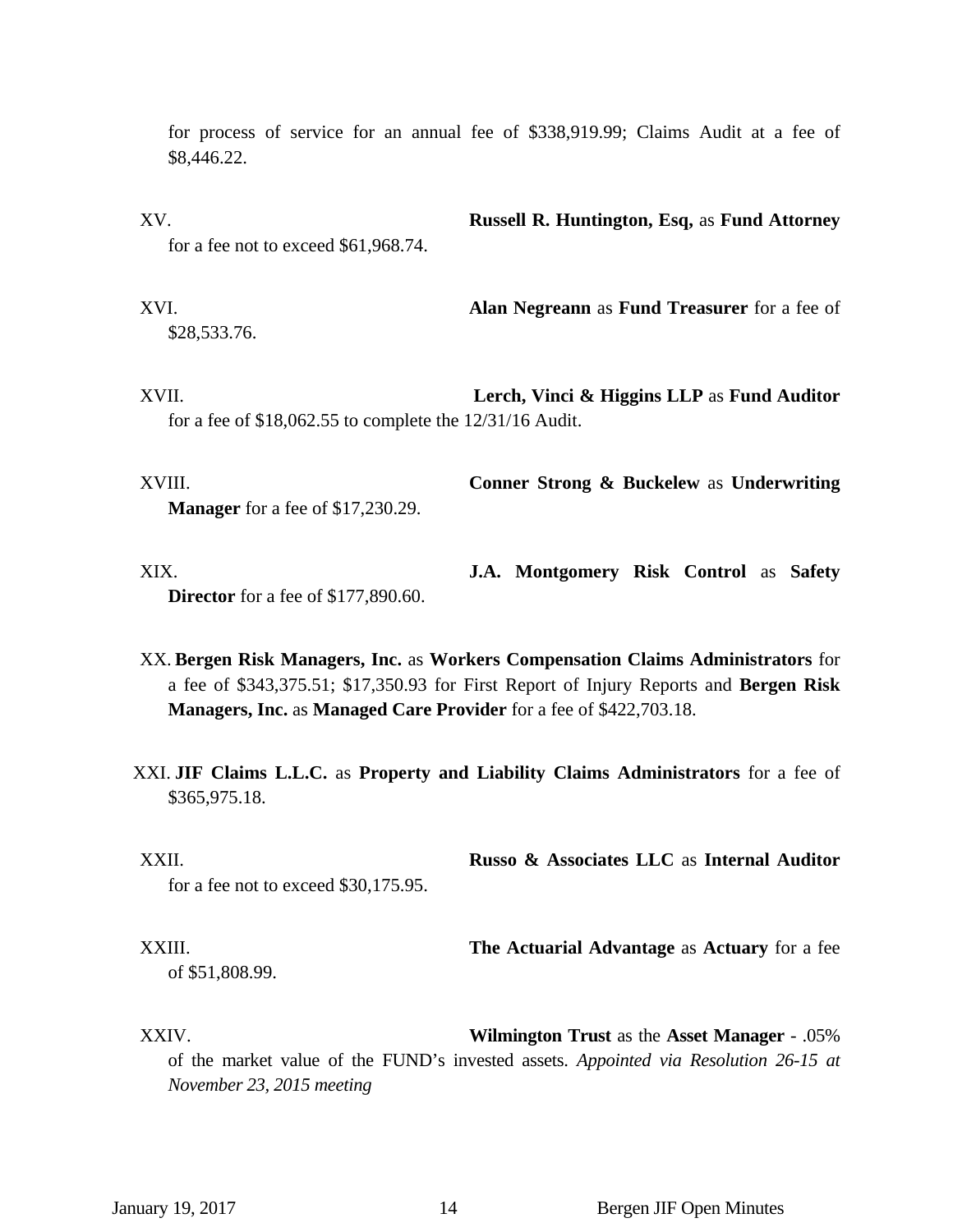# XXV. **Investors Bank** for **Banking Manager** at an earnings rate based on a combined average balance of \$20,000,000 of participating joint insurance funds which will earn the federal funds rate less .25% with a floor of .65% and a ceiling of 2.0%. *Appointed via Resolution 26-15 at November 23, 2015 meeting*

#### XXVI. **Legal Defense – Liability**.

- 12) Huntington Bailey LLP
- 13) DiFrancesco Bateman, Coley, Yospin, Junzman, Davis, Lehrer & Flaum
- 14) DeCotiis, Fitzpatrick & Cole, LLP
- 15) Botta & Associates
- 16) Pfund McDonnell
- 17) Thomas B. Hanrahan & Associates LLC
- 18) Keenan & Doris LLC
- 19) Eric M. Bernstein & Associates LLC
- 20) Florio & Kenny LLP
- 21) Zimmerer, Murray, Conyngham & Kunzier
- 22) John J. Fenczko, Esq.

#### XI. **Legal Defense – Worker's Compensation.**

- 8) McNerney & McAuliffe
- 9) Pfund McDonnell
- 10) Florio & Kenny LLP
- 11) Todd R. Conn, Esq.
- 12) Eric M. Bernstein & Associates LLC
- 13) Capehart Scatchard
- 14) John J. Feczko, Esq.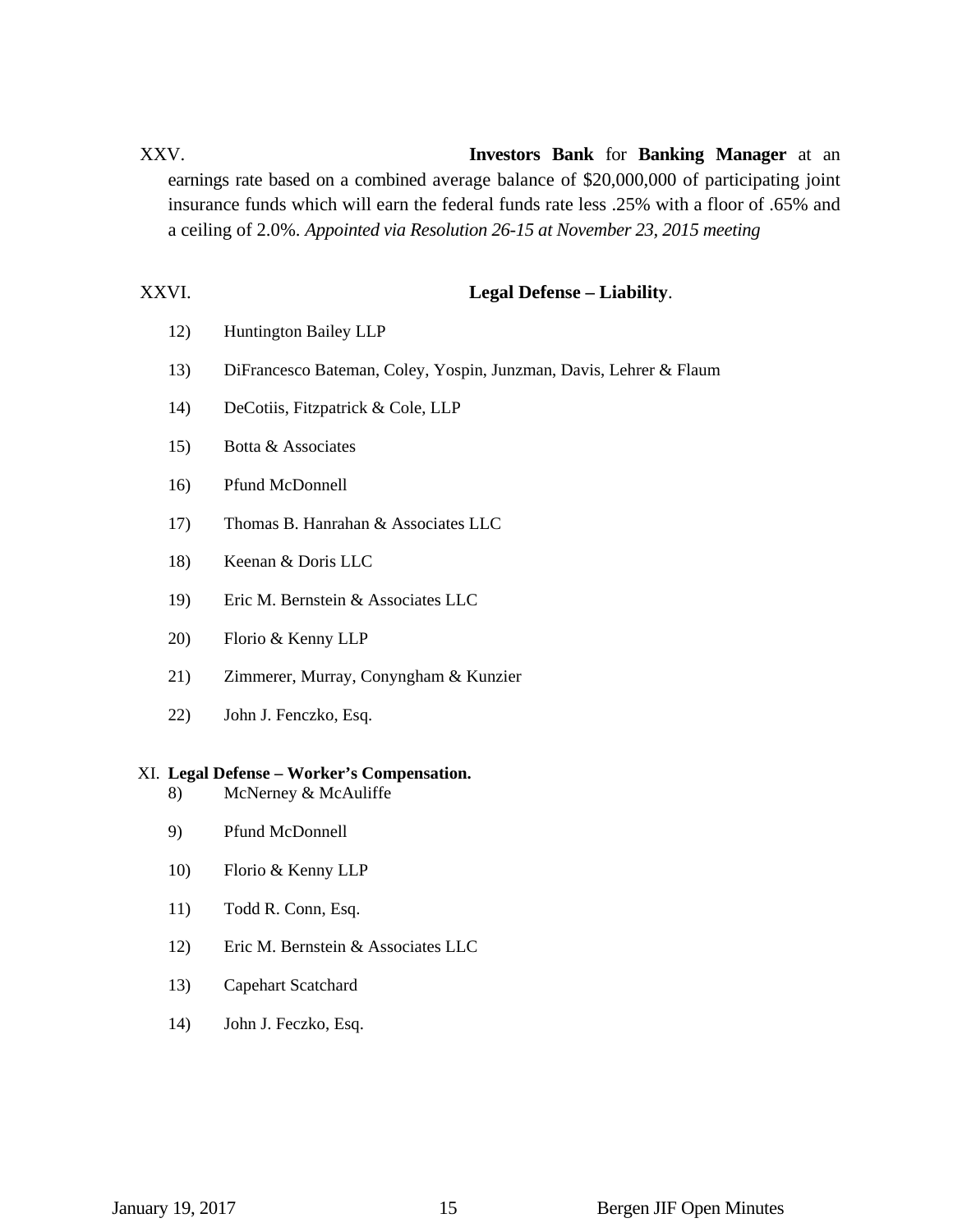**BE IT FURTHER RESOLVED,** all Professionals and Service Organizations re-appointed pursuant to this Resolution shall service the FUND in accordance with the Professional Services Contracts.

**BE IT FURTHER RESOLVED,** that in accordance with NJSA 19:44A-20.7, the decision of the Fund's Executive Committee that the procurement process utilized, constitutes a fair and open process, shall be final.

**ADOPTED:** this day before the Fund's Executive Committee: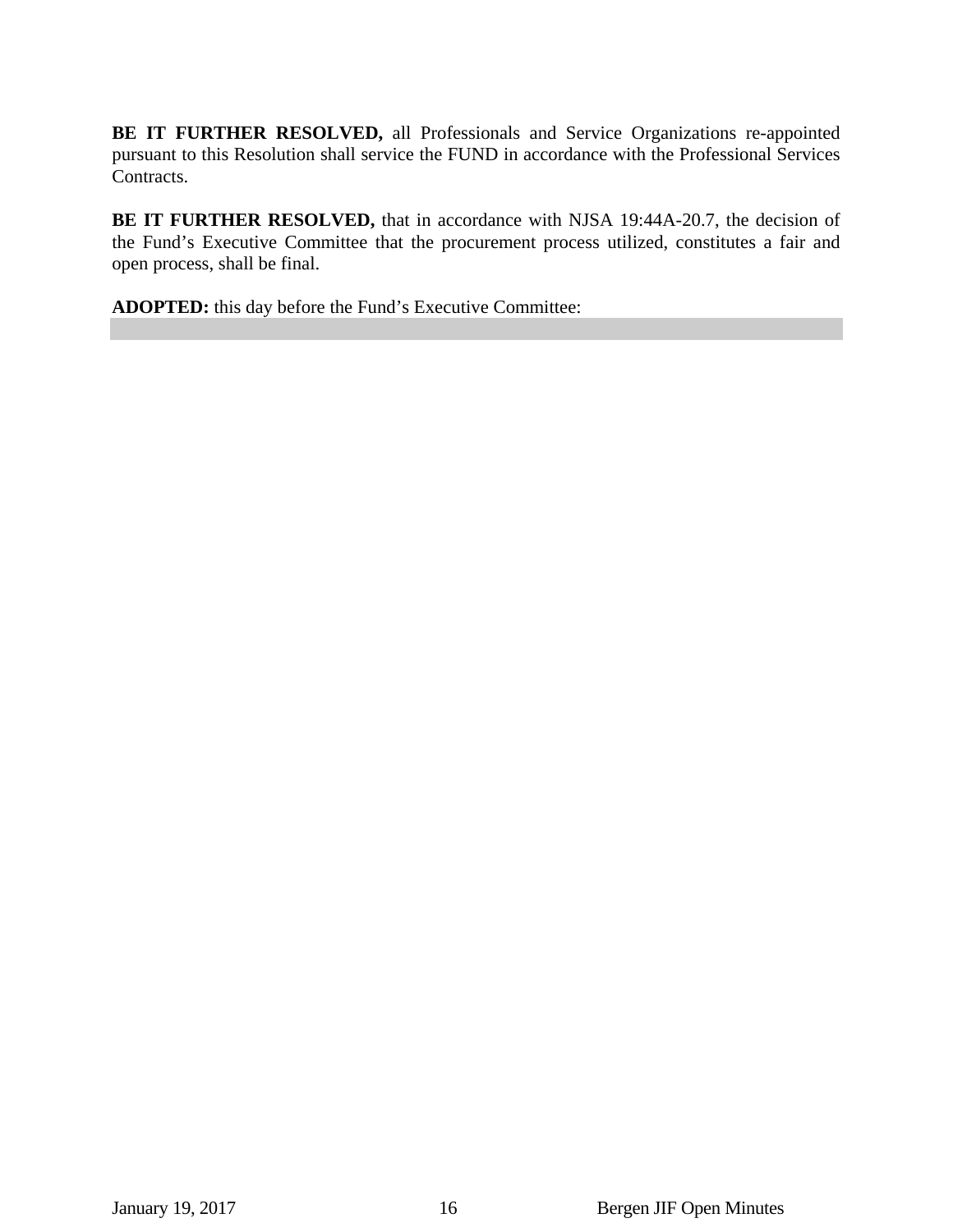#### **RESOLUTION NO: 2-17**

#### **BERGEN COUNTY MUNICIPAL JOINT INSURANCE FUND (hereafter the "FUND")**

#### **ESTABLISHING PUBLIC MEETING PROCEDURES**

**WHEREAS,** the FUND must establish meeting procedures for Fund Year 2017, and

**NOW, THEREFORE BE IT RESOLVED,** by the Governing Body of the FUND that:

**I.** The Governing Body shall conduct Public Meetings at the Westwood Borough Hall to conduct the official business of the FUND on the **third Thursday** of **each month** at **5:30PM** for the **2017 Fund Year**. Exceptions are no meetings scheduled in August and December and the fund's Reorganizational meeting on **January 18, 2018.** 

**II.** The following is hereby designated the official newspaper (s) of the Fund: **The Record**, Hackensack, New Jersey. In addition, the MEL's webpage is designated for official notices – www.njmel.org, as well as, the Fund's webpage www.bcjif.org.

**III.** The FUND Secretary or designated assistant shall provide notice of any and all meetings, including special or emergency meetings, to each official newspaper and shall issue all official notices required to be published in the official newspaper.

**ADOPTED:** *this day by the Executive Committee;*

\_\_\_\_\_\_\_\_\_\_\_\_\_\_\_\_\_\_\_\_\_\_\_\_\_\_\_\_\_ \_\_\_\_\_\_\_\_\_\_\_\_\_\_\_\_\_\_

\_\_\_\_\_\_\_\_\_\_\_\_\_\_\_\_\_\_\_\_\_\_\_\_\_\_\_\_\_ \_\_\_\_\_\_\_\_\_\_\_\_\_\_\_\_\_\_

Chair date date

Secretary date date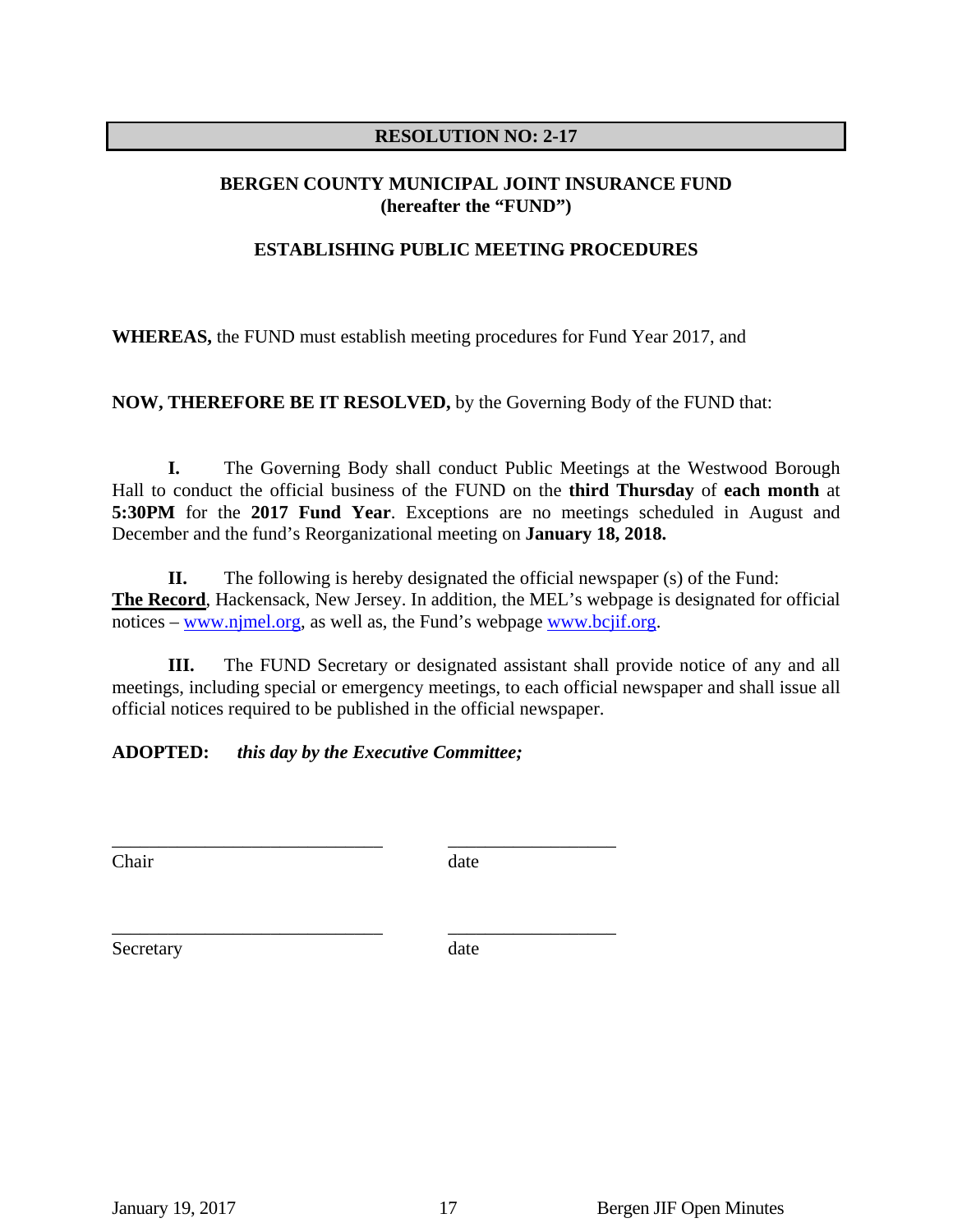#### **RESOLUTION NO. 3-17**

#### **BERGEN COUNTY MUNICIPAL JOINT INSURANCE FUND** (Hereinafter the "FUND")

#### **ESTABLISHING A FUND RECORDS PROGRAM**

**WHEREAS:** The FUND must establish a formal record retention program for the 2017 Fund Year.

**NOW, THEREFORE BE IT RESOLVED,** by the FUND's Executive Committee that:

- 1. \_\_\_\_\_\_\_\_\_\_\_\_\_**Fund Secretary** is hereby designated as custodian of the FUND records, which shall be kept at the office of the Fund Administrator, located at 9 Campus Drive – Suite 216, Parsippany, NJ 07054.
- 2. The Account Manager designated by the Executive Director is hereby designated as **Assistant Fund Secretary.**
- 3. The records of the FUND shall be retained in accordance with the municipal records retention schedule as promulgated by the New Jersey Division of Archives and Records Management, and/or otherwise specified by the New Jersey Department of Insurance and Community Affairs.
- 4. Each fund professional and service organization shall have the duty and obligation to maintain such records as are entrusted to him/her and to relinquish such records to the Fund Secretary upon termination of services or otherwise upon request.
- 5. Records and files not required to support current operations, but which must otherwise be retained, shall be stored in the record retention facility, located at Route 80, Allstate Business Archives, 24 Beckwith Avenue, Paterson, New Jersey. The FUND's Executive Director shall coordinate the archive process and shall insure that all records are properly indexed and accessible.

#### **ADOPTED:** *this day before the Executive Committee*

Chair date and the contract of the contract of the contract of the contract of the contract of the contract of the contract of the contract of the contract of the contract of the contract of the contract of the contract of

Secretary date and the secretary date

 $\overline{\phantom{a}}$  , and the contract of the contract of the contract of the contract of the contract of the contract of the contract of the contract of the contract of the contract of the contract of the contract of the contrac

 $\overline{\phantom{a}}$  , and the contract of the contract of the contract of the contract of the contract of the contract of the contract of the contract of the contract of the contract of the contract of the contract of the contrac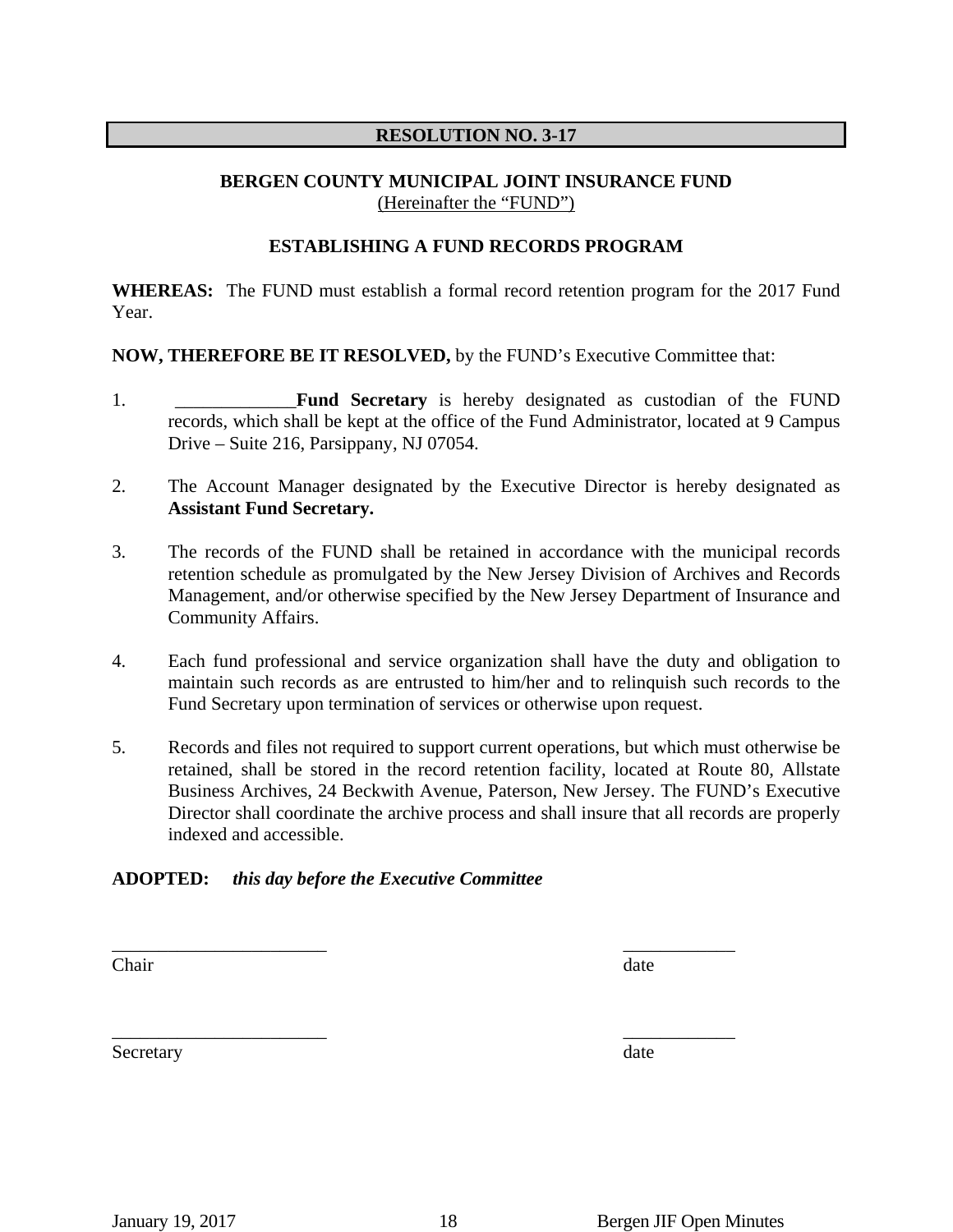#### **RESOLUTION NO. 4-17**

#### **BERGEN COUNTY MUNICIPAL JOINT INSURANCE FUND** (hereafter referred to as "THE FUND")

#### **ESTABLISHING A FISCAL MANAGEMENT PLAN**

#### **FOR THE 2017 FUND YEAR**

**WHEREAS**, THE FUND is duly constituted as a Municipal Joint Insurance Fund, as permitted under the laws promulgated by the State of New Jersey, (N.J.S.A. 40A-36, et.seq.); and

**WHEREAS,** THE FUND is subject to the requirements contained within the Local Fiscal Affairs Law (N.J.S.A. 40A-5, et.seq.) ; and

**NOW, THEREFORE BE IT RESOLVED**, THE FUND's Executive Committee that:

- I. The following financial institutions are hereby declared as THE FUND's Official Depositories for 2017:
	- **+** Investors Bank
	- Those banks or institutions identified through the Governmental Unit Depository Protection Act (GUDPA )
	- New Jersey Cash Management Plan
- II. All funds for Administrative Expenses, Reinsurance, Dividends and Miscellaneous Expenses, shall be withdrawn from the Official named Depository (ies) by check, which shall bear the signatures of at least two (2) of the following persons, duly authorized pursuant to this Resolution

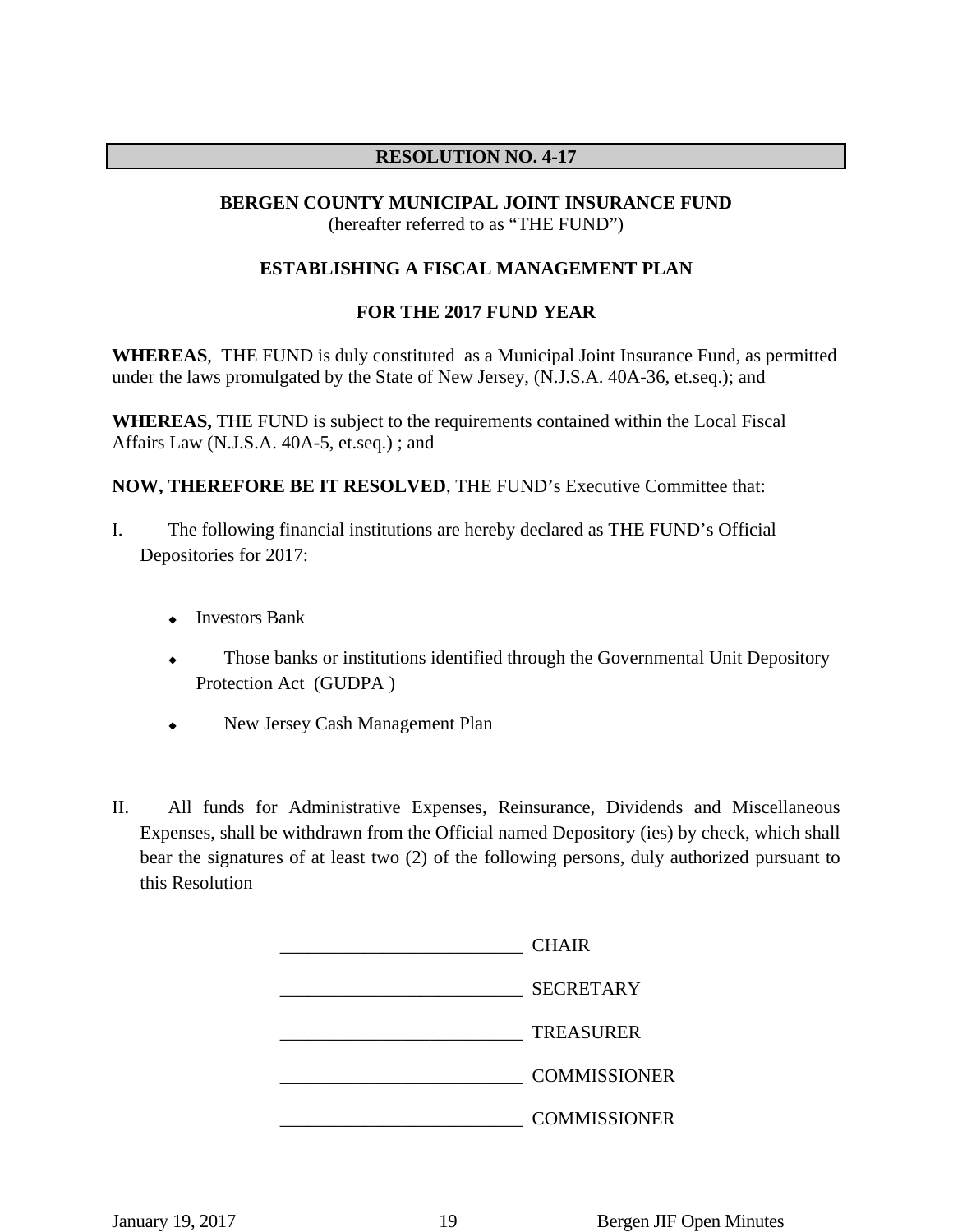III. All funds for Claims payments shall be withdrawn from the Official Depository(ies) by check, which shall bear the signatures of at least two(2) (or one signature and one facsimile signature) of the following persons, duly authorized pursuant to this Resolution

> Alan Negreann, Fund Treasurer Kathleen McGuire, Bergen Risk Managers, Manager of Compensation Jennifer Dittemer, Bergen Risk Managers, Operations Manager Jason Cosimano, Bergen Risk Managers, President John Markel, Bergen Risk Managers, Vice President Russell Huntington, JIF Claims L.L.C., Partner Dawn Mulligan, JIF Claims L.L.C., Manager

- IV. For Wire Transfersthat the FUND does hereby require that Investors Bank obtain voice confirmation prior to executing wire transfers to external accounts from the Fund Treasurer
- V. The Cash and Investment Policy attached herewith shall be adopted.
- VI. The rate of interest assessed by the Fund, for delinquent assessments shall be ten (10) percent per annum, from the due date for any such assessment with a grace period for the first  $(1<sup>st</sup>)$  and fourth  $(4<sup>th</sup>)$  assessment installments paid to be January 31; the second  $(2<sup>nd</sup>)$ assessment installment paid to be May 15; and the third  $(3<sup>rd</sup>)$  assessment installment paid to be August 15.
- VII. Certifying and Approval Officer for all FUND expenses shall be the FUND's Executive Director and/or the Account Manager so designated by the Executive Director.

#### **ADOPTED:** *this day before the Executive Committee:*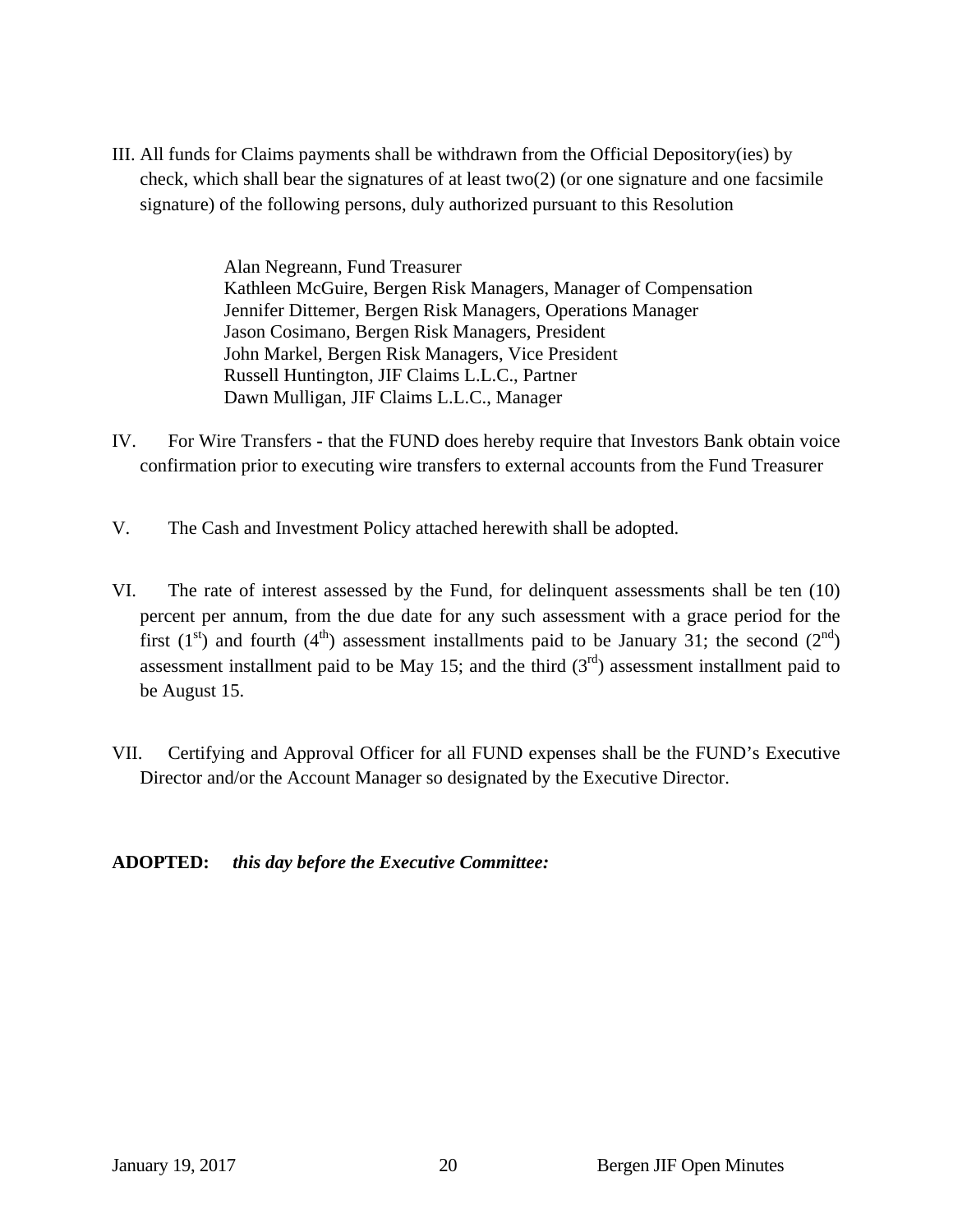#### **RESOLUTION NO. 5-17 BERGEN COUNTY MUNICIPAL JOINT INSURANCE FUND**

( Hereinafter the "Fund" )

#### **RESOLUTION AUTHORIZING COMPENSATION BE MADE TO EXECUTIVE COMMITTEE FOR MEETING ATTENDANCE AT EXECUTIVE COMMITTEE MEETINGS**

**WHEREAS,** the Bergen County Municipal Joint Insurance Fund is duly constituted as a Municipal Joint Insurance Fund pursuant N.J.S.A. 40:A:10 et seq: and

**WHEREAS,** Amended Bylaws of the Bergen County Municipal Joint Insurance Fund were approved by the Executive Committee following a public hearing on February 19, 1998; and

**WHEREAS,** pursuant to NJSA 40A:10-43, the Bylaws were approved by the Governing Body of 75% of the participating municipalities;

**NOW, THEREFORE, BE IT RESOLVED** by the Executive Committee of the Bergen County Municipal Joint Insurance Fund that each regular and alternate member of the Executive Committee of the Bergen County Municipal Joint Insurance Fund shall receive \$150 per regular monthly Executive Committee meeting attended by said member.

**BE IT FURTHER RESOLVED** that the Treasurer be hereby authorized to distribute payment as per monthly attendance sheet signed and dated by the Fund Secretary, a voucher and a signed affidavit.

**BE IT FURTHER RESOLVED** that payment shall be made annually.

**ADOPTED:** *this day by the Executive Committee*

**BERGEN COUNTY MUNICIPAL Attest: JOINT INSURANCE FUND**

**CHAIR SECRETARY**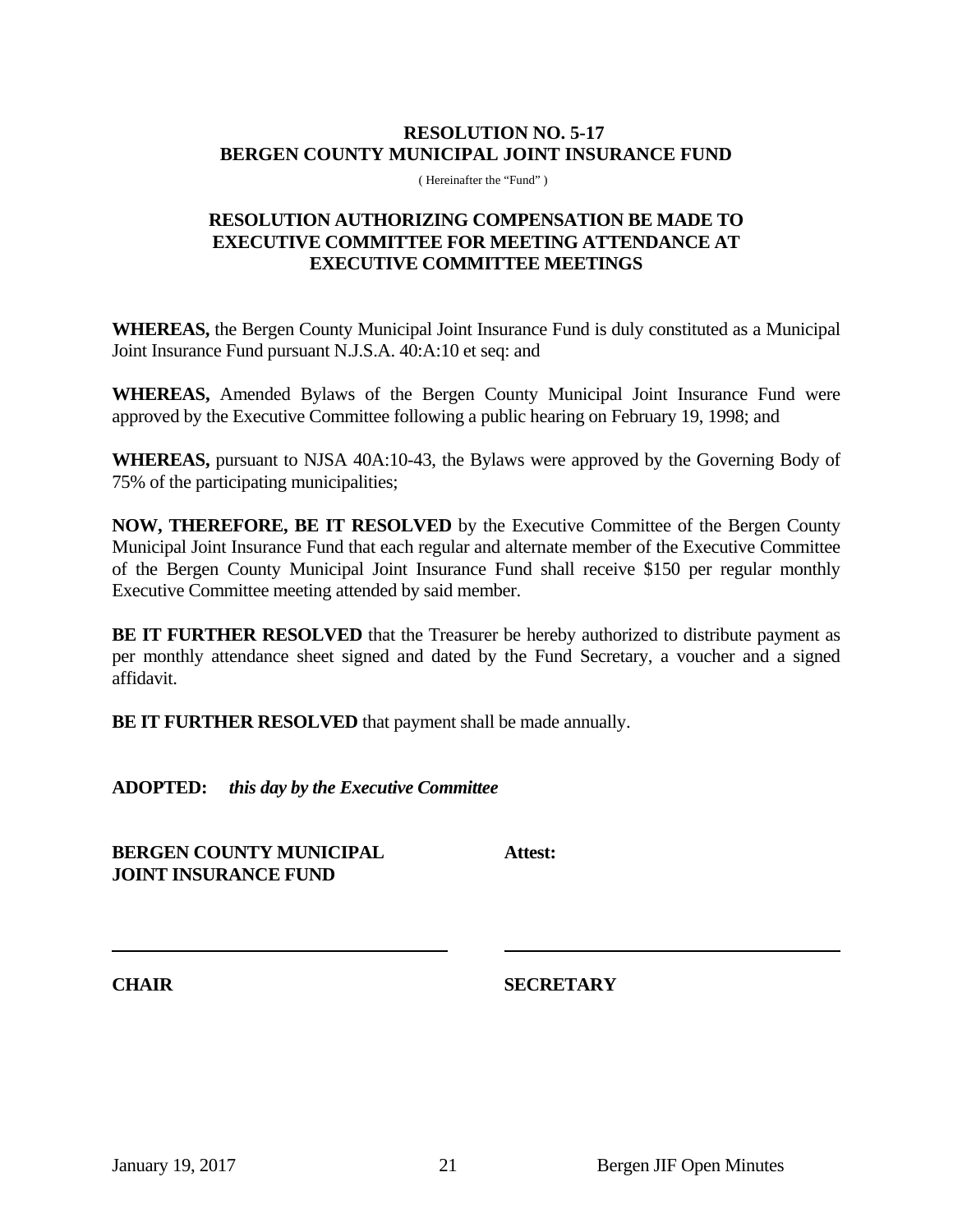#### **RESOLUTION NO. 06-17**

#### **Bergen County Municipal Joint Insurance Fund**

#### **(hereinafter the "Fund")**

#### **ESTABLISHING THE 2017 PLAN OF RISK MANAGEMENT**

 **BE IT RESOLVED** by the Fund's governing body that the **2017** Plan of Risk Management shall

be:

#### 1.) **The perils or liability to be insured against.**

- a.) The Fund insures the following perils or liability:
	- o **Workers' Compensation** including Employer's Liability, USL&H and Harbor Marine/Jones Act.
	- o **General Liability** including Police Professional Liability, Employee Benefits Liability, Quasi Municipal Organization Liability, Garage Keeper's Liability, Failure to Supply (water and electricity), Riot, Civil Commotion or Mob Action, Good Samaritan, Disinfecting Agents Release Hazard, and Skateboard Facility.
	- o **Automobile Liability** including PIP and uninsured/Underinsured Motorists Coverage.
	- o **Blanket Crime** including public employee dishonesty; forgery or alteration; theft, disappearance and destruction; robbery and safe burglary; and computer fraud with funds transfer. Excludes Statutory Positions.
	- o **Property** including Boiler and Machinery
	- o **Public Officials and Employment Practices Liability**
	- o **Volunteer Directors & Officers Liability**

#### o **Cyber Liability**

b.) The following coverages are provided to the Fund's member local units by their membership in the Municipal Excess Liability Joint Insurance Fund (MEL).

#### o **Excess Workers' Compensation**

January 19, 2017 22 Bergen JIF Open Minutes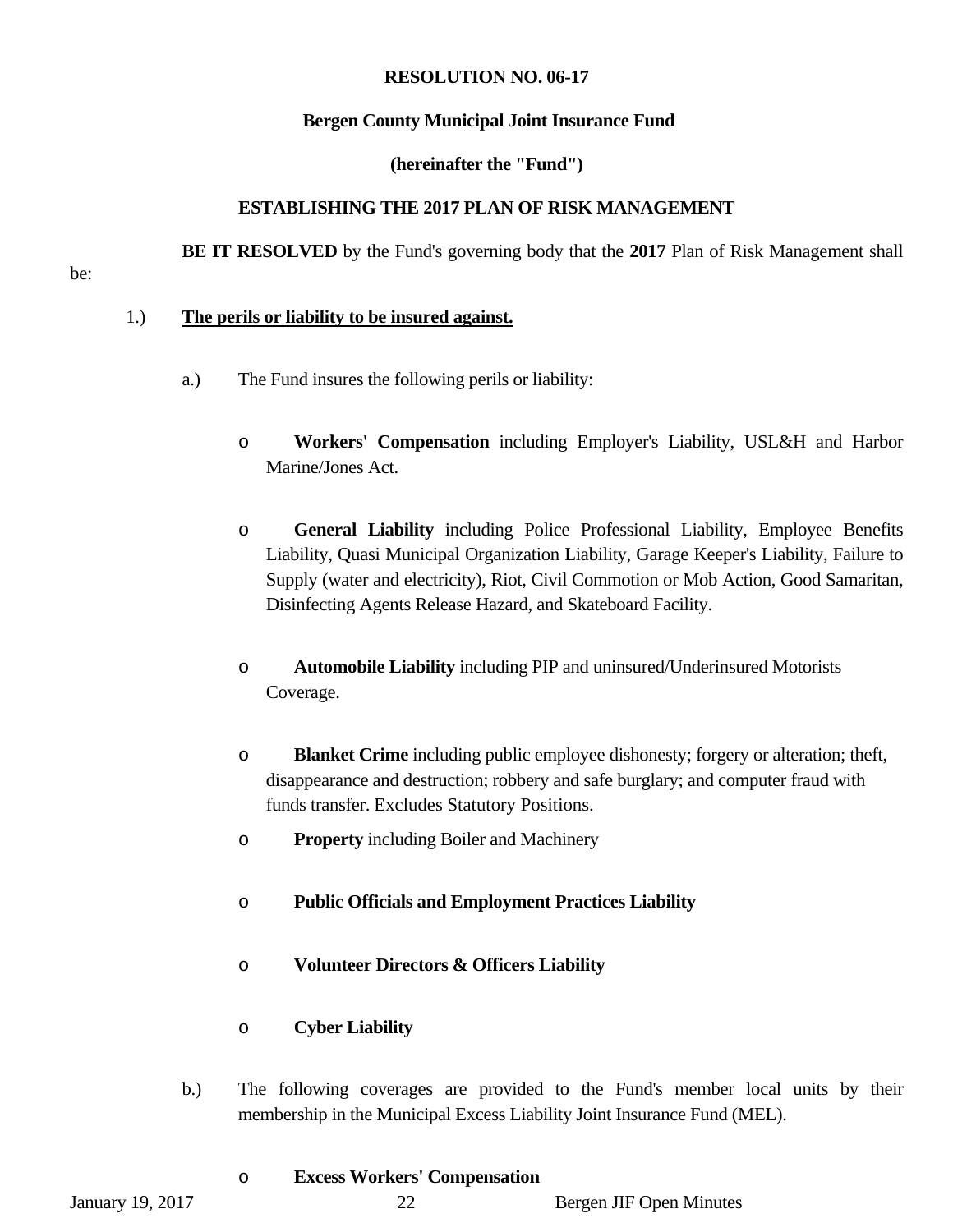- o **Excess General Liability**
- o **Non-Owned Aircraft Liability**
- o **Excess Auto Liability**
- o **Optional Excess Public Officials & Employments Practices Liability**
- o **Optional Excess Liability**
- o **Excess Property including Boiler and Machinery**
- o **Crime** including (1) **excess public employee coverage**, (2) **excess public officials coverage** where the Statutory Positions coverage is insured commercially for primary coverage and (3) coverage for **Statutory Positions** insured on a primary basis with MEL (where approved).
- c.) **Environmental Impairment Liability** Coverage is provided to the Fund's member local units by the Fund's membership in the New Jersey Municipal Environmental Risk Management Fund (i.e. E-JIF.)

### 2.) **The limits of coverage.**

- a.) **Workers' Compensation** limits.
	- The Fund covers \$300,000 CSL.
	- The MEL covers excess claims to the following limits.
		- o Workers' Compensation statutory
		- o Employer's Liability \$6,700,000 in excess of the

Fund's \$300,000

- o USL&H Included in workers Compensation
- o Harbor Marine/Jones Act Included in employers liability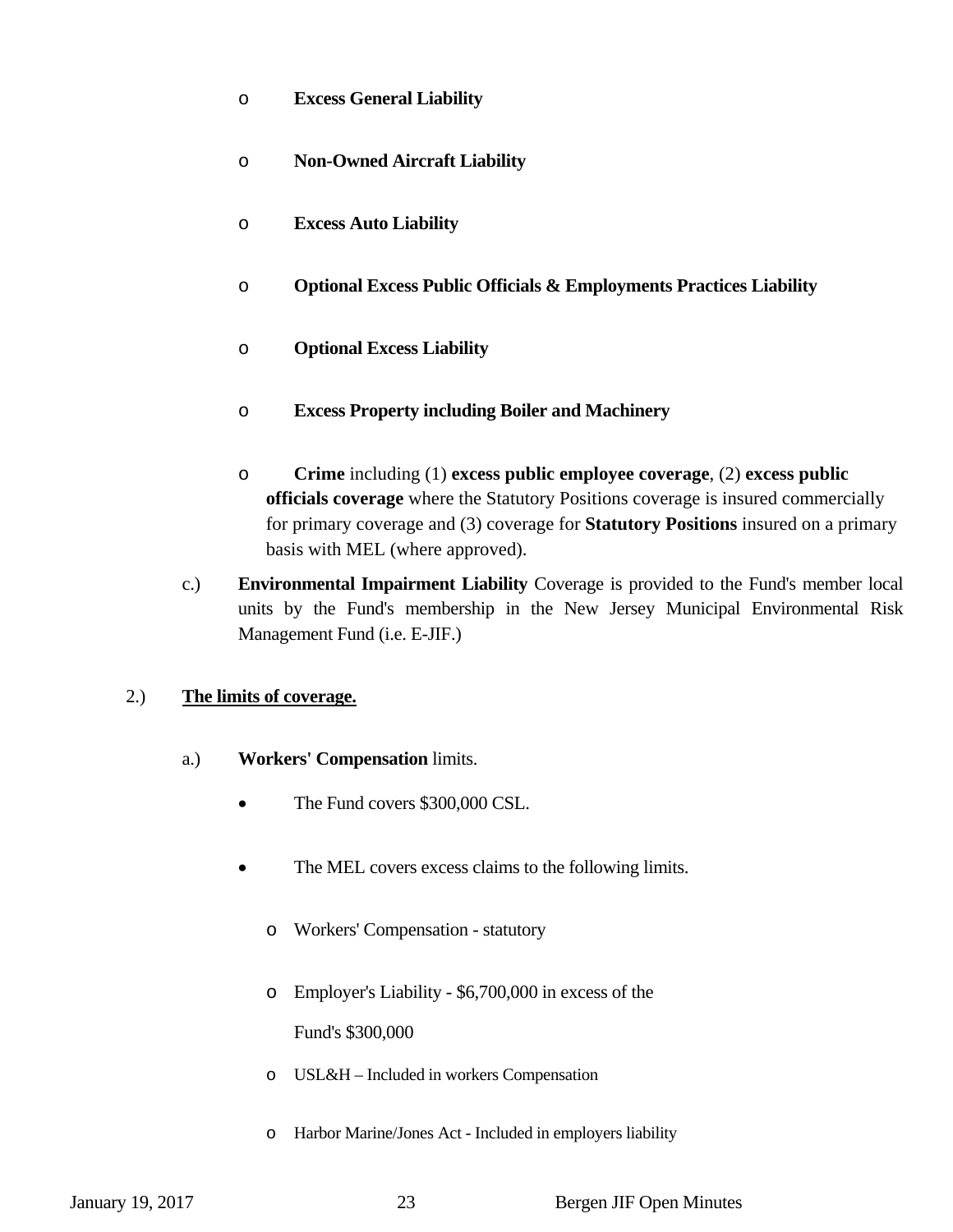- o Incidental Foreign Workers Compensation included
- o Communicable Disease Coverage included

#### b.) **General Liability** limits.

- The Fund covers \$300,000 CSL.
- The MEL covers excess liability claims as follows:
	- o General Liability \$4,700,000 CSL excess the Fund's \$300,000. The \$3,250,000 excess \$1,750,000 layer is subject to a \$3,250,000 per member local unit annual aggregate limit.
	- o Police Professional included in the MEL's excess General Liability limits.
	- o Employee Benefits Liability included in the MEL's excess General Liability limits.
	- o Good Samaritan Liability included in the MEL's excess General Liability limits.
	- o Quasi Municipal Organization Liability. (Non-profit organizations included by a member local unit in the town's insurance program.)
		- o Emergency Service Units and Auxiliaries included in the MEL's excess General Liability limits.
		- o Other \$4,700,000 CSL excess of the Fund's \$300,000. The \$3,250,000 excess \$1,750,000 layer is included in the MEL's excess General Liability \$3,250,000 excess \$1,750,000 per member local unit annual aggregate limit.
	- o Garage Keeper's Liability \$1,700,000 CSL excess of the Fund's \$300,000. The \$250,000 layer excess of \$1,750,000 is included in the MEL's excess General Liability \$3,250,000 excess \$1,750,000 per member local unit annual aggregate limit.
	- o Failure to Supply Liability \$4,700,000 CSL excess of the Fund's \$300,000. The \$3,250,000 excess of the \$1,750,000 layer is included in the MEL's General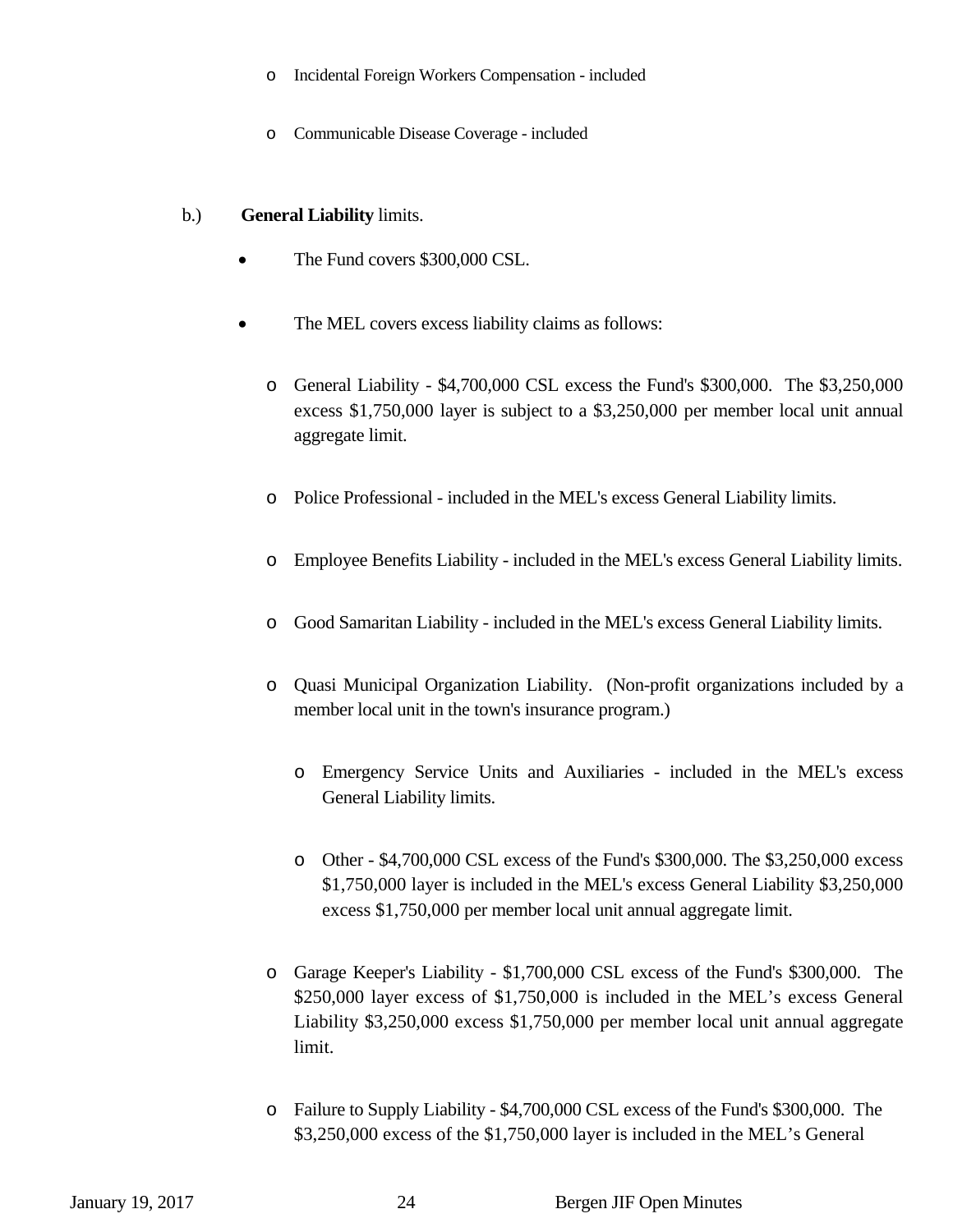Liability \$3,250,000 excess of \$1,750,000 per member local unit annual aggregate limit.

- o Riot, Civil Commotion or Mob Action \$4,700,000 CSL excess of the Fund's \$300,000. The \$3,250,000 excess of the \$1,750,000 layer is included in the MEL's General Liability \$3,250,000 excess of \$1,750,000 per member local unit annual aggregate limit.
- o Dams (Class III and IV Low Hazard) \$4,700,000 CSL excess of the Fund's \$300,000. The \$3,250,000 excess of the \$1,750,000 layer is included in the MEL's General Liability \$3,250,000 excess of \$1,750,000 per member local unit annual aggregate limit.
- o Dams (Class I and II High Hazard) \$700,000 CSL excess of the Fund's \$300,000.
- o Subsidence Property Damage Liability- \$3,450,000 CSL excess of the Fund's \$300,000. The \$2,000,000 layer excess of \$1,750,000 layer is included in the MEL's General Liability and is subject to a \$2,000,000 "all members" annual aggregate limit excess of the \$1,750,000 each occurrence. There is no bodily injury liability sub-limit for subsidence.
- o Sewer Back Up \$3,450,000 CSL excess of the Fund's \$300,000. The \$2,000,000 layer excess of \$1,750,000 layer is included in the MEL's General Liability and is subject to a \$2,000,000 "all members" annual aggregate limit excess of the \$1,750,000 each occurrence. There is no bodily injury liability sub-limit for sewer back-up.
- o Disinfecting Agents Release Hazard \$700,000 CSL excess of the Fund's \$300,000.
- o Skateboard Facilities \$4,700,000 CSL excess of the Fund's \$300,000. The \$3,250,000 excess of the \$1,750,000 layer is included in the MEL's General Liability \$3,250,000 excess of the \$1,750,000 each occurrence. (Requires Fund approval)

#### c.) **Automobile Liability** limits.

o The Fund covers \$300,000 CSL for Bodily Injury Liability, Property Damage Liability and PIP.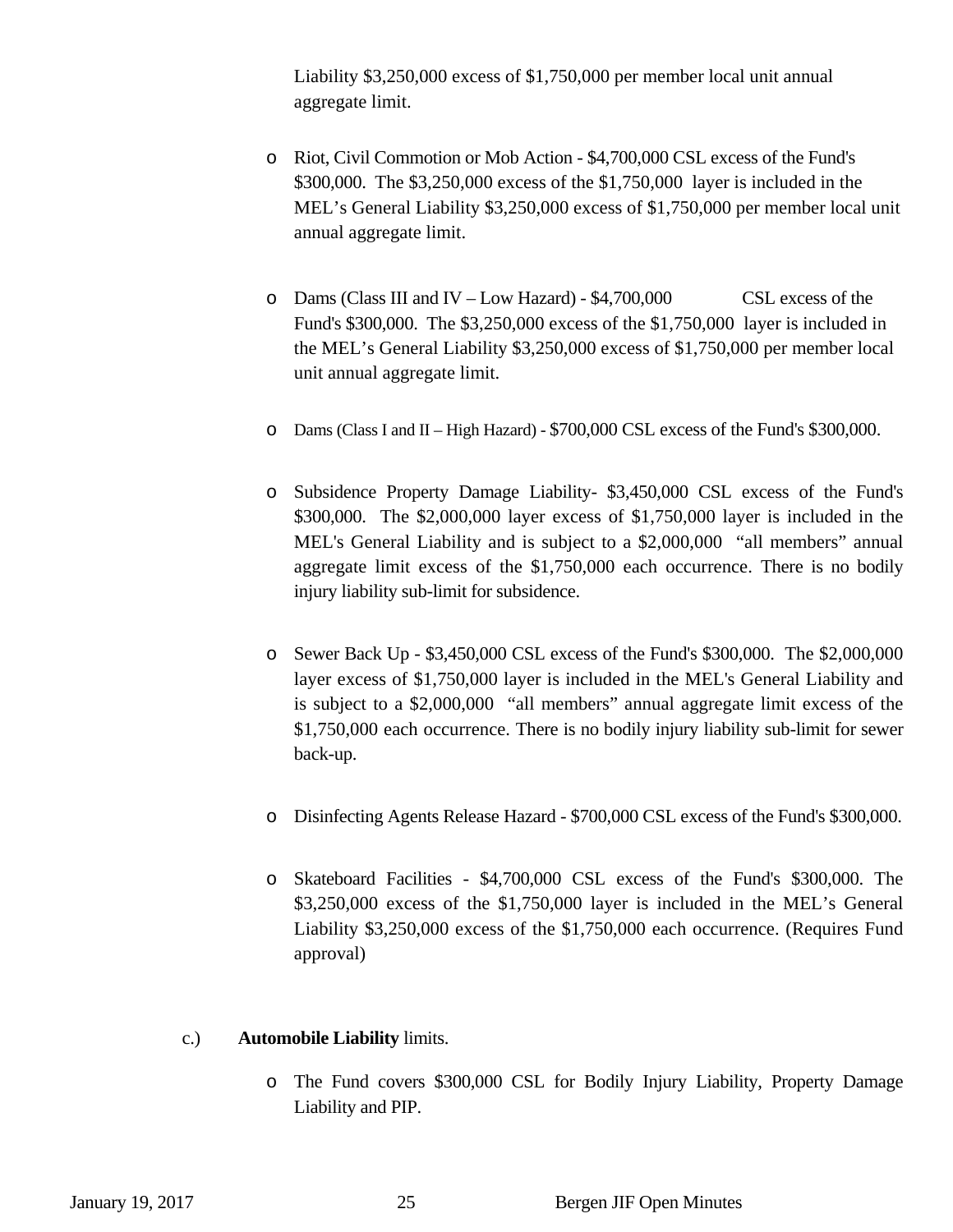- o The Fund covers \$15,000/\$30,000/\$5,000 for Underinsured/Uninsured Motorists Liability.
- o The MEL covers Automobile Bodily Injury and Property Damage Liability claims excess of the Fund's \$300,000 CSL limit in the MEL's excess General Liability limit except that Automobile Liability claims which penetrate the excess of \$1,700,000 layer are not subject to the aggregate limitation.
- o The JIF provides PIP limits of \$250,000.
- o The MEL does not provide excess PIP or Uninsured/Underinsured Motorist Coverage.
- d.) **Non-Owned Aircraft**. The MEL covers \$5,000,000 CSL for Bodily Injury and Property Damage Liability, and \$5,000 medical expense for each passenger.

### **e.) Public Officials Liability. (POL)**

- o The JIF, 100% commercially insured with QBE Specialty Insurance Company, covers \$2,000,000 in the aggregate on a claims made basis per member municipality for each Fund year subject to a deductible and coinsurance as outlined below. There is a combined POL/EPL \$2,000,000 per member local unit annual aggregate.
- o \$20,000 deductible per occurrence, except that a \$75,000 deductible per occurrence applies for member local units with unfavorable loss experience.
- o 20% coinsurance of the first \$250,000 of the loss

NOTE: Member local units that qualify based on certain criteria have options to purchase a lower deductible and coinsurance contribution. New members with adverse loss experience may be subject to higher deductible and coinsurance as provided by QBE Specialty Insurance Company.

#### **f.) Employment Practices Liability (EPL)**

o The JIF, 100% commercially insured with QBE Specialty Insurance Company, covers \$2,000,000 in the aggregate on a claims made basis per member municipality for each Fund year subject to a deductible and coinsurance as outlined below. There is a combined POL/EPL \$2,000,000 per member local unit annual aggregate.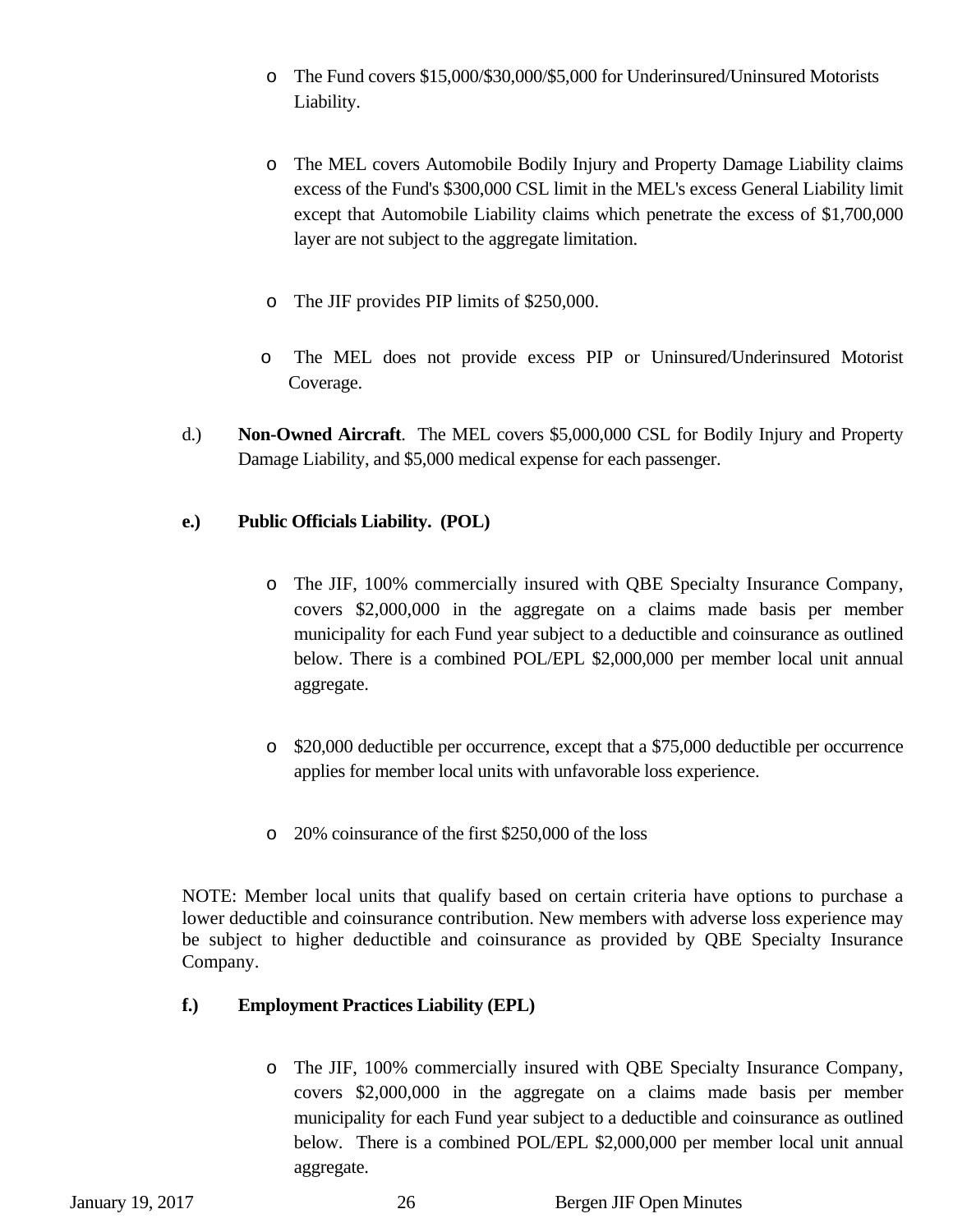- o For member local units with approved EPL Loss Control/Risk Management Programs:
	- o \$20,000 deductible per occurrence, except that a \$75,000 deductible per occurrence applies for member local units with unfavorable loss experience.
	- o 20% coinsurance of the first \$250,000 of the loss
- o For member local units without approved EPL Loss

Control/Risk Management Programs:

- o \$100,000 deductible per occurrence, except that a \$150,000 deductible per occurrence applies for member local units with unfavorable loss experience.
- $\circ$  20% coinsurance (no cap) 1<sup>st</sup> \$2 million (not imposed against optional limits).

NOTE: Member local units that qualify based on certain criteria have options to purchase a lower deductible and coinsurance contribution. New members with adverse loss experience may be subject to higher deductible and coinsurance as provided by QBE Specialty Insurance Company.

- g.) **Optional Directors and Officers Liability (D & O)**  Fire Companies and Emergency Service Units.
	- o The JIF, 100% commercially insured with QBE Specialty Insurance Company, provides optional \$1 million or \$2 million annual aggregate limits for Fire Companies or Emergency Service Units subject to optional deductibles of \$1,000, \$2,000 or a \$5,000 deductible.
- h.) **Property** (effective 12:01 A.M. December 31, 2016) –

The Fund covers \$100,000 per occurrence (Property & Time Element combined) less applicable member deductibles:

- o Flood for locations wholly or partially within 100-year flood zone
- o Boiler and Machinery
- o Named Storm (Flood & Wind)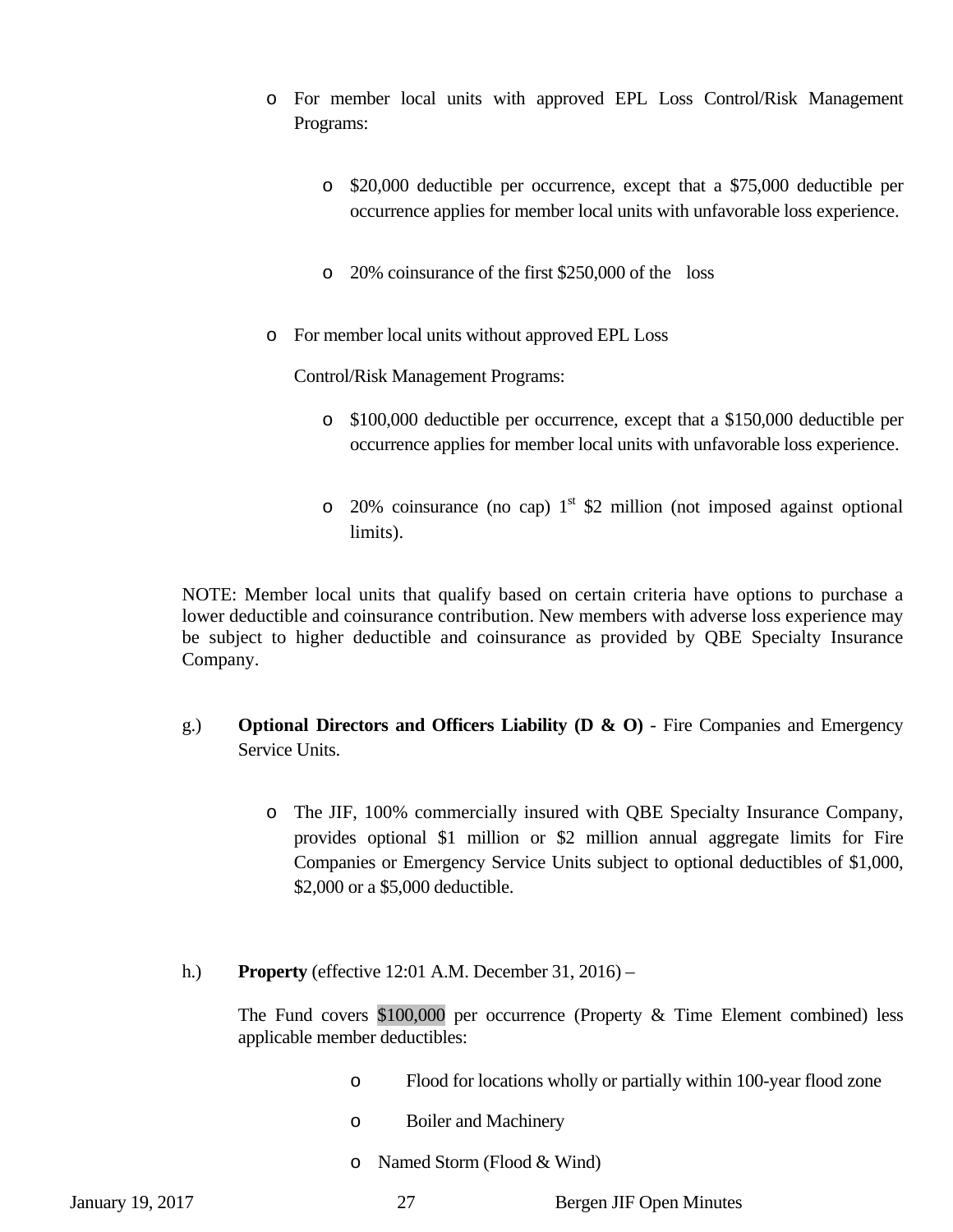The MEL retains and provides excess property coverage at limits of \$400,000 excess \$100,000 per occurrence (Property & Time Element combined) except for the following:

- o Flood for locations wholly or partially within 100-year flood zone
- o Boiler and Machinery
- o Named Storm(Flood & Wind)

The MEL serves as the lead agency for the purchase of additional excess property at the following MEL statewide limits and sub-limits:<br>\$125,000,000 Per Occurrence – Propert

|                  | \$125,000,000 | Per Occurrence – Property         |
|------------------|---------------|-----------------------------------|
|                  |               | Damage and Time Element           |
|                  |               | Combined                          |
|                  | \$100,000,000 | Aggregate - Earth Movement        |
|                  | \$100,000,000 | Aggregate - Flood (includes       |
|                  |               | Storm Surge)                      |
|                  | Included      | Named Storm                       |
|                  | \$10,000,000  | Extra Expense                     |
|                  | \$750,000     | <b>Tenant Relocation Expenses</b> |
|                  | \$15,000,000  | Leasehold Interest                |
|                  | \$15,000,000  | Loss of Rents                     |
|                  | \$1,000,000   | Wind Turbine                      |
|                  | Excluded      | <b>Power Generating Utilities</b> |
|                  | \$2,500,000   | <b>Computer Systems Damage</b>    |
|                  | Excluded      | <b>Contingent Time Element</b>    |
|                  | \$25,000,000  | Debris Removal                    |
|                  | \$2,500,000   | <b>Fine Arts</b>                  |
|                  | \$250,000     | Fire Department Service Charge    |
|                  | \$250,000     | Aggregate – Land and Water        |
|                  |               | Contaminant Cleanup, Removal      |
| January 19, 2017 | 28            | <b>Bergen JIF Open Minutes</b>    |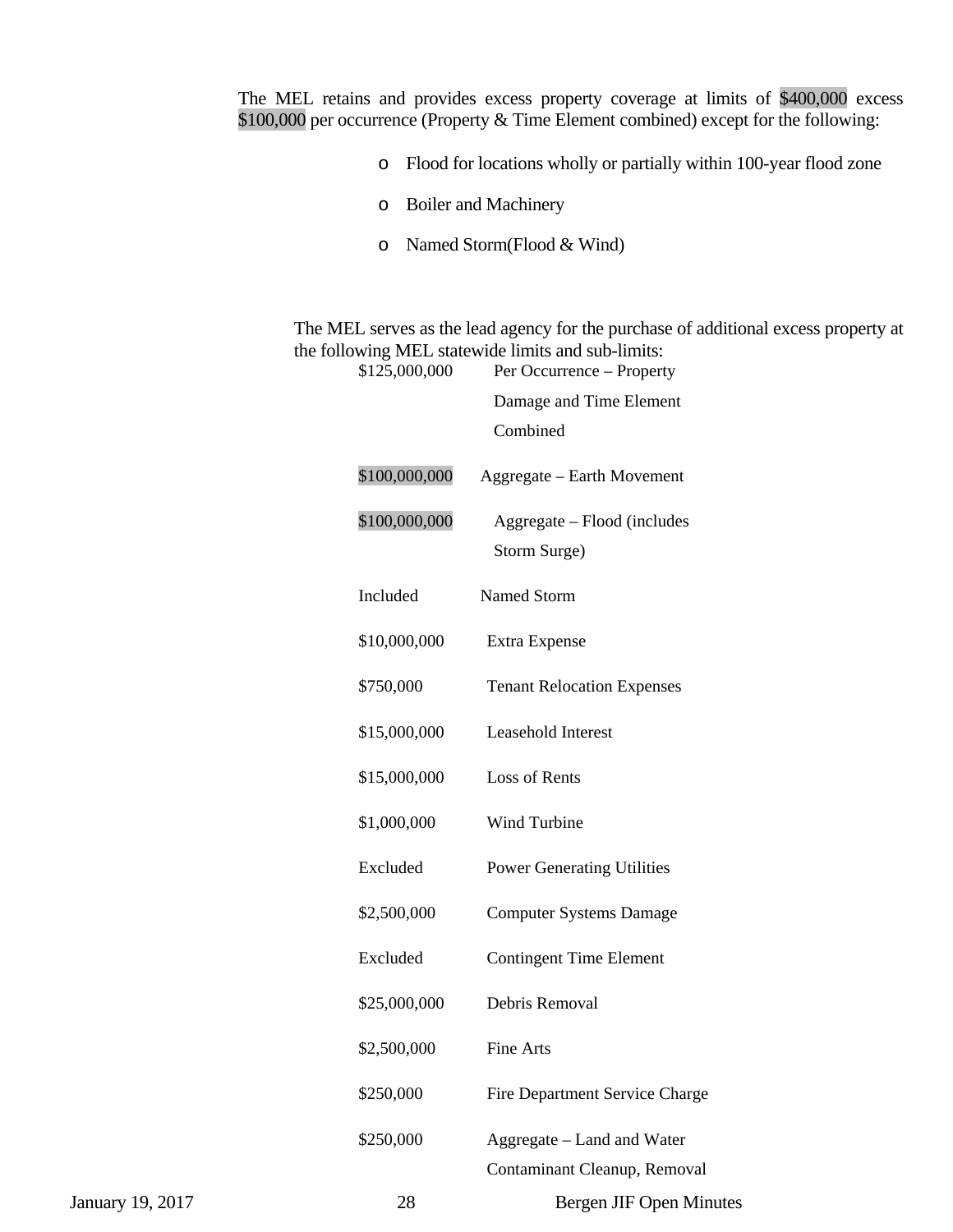# and Disposal Excluded Land Improvements \$10,000,000 Miscellaneous Personal Property, Outdoor Property \$10,000,000 Miscellaneous Unnamed Location \$10,000,000 Off Premises Service Interruption (excludes Utilities) \$50,000 Asbestos Removal \$1,000,000 Transit \$10,000,000 Valuable Papers and Records \$25,000,000 New Construction and Additions \$5,000,000 Soft Costs \$1,000,000 Watercraft (Property Damage Only) \$15,000,000 Vehicles \$10,000,000 Bridges and Dams \$10,000,000 Piers, Wharfs, Docks, Boardwalks and Bulkheads \$10,000,000 Transmission and Distribution Lines *1 mile radius for overhead transmission 5 mile radius for underground transmission* \$1,000,000 Clogging/Blocking of Pipes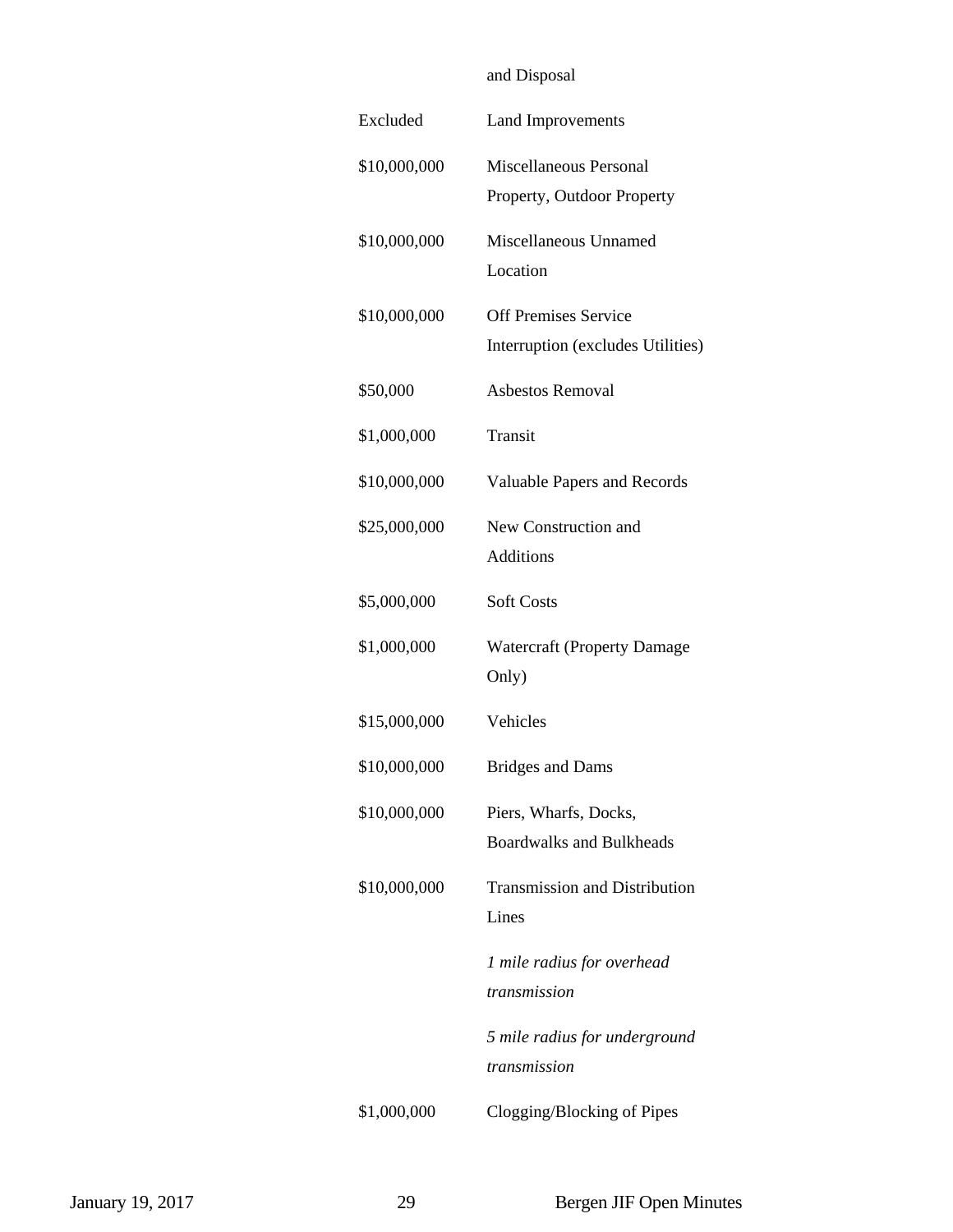| Included    | <b>Equipment Breakdown</b>                                                                 |
|-------------|--------------------------------------------------------------------------------------------|
| \$5,000,000 | Equipment Breakdown -<br>Ammonia Contamination                                             |
| \$5,000,000 | Equipment Breakdown -<br>Spoilage                                                          |
| Excluded    | Earth Movement – Zones 1 and 2                                                             |
| \$2,500,000 | Per Location – Flood, Special<br>Flood Hazard Area (SFHA) and<br><b>Pumping Stations</b>   |
| \$1,000,000 | Per Occurrence - Flood, Outside<br><b>Building or Structure</b>                            |
| Excluded    | Flood - Buildings on Pilings,<br>Special Flood Hazard Area<br>(SFHA) Zones V, VE and V1-30 |
| Excluded    | Named Storm – Zones 1 and 2                                                                |
| 365 Days    | <b>Extended Period of Liability</b>                                                        |
| 90 Days     | Newly Acquired Property                                                                    |
| 168 Hours   | <b>Earth Movement</b>                                                                      |
| 120 Hours   | <b>Named Storm</b>                                                                         |
| Included    | Terrorism/TRIA                                                                             |

# **Deductibles**

|                  | \$500,000 |                                       | Per Occurrence (Property Damage & Time Element)      |
|------------------|-----------|---------------------------------------|------------------------------------------------------|
|                  | \$50,000  | Equipment Breakdown (Property Damage) |                                                      |
|                  | \$50,000  | Equipment Breakdown (Time Element)    |                                                      |
|                  | \$500,000 | Flood, SFHA – Buildings               |                                                      |
|                  | \$500,000 | Flood, SFHA – Time Element            |                                                      |
|                  | \$500,000 | Flood, SFHA - Contents                |                                                      |
|                  | \$250,000 |                                       | Flood, SFHA – Housing Authority/Non-Profit Buildings |
| January 19, 2017 |           | 30                                    | Bergen JIF Open Minutes                              |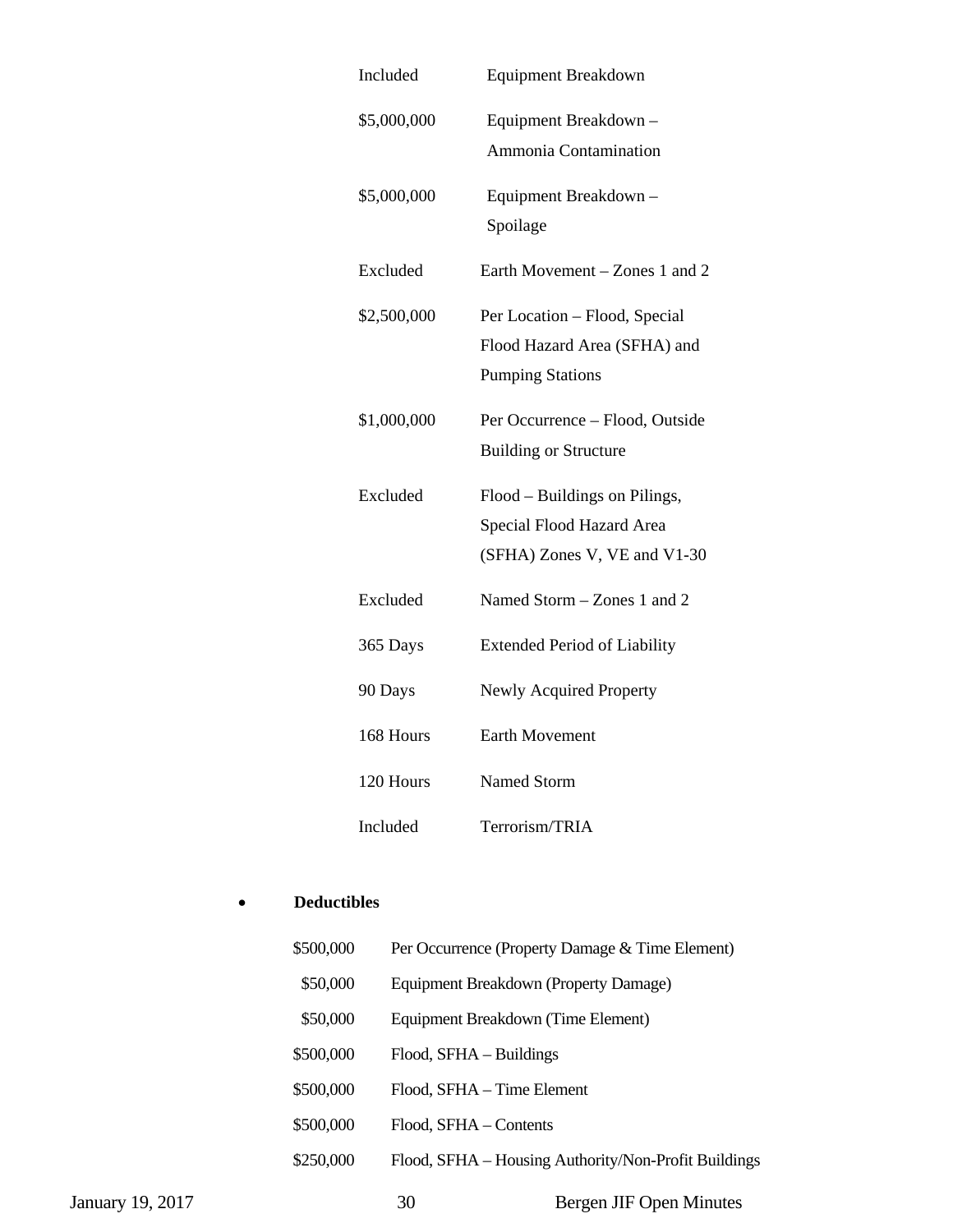- \$100,000 Flood, SFHA Housing Authority/Non-Profit Contents
- \$100,000 Flood, SFHA Housing Authority/Non-Profit Time Element
- \$500,000 Pumping Stations, Lift Stations, Wet Wells, Pistol Ranges, Vehicles and Mobile Equipment, and all property located outside building or structure, but not defined as Outdoor Property (Property Damage)
- \$500,000 Pumping Stations, Lift Stations, Wet Wells, Pistol Ranges, Vehicles and Mobile Equipment, and all property located outside building or structure, but not defined as Outdoor Property (Time Element)
	- 1% Named Storm: Covered Property in Atlantic, Ocean, Monmouth and Burlington Counties East of the Garden State Parkway and all Covered Property in Cape May (Property Damage)
	- 1% Named Storm: Covered Property in Atlantic, Ocean, Monmouth and Burlington Counties East of the Garden State Parkway and all Covered Property in Cape May (Time Element)
- \$500,000 Named Storm Minimum, Per Location (Property Damage & Time Element) Covered Property in Atlantic, Ocean, Monmouth and Burlington Counties East of the Garden State Parkway and all Covered Property in Cape May
- \$1,000,000 Named Storm Maximum, Per Occurrence (Property Damage & Time Element) Covered Property in Atlantic, Ocean, Monmouth and Burlington Counties East of the Garden State Parkway and all Covered Property in Cape May

#### **Other Special Provisions**

#### **Cape May Convention Center**

 The policy insures direct physical loss or damage caused by a Covered Cause of Loss at the Cape May Convention Center.

#### **Ocean City Music Pier**

 The policy insures direct physical loss or damage caused by a Covered Cause of Loss at the Ocean City Music Pier.

#### **Bridges & Dams**

 Bridges and dams attached to an insured location, and the relating equipment, are covered, except for Flood, Earthquake and Named Storm.

#### **Piers, Wharfs, Docks, Bulkheads and Boardwalks**

 All are covered, including any crossovers, floating docks and the buildings/structures thereon against the perils of fire, lightning, explosion, smoke, windstorm, hail, riot, civil commotion, aircraft, vehicles, vandalism, sprinkler leakage, sinkhole collapse, volcanic action, watercraft and malicious intent.

#### **Utilities**

• The following are covered: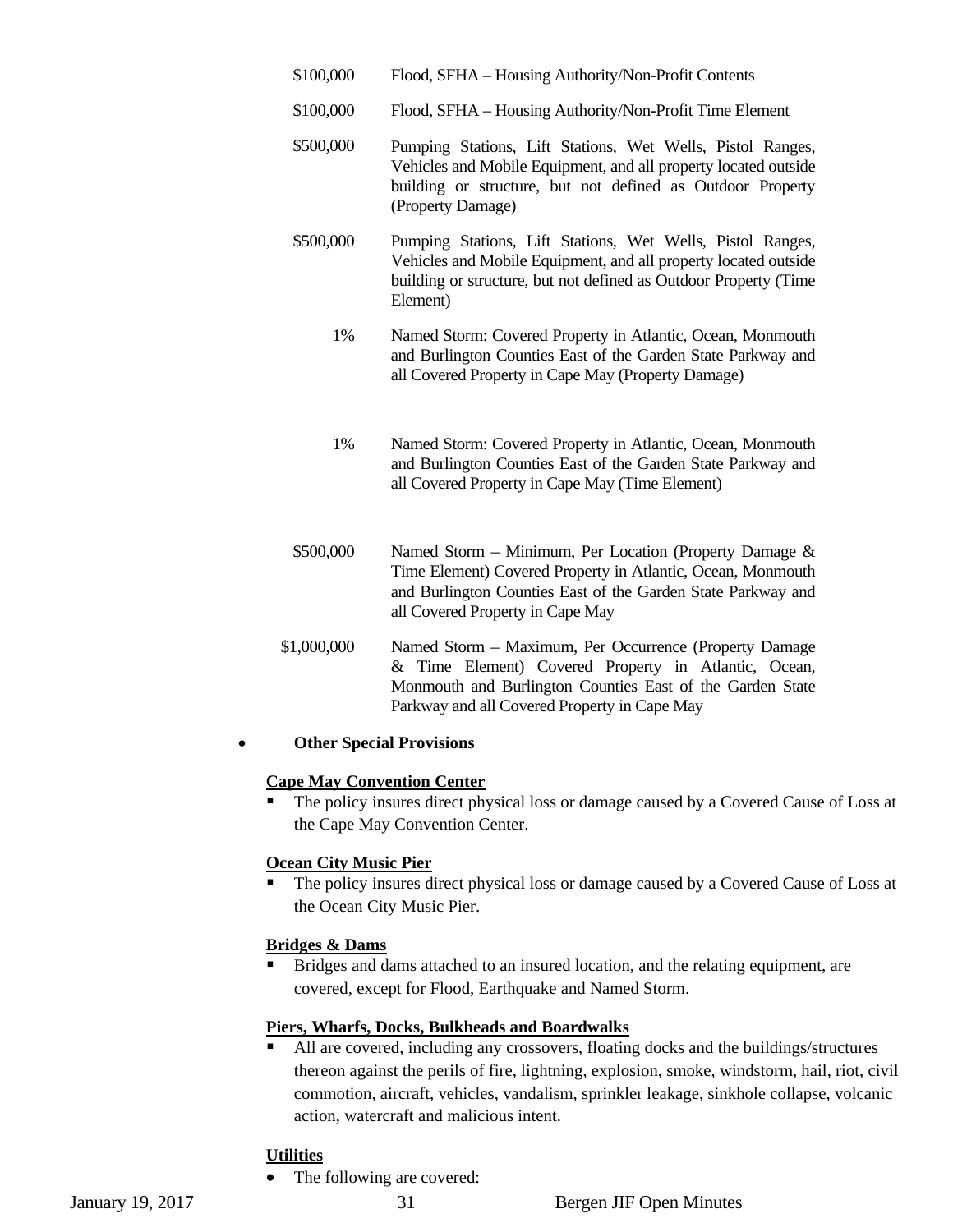- Transmission and distribution lines situated beyond 1 mile radius of insured location for above ground transmission.
- Transmission and distribution lines situated beyond 5 mile radius of insured location for below ground transmission.

#### **Outdoor Property**

- Outdoor Property means Covered Property not at an Insured Location and:
	- Outside a permanent building, or not wholly enclosed by walls and a roof; or
	- Inside a moveable container located outside a permanent building.
- Covered for the perils of fire, lightning, explosion, smoke, windstorm, hail, riot, civil commotion, aircraft, vehicles, vandalism, sprinkler leakage, sinkhole collapse, volcanic action, watercraft and malicious intent.

#### **Retaining Structures**

- Retaining structures are only covered if attached to a scheduled location.
- Covered for all perils covered by the policy.

#### **Underground Piping**

- Excludes:
	- Underground piping beyond a 1,000 foot radius of a pump station, process plant, metering pit, well or similar operational location, which is owned, leased, used, occupied or intended for use by the member entity;
	- Underground Storage Tanks and associated systems including piping;
	- Underground electric, data voice, digital, fiber optic or similar cable beyond a 1,000 foot radius of an insured location owned by the member entity; and
	- Underground gas pipelines.

#### **Vacant and Historic Property**

- Vacant Buildings:
	- Vacant Building: A building containing nothing; being without contents or occupants.
	- Except as noted below, the JIF will only provide "Named Perils" coverage on an "Actual Cash Value" basis for any vacant building.
	- The Underwriting Manager may provide "Replacement Cost" valuation with "All-Risk" coverage for any vacant building after the completion of a satisfactory inspection by the Underwriting Manager's office and/or the insurers to verify building condition, security of the building, and status of utilities.
- Historic Property: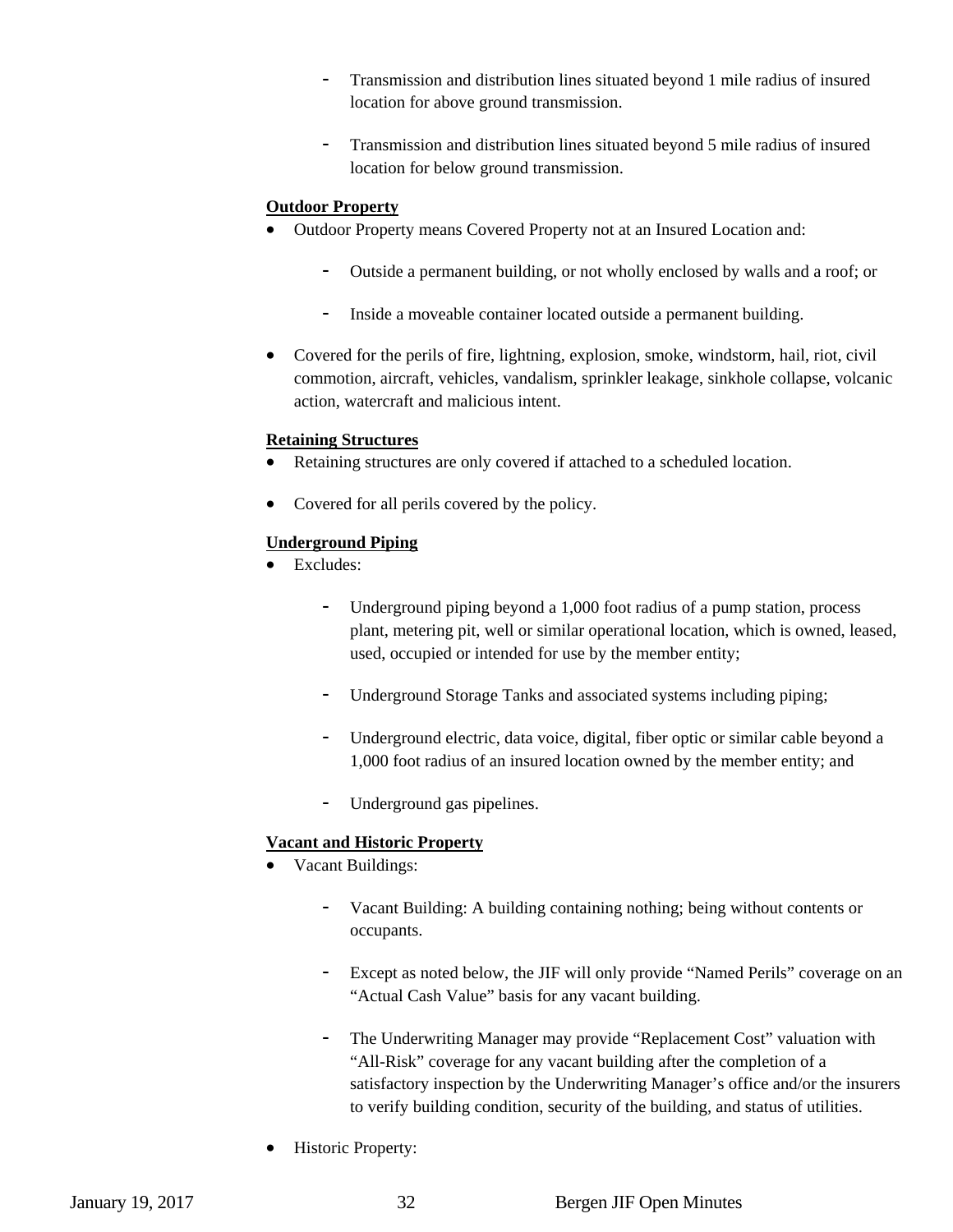- Historic Property: Any property appearing in the local register of Historic Places, National Historic Landmarks Program, or National Register of Historic Places.
- Cost to replace, repair or restore using the same materials, workmanship and architectural features and details that existed before such loss provided they are available. If any materials or workmanship needed to replace, repair or restore a building or structure are not available, the cost to use materials and/or workmanship that will permit the replacement, repair or restoration of the building to a condition that most closely resembles the condition which existed immediately before the loss occurred will be utilized.
- If there is an ordinance or law in effect at the time of loss that regulates zoning, land use or construction of a historic building (such as a Historic Preservation Act or other similar regulation), if that ordinance or law affects the repair or rebuilding of the historic building, and if you:
	- $\checkmark$  Repair or rebuild the building or structure as soon as reasonably possible, then you will receive Replacement Cost valuation on the damaged and undamaged portions of the building, the cost to demolish and clear the site of the undamaged portion of the building, and the increased cost to repair or rebuild the building to the same general size in accordance with the minimum standards of such ordinance or law;
	- $\checkmark$  Do not repair, rebuild or replace the building or structure, then you will receive Actual Cash Value valuation on the damaged and undamaged portions of the building, plus the cost to demolish and clear the site of the undamaged portion of the building.
- With respect to properties that qualify for "National Historic Landmark" status, the Insured shall have the sole discretion as to the means by which said property shall be repaired, rebuilt or replaced, but not to exceed the actual costs which would have been incurred in order to comply with "National Historic Landmark" status requirements.
- **i.)** Blanket Crime The JIF provides a limit of \$50,000 less the member entity deductible of \$2,500. Coverage includes Public Employee Dishonesty, Forgery and Alteration, Theft, Disappearance and Destruction, Robbery and Safe Burglary, Computer Fraud with Funds Transfer. The MEL provides it's member JIF's e**xcess public employees coverage** at limits of \$1,000,000 less the member JIF's retention of \$50,000 for Public Employee Dishonesty.
- **j.) Excess Public Officials Crime Coverage** The MEL provides excess employee dishonesty for those employed positions which are required by law to be individually bonded and where they have not applied and have not been approved for coverage under the MELJIF Statutory Position Program at a limit of \$1,000,000 less a member local units' deductible which is the higher of the following:
	- 1) The amount said persons are required by Law to be individually bonded whether or not such individual Bond is in place, or

January 19, 2017 33 Bergen JIF Open Minutes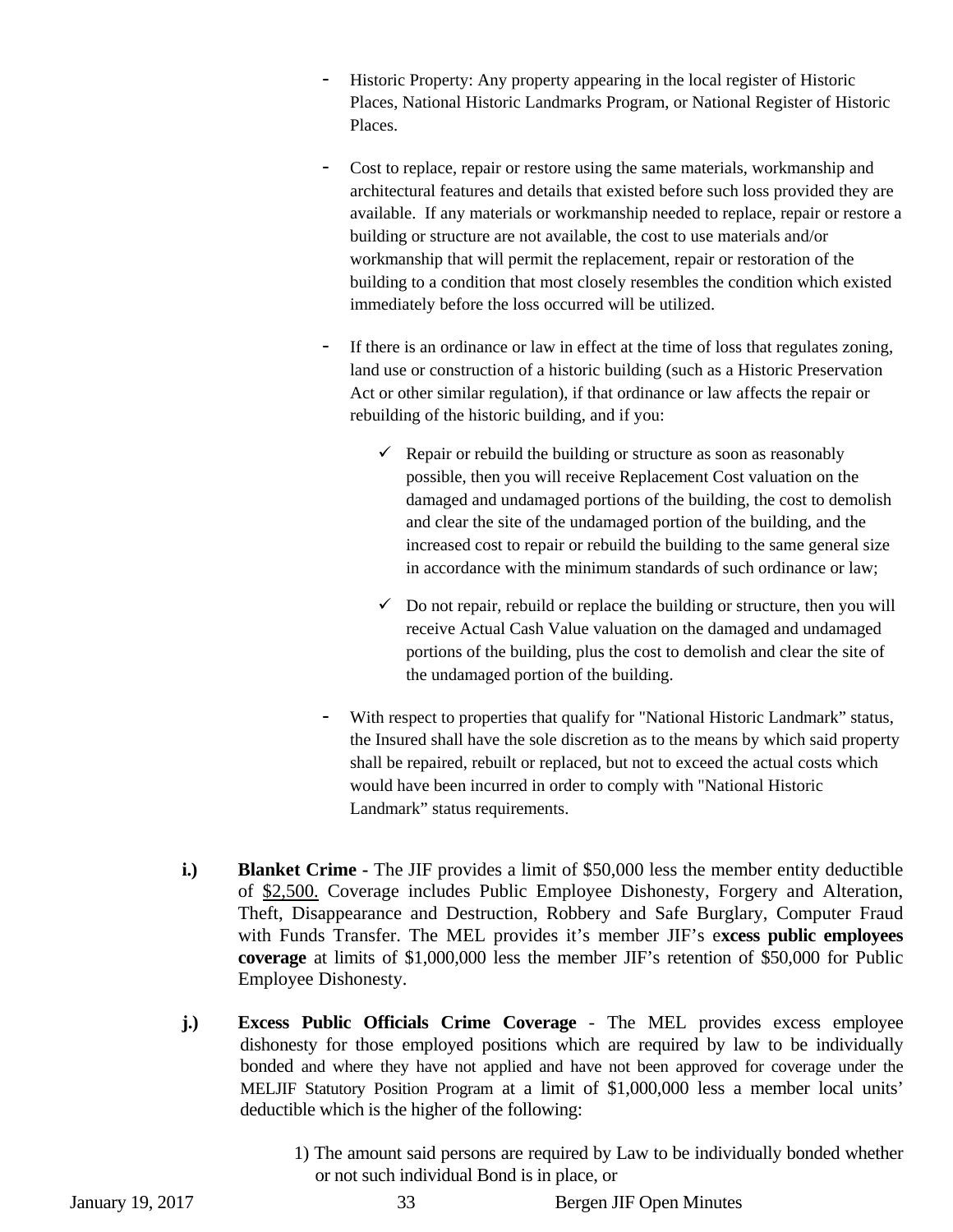2) The amount of the individual Bond in place.

**Each member local unit that has not applied for coverage under the MELJIF Statutory Position Bond is required to continue to purchase via the commercial market individual bonds providing primary coverage up to "at least the minimum limit required by law" for those employed positions required by law to be individually bonded.** 

- k.) **Crime Statutory Position Coverage**  The MEL provides employee dishonesty and faithful performance coverage for those employed positions which are required by law to be individually bonded and where they have applied and have been approved for coverage at a limit of \$1,000,000 per occurrence per position less a member local units' deductible of \$1,000.
- l.) **Optional Excess Liability** The MEL offers Optional Excess General Liability, including Police Professional Liability, Employee Benefits Liability, Quasi Municipal Organization Liability (Emergency Service Units and Auxiliaries only), and Automobile Liability (not including PIP or Underinsured/Uninsured Motorist Coverage) as follows:
	- o \$2 million CSL and per member local unit annual aggregate excess of \$5 million (auto liability not aggregated).
	- o \$5 million CSL and per member local unit annual aggregate excess of \$5 million (auto liability not aggregated).
	- o **\$**5 million CSL and per member local unit annual aggregate excess of \$10 million (auto liability not aggregated).
	- o \$10 million CSL and per member local unit annual aggregate excess of \$10 million (auto liability not aggregated).
- m.) **Optional Excess POL/EPL** The MEL offers optional excess POL/EPL as follows:
	- o \$1 million CSL and per member local unit annual aggregate excess of \$2 million
	- o \$2 million CSL and per member local unit annual aggregate excess of \$2 million
	- o \$3 million CSL and per member local unit annual aggregate excess of \$2 million
	- o \$4 million CSL and per member local unit annual aggregate excess of \$2 million
	- o \$4 million CSL and per member local unit annual aggregate excess of \$6 million
- n.) **Environmental Impairment Liability** The limits of liability as established in the E-JIF's Plan of Risk Management and coverage documents.
- o.) **Cyber Liability** The JIF, 100% commercially insured with XL Insurance, provides Third Party coverage including Media Communication, Network Security Liability and Privacy Liability and First Party coverage including Extortion Threat, Crisis Management Expenses and Privacy Notification Costs. The JIF limits of liability are

January 19, 2017 34 Bergen JIF Open Minutes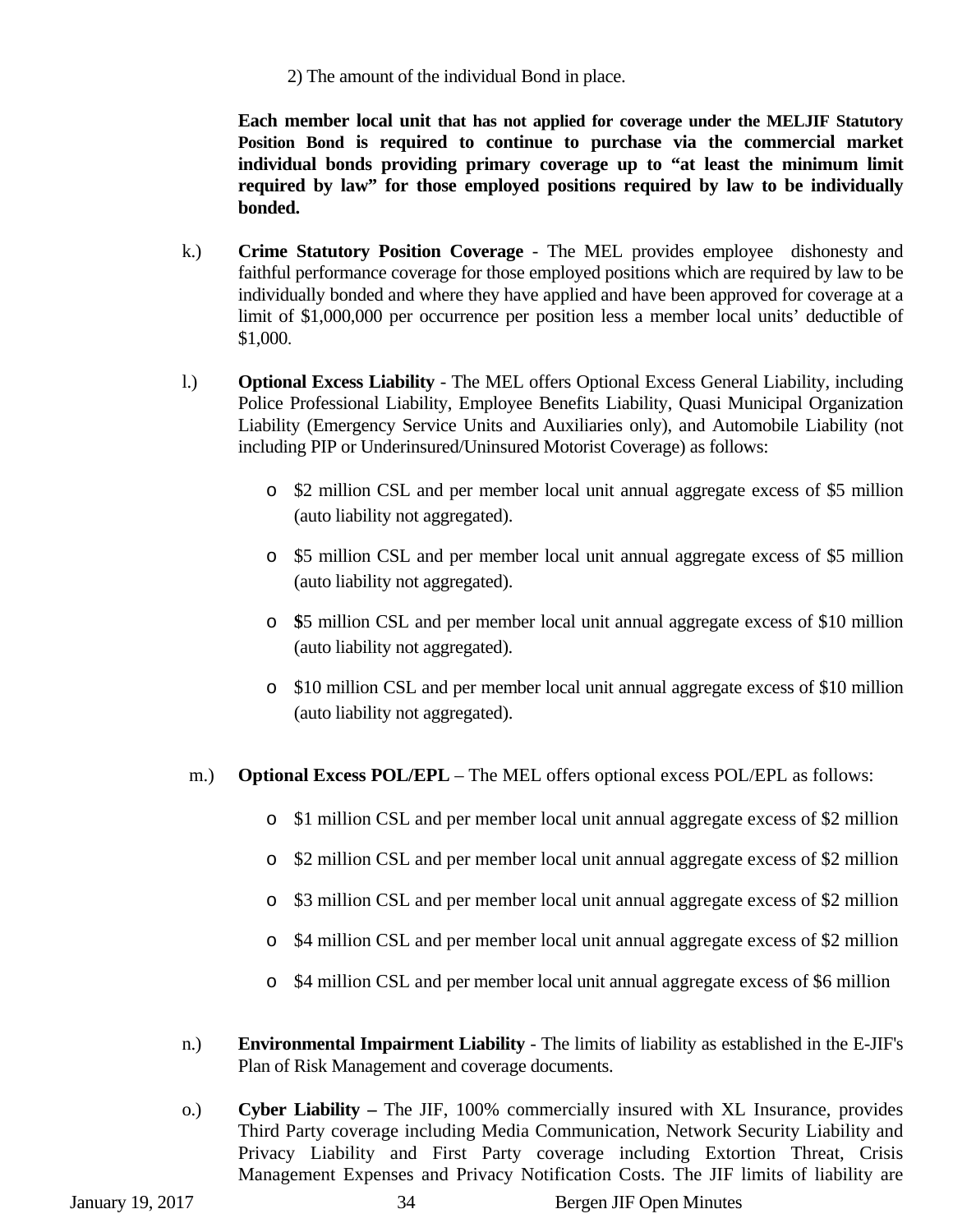\$3,000,000 each/\$6,000,000 policy aggregate. The limits are JIF wide and shared amongst member local units of the JIF. There is a \$1,000,000 sub-limit each for (1) Privacy Notification Costs, (2) Regulatory Fines/Claims Expenses for Privacy Liability, (3) Extortion Damages for Extortion Threat and (4) Crisis Management Expenses. There is a \$10,000 policy deductible. There is a \$3,000,000 sub-limit each for (1) Privacy Notification Costs, (2) Regulatory Fines/Claims Expenses for Privacy Liability, (3) Extortion Damages for Extortion Threat and (4) Crisis Management Expenses.

Optional Individual Self-Insured Retentions – Fair Lawn and Ridgewood have an individual \$100,000 CSL occurrence SIR for Workers' Compensation and General Liability. The Fund insures the Workers Compensation and General Liability at \$200,000 excess of \$100,000 Layer. Ridgewood also has a \$100,000 SIR for auto liability. The Fund insures the Auto Liability at \$200,000 excess of \$100,000 Layer. Ridgewood also has a \$25,000 SIR for property. The Fund insures the Property at \$50,000 less the \$25,000 retention. Fairlawn's Auto liability and Property retentions are the standard JIF retentions for these coverages.

**NOTICE: The above description is a general discussion of the coverage and limits provided by the FUND. However, the actual terms and conditions are defined in the policy documents and all issues shall be decided on the policy documents.** 

#### 3.) **The amount of risk to be retained by the Fund.**

- a.) Workers' Compensation (all coverages) \$300,000 CSL
- b.) General Liability (all coverages) \$300,000 CSL
- c.) Employment Practices Liability none 100% commercially insured with QBE Specialty Insurance Company.
- d.) Non-Owned Aircraft none
- e.) Automobile Liability
	- o PD & BI \$300,000 CSL
	- o Underinsured/Uninsured \$15,000/\$30,000 CSL
	- o PIP \$250,000 CSL
- f.) Public Officials Liability none 100% commercially insured with QBE Specialty Insurance Company.
- g.) Optional Directors and Officials Liability none 100% commercially insured with QBE Specialty Insurance Company.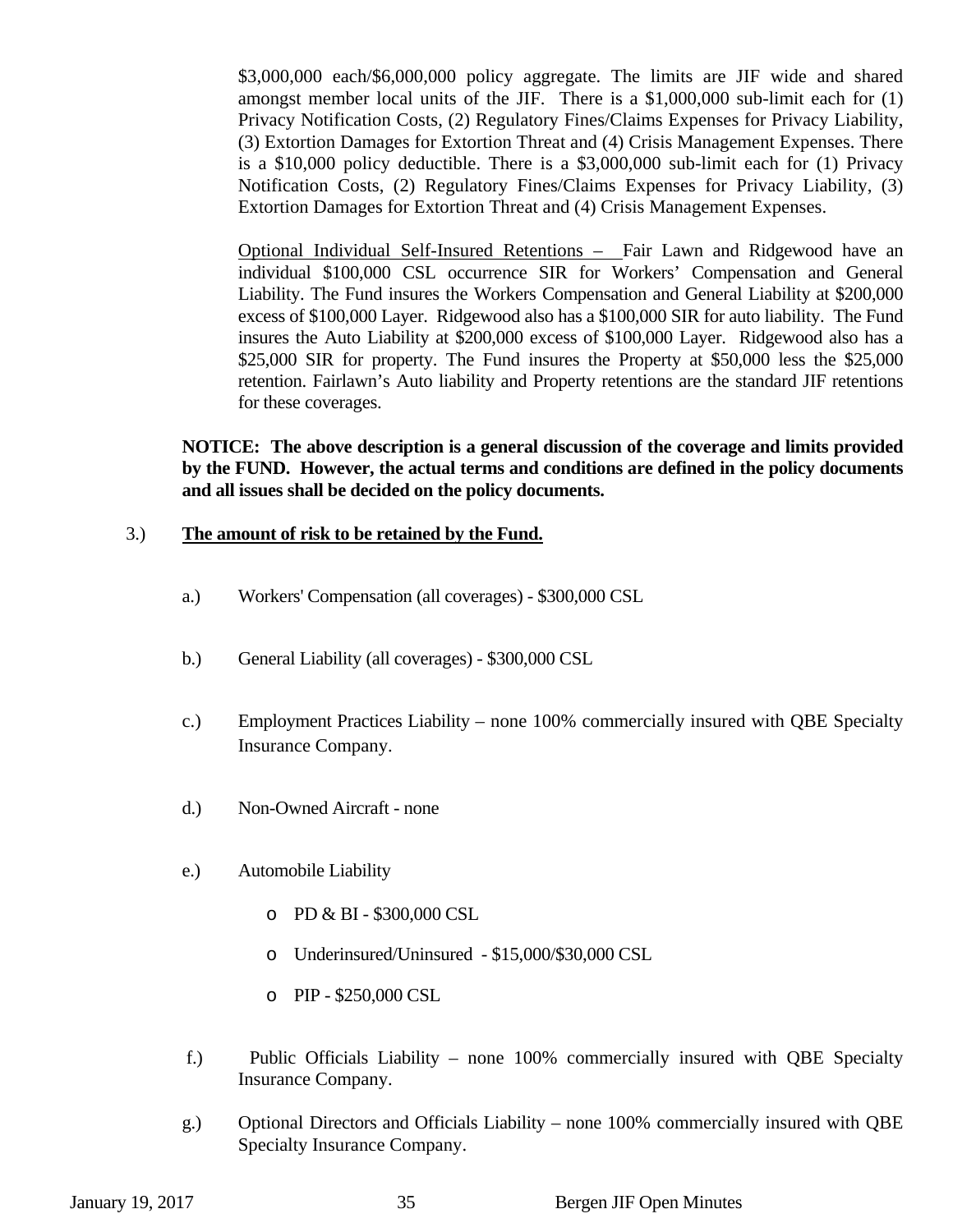- h.) Property \$100,000 per occurrence less member deductibles.
- i.) JIF Blanket Crime \$50,000 less member deductible
- j.) Optional Excess Liability none provided by MEL
- k.) Environmental Impairment Liability none other than the risk of a E-JIF assessment.
- l.) Residual Claims Liability none other than the risk of a RCF assessment.
- m.) MEL Crime Policy none provided by MEL
- n.) Optional Excess POL\EPL none provided by MEL
- o.) Cyber Liability none 100% commercially insured with XL Insurance

### 4.) **The amount of unpaid claims to be established.**

- a.) The general reserving philosophy is to set reserves based upon the probable total cost of the claim at the time of conclusion. Historically, on claims aged eighteen (18) months, the Fund expects the claims servicing company to set reserves at 85% accuracy. The Fund also establishes reserves recommended by the Fund's actuary for claims that have been incurred but not yet reported so that the Fund has adequate reserves to pay all claims and allocated loss adjusted expense liability.
- b.) Claims reserves are subject to regular review by the Fund's Executive Director/Administrator, Attorney, Executive Committee and claims servicing company. Reserves on large or unusual claims are also subject to review by the claims departments of the commercial insurance companies or reinsurance companies providing primary or excess coverages to the Fund.

### 5.) **The method of assessing contributions to be paid by each member of the Fund.**

- a.) By November 15th of each year, the actuary computes the probable net cost for the upcoming Fund year by line of coverage and for each prior Fund year. The actuary includes all budget items in these computations. The annual assessment of each participating municipality is its pro rata share of the probable net cost of the upcoming Fund year for each line of coverage as computed by the actuary.
- b.) The calculation of pro rata shares is based on each municipality's experience modified manual premium for that line of coverage. The Fund's governing body also adopts a capping formula which limits the increase of any member's assessment from the preceding year to the Fund wide average increase plus a percentage selected by the governing body.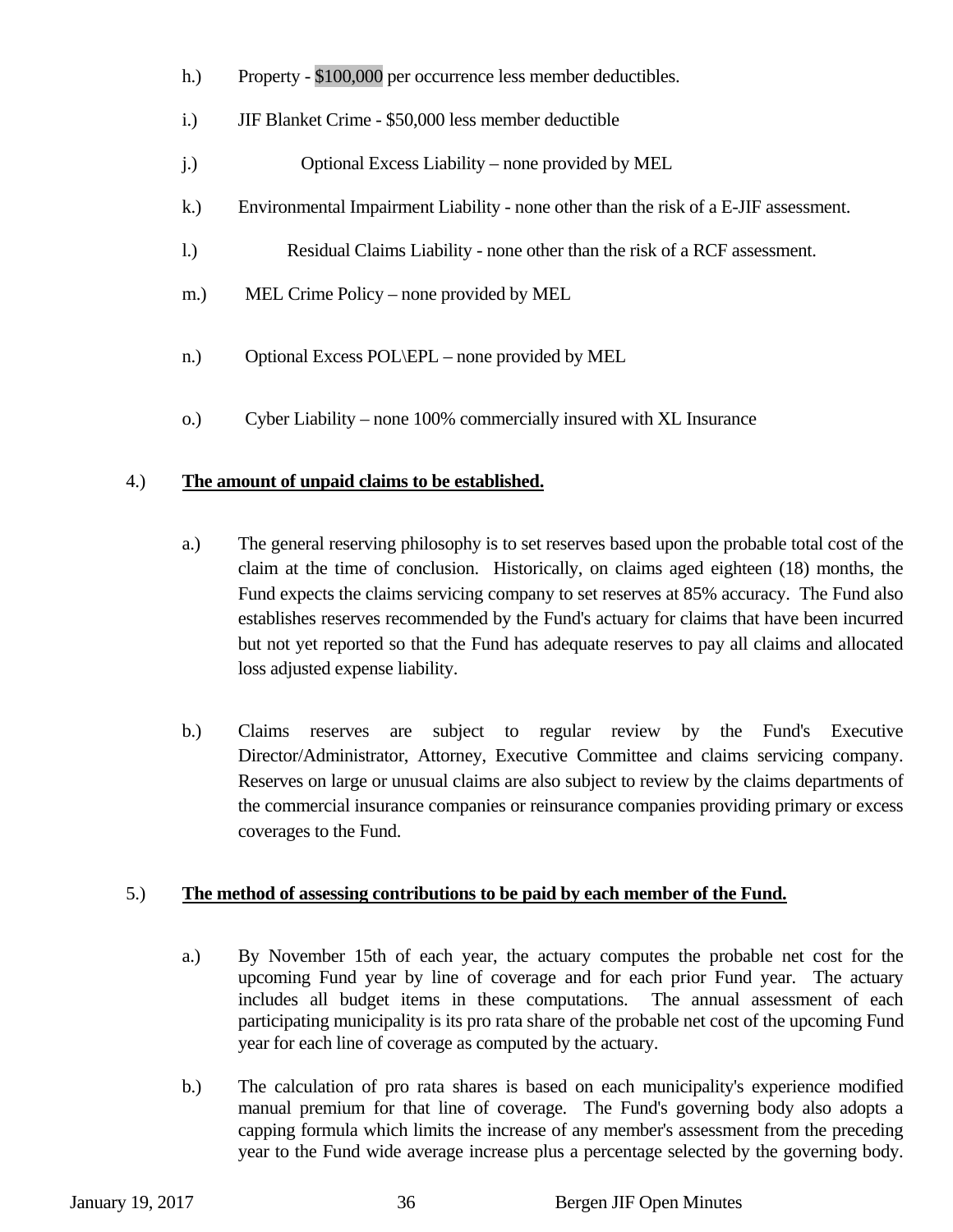The total amount of each member's annual assessment is certified by majority vote of the Fund's governing body at least one (1) month prior to the beginning of the next fiscal year.

- c.) The treasurer deposits each member's assessment into the appropriate accounts, including the administrative account, and the claim or loss retention trust fund account by Fund year for each type of coverage in which the member participates.
- d.) If a local unit becomes a member of the Fund or elects to participate in a line of coverage after the start of the Fund year, such participant's assessments and supplement assessments are reduced in proportion to that part of the year which had elapsed.
- e.) The Fund's governing body may by majority vote levy upon the participating municipalities additional assessments wherever needed or so ordered by the Commissioner of Insurance to supplement the Fund's claim, loss retention or administrative accounts to assure the payment of the Fund's obligations. All supplemental assessments are charged to the participating municipalities by applicable Fund year, and shall be apportioned by the year's assessments for that line of coverage.
- f.) Should any member fail or refuse to pay its assessments or supplemental assessments, or should the Fund fail to assess funds required to meet its obligations, the chairman or in the event by his or her failure to do so, the custodian of the Fund's assets, shall notify the Commissioner of Insurance and the Director of Community Affairs. Past due assessments shall bear interest at the rate established annually by the Fund's governing body.
- g.) The Fund has also adopted a loss sensitive retrospective rating plan and has filed the endorsement with the Department of Banking and Insurance and the Department of Community Affairs.

#### 6.) **Procedures governing loss adjustment and legal expenses.**

- a.) The Fund engages a claims service company to handle all claims, except for the JIF's POL/EPL, insurance which is handled by Summit Risk Services representing XL Insurance and QBE Specialty Insurance Company. The performance of the claims adjusters is monitored and periodically audited by the Executive Director's office, the Fund attorney, the MEL's attorney's office, as well as the claims department of the MEL's three major liability insurers/re-insurers [i.e. General Re and Munich Re for excess liability, and Safety National for workers' compensation]. Every three years, the MEL's internal auditors also conduct an audit.
- b.) Each member local unit is provided with a claims reporting procedure and appropriate forms.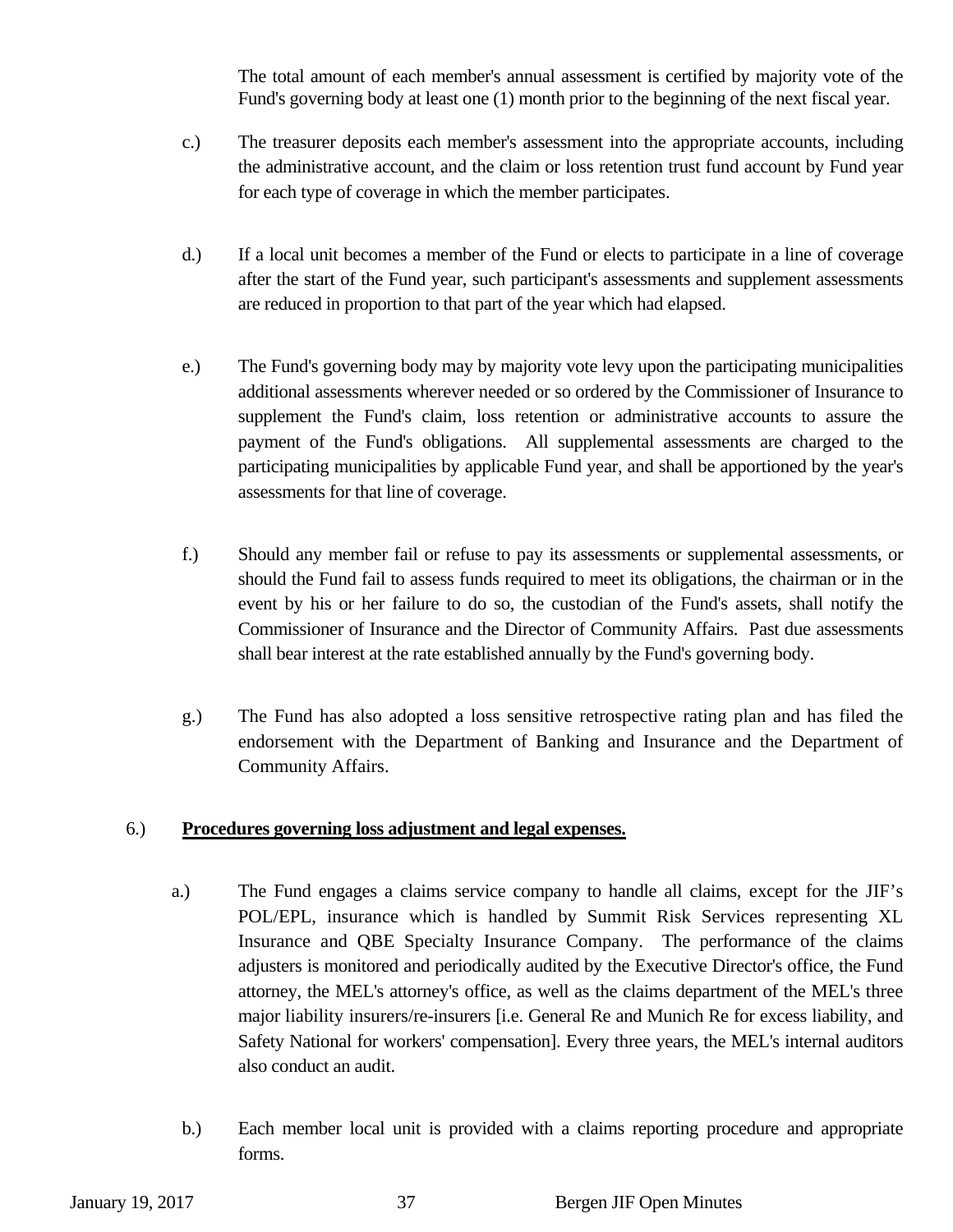- c.) In order to control workers' compensation medical costs, the Fund has engaged a managed care organization (MCO) whose procedures are integrated into the Fund's claims process.
- d.) To provide for quality defense and control costs, the Fund has established an approved defense attorney panel with firms which specialize in Title 59 matters. The performance of the defense attorneys is overseen by the Fund attorney, as well as the various firms which audit the claims adjusters.

#### 7.) **Coverage to be purchased from a commercial insurer, if any.**

 The Fund does purchases commercial insurance for the POL/EPL, Volunteer D&O, from QBE Specialty Insurance Company, and Cyber Liability coverage which is purchased from XL Insurance.

#### 8.) **Reinsurance to be purchased**.

The Fund does not purchase reinsurance.

#### 9.) **Procedures for the closure of Fund years, including the maintenance of all relevant accounting records.**

- a.) The Fund utilizes the Municipal Excess Liability Residual Claims Fund (RCF) to facilitate the closure of Fund years.
- b.) Upon the transfer of outstanding liabilities of a Fund year to the RCF, the Fund adopts a resolution closing that year and transfers all remaining assets to the closed Fund year account. This amount is allocated by member local units using the same procedure as is used to calculate a dividend. Each month, interest is credited to the closed Fund year account by member.
- c.) Each year, the Fund's governing body will determine if a dividend is appropriate from the closed Fund year account, and will make application to the Department of Insurance as appropriate. Further, in the event an open Fund year incurs a deficit, the Fund's governing body will consider an inter-year transfer from the closed Fund year account to offset the deficit. In either case, the dividend or inter-Fund year transfer will be calculated on a member by member basis.
- d.) A member may apply to the Fund's governing body for a return of that member's remaining share of the closed Fund year account when five (5) years have passed since the last Fund year in which the member participated has been closed. The Fund's governing body will decide on the former member's request after evaluating the likelihood of any additional assessments from the RCF.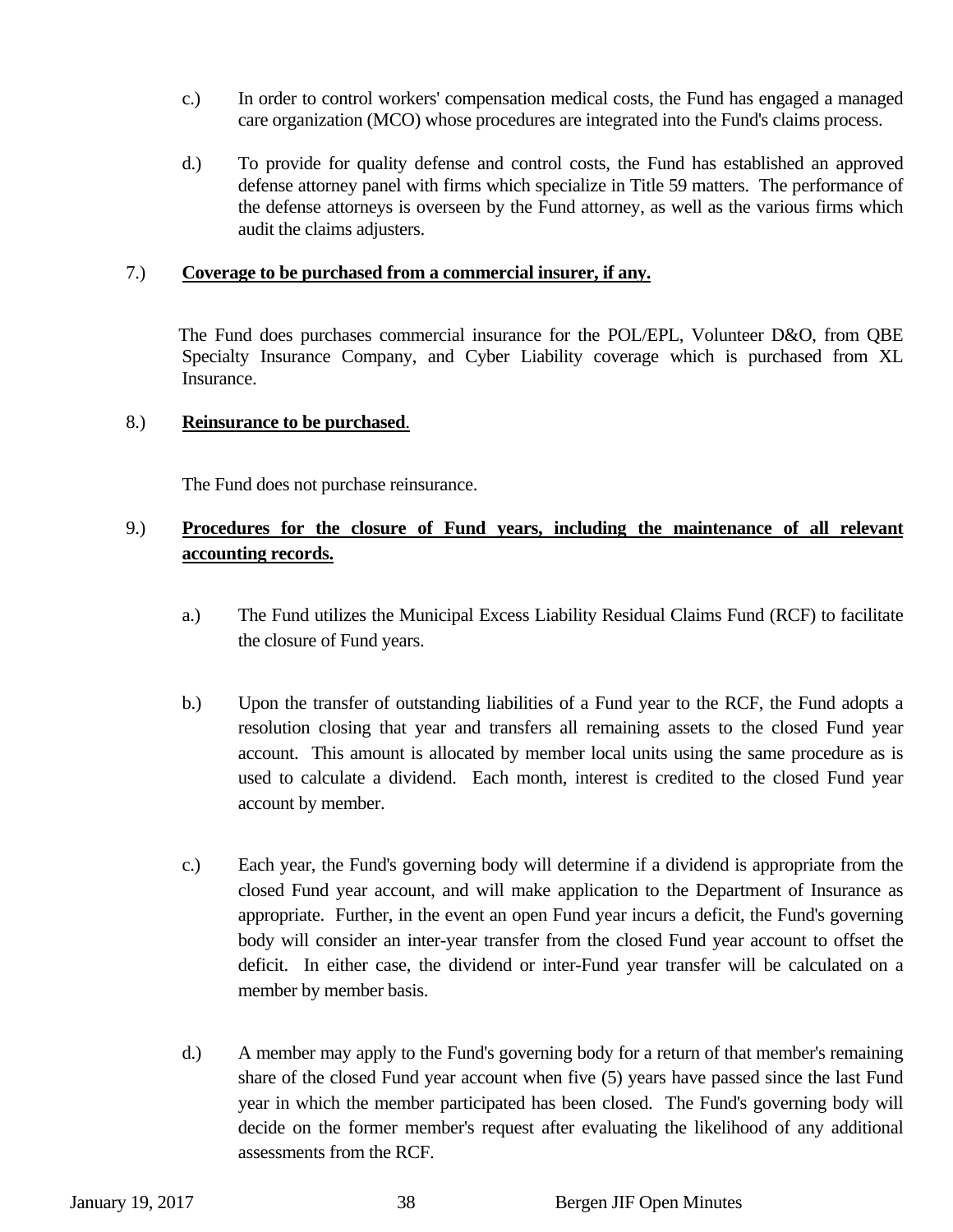- e.) All dividends from the RCF will be deposited in the closed Fund year account on a member by member basis.
- f.) The Fund will retain all records in accordance with the Fund's record retention program.

### 10.) **Assumptions and Methodology used for the calculation of appropriate reserves requirements to be established and administered in accordance with sound actuarial principles.**

- a.) The general approach in estimating the loss reserves of the Fund is to project ultimate losses for each Fund year using paid and incurred loss data. Two traditional actuarial methodologies are used: the paid loss development method and the incurred loss development method. From the two different indications resulting from these methods the Fund Actuary chooses a "select" estimate of ultimate losses. Subtraction of the paid losses from the select ultimate losses yields the loss reserve liability or funding requirement.
- b.) The following is an overview of the two actuarial methods used to project the ultimate losses.
	- o Paid Loss Development Method This method uses historical accident year paid loss patterns to project ultimate losses for each accident year. Because this method does not use case reserve data, estimates from it are not affected by changes in case reserving practices. However, the results of this method are sensitive to changes in the rate of which claims are settled and losses are paid, and may underestimate ultimate losses if provisions are not included for very large open claims.
	- o Case Incurred Loss Development Method This method is similar to the paid loss development method except it uses historical case incurred loss patterns (paid plus case outstanding reserves) to estimate ultimate losses. Because the data used includes case reserve estimates, the results from this method may be affected by changes in case reserve adequacy.

# 11.) **The maximum amount a certifying and approving officer may approve pursuant to N.J.A.C. 11:15-2.22.**

- \$10,000
- \$25,000 Emergency Court House Authority upon the joint authorization of the Fund Attorney and Executive Director. Whenever this procedure is used, the claim shall be reported to the Commissioners at their next meeting.
- With the advance approval of the Fund Attorney, the certifying and approving officer may also pay provider bills if waiting until after the next regularly scheduled FUND meeting would result in the loss of a discount on such bills. When the certifying and approving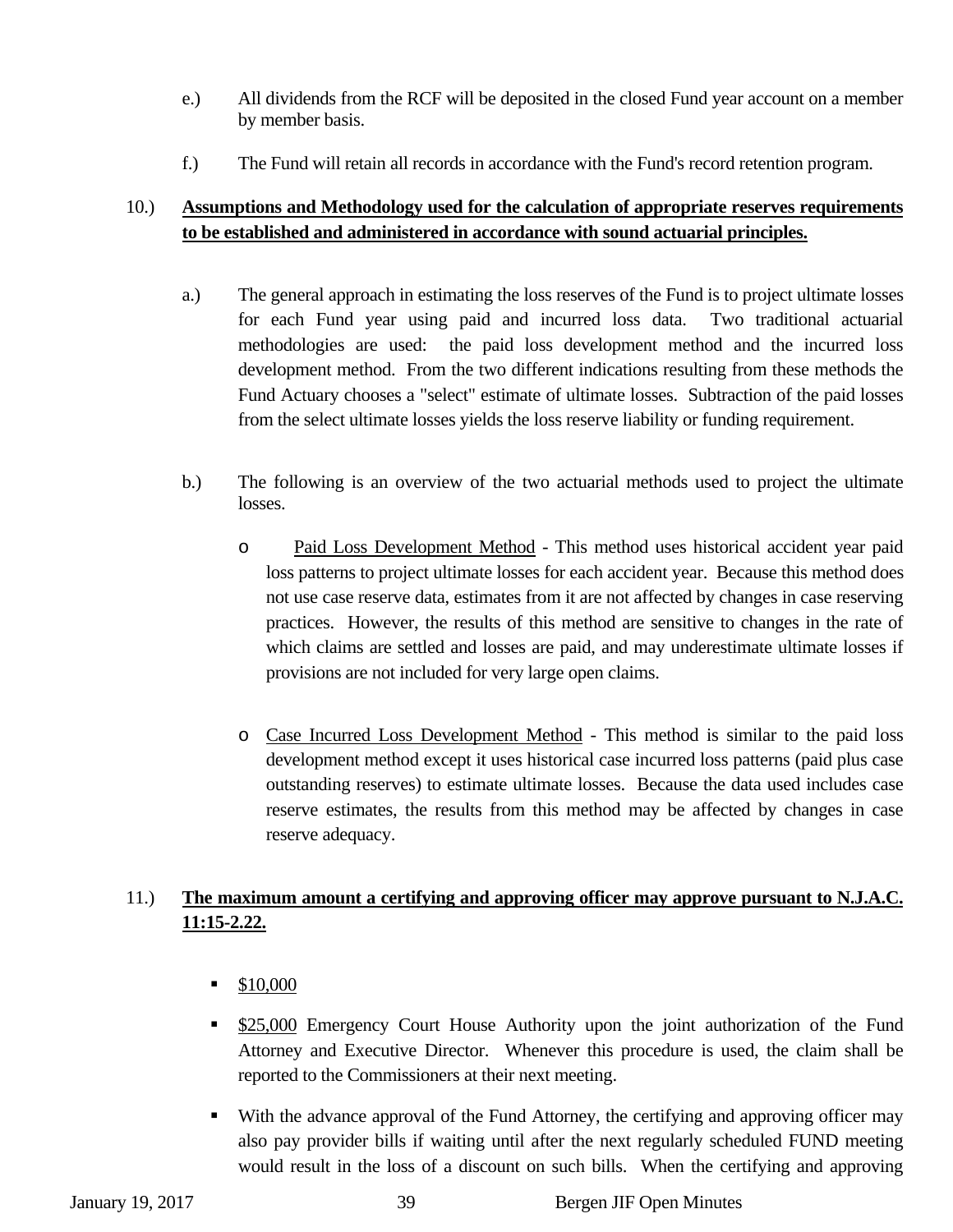officer utilizes this authority, a report shall be made to the Commissioners at their next meeting.

# ADOPTED: *this 19<sup>th</sup> day of January, 2017 by the Governing Body:*

# **BERGEN COUNTY MUNICIPAL JOINT INSURANCE FUND**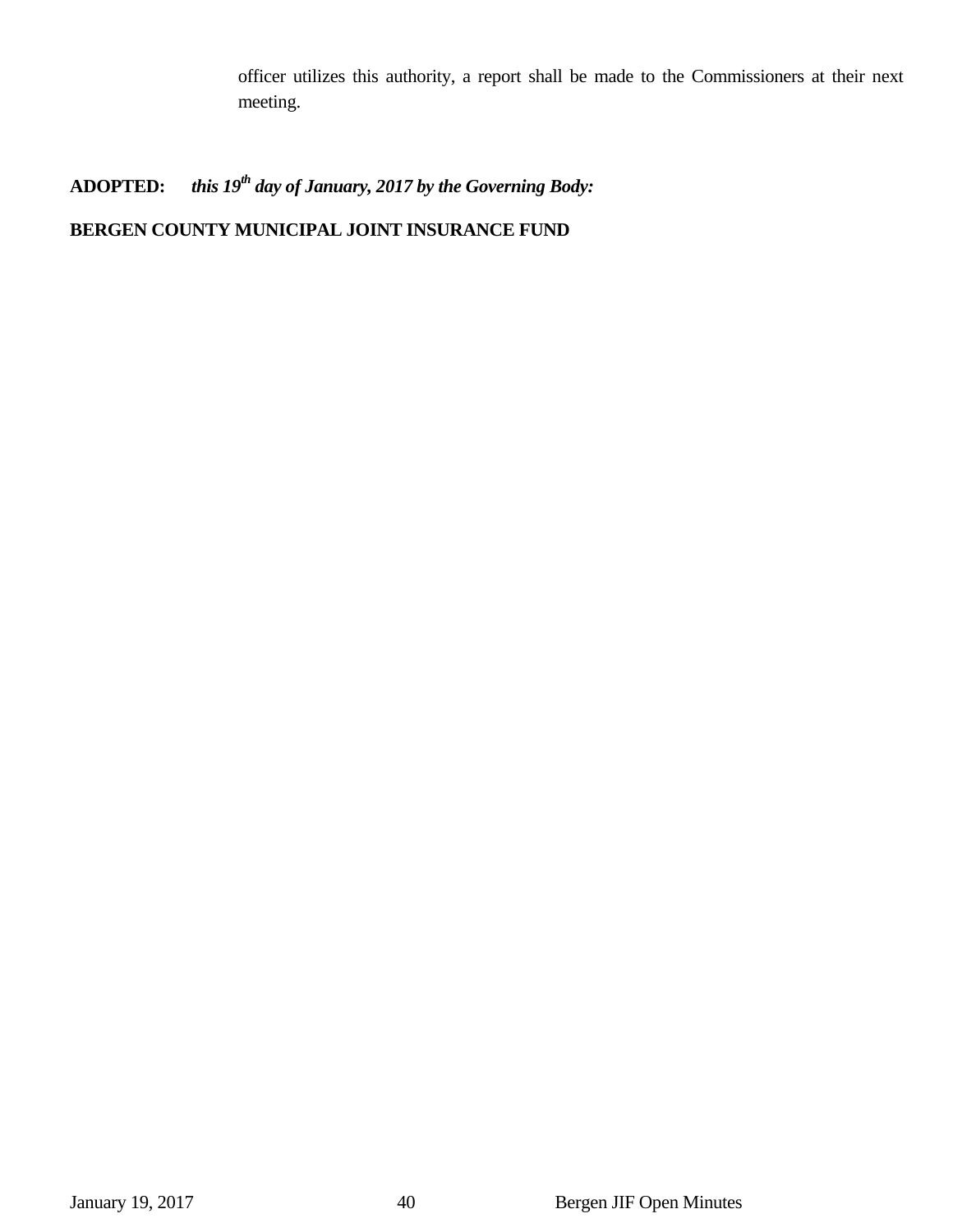#### **RESOLUTION NO. 7 - 17**

#### **BERGEN COUNTY MUNICIPAL JOINT INSURANCE FUND CERTIFICATION TO RATIFY ASSESSMENT MODIFICATION**

 **WHEREAS,** the following municipalities have incurred sewer backup claims in excess of the maximum as defined under the rules of the Bergen County Municipal Joint Insurance Fund; and

 **WHEREAS,** such modifications require amendments to the assessments of said municipalities;

 **NOW, THEREFORE, BE IT RESOLVED** that the Executive Committee hereby certifies the modifications as presented in the attached memo dated January 12, 2017; and, ratifies the action of the Executive Director/Administrator in making these changes.

The Bergen County Municipal Joint Insurance Fund at a public meeting held on January 19, 2017 the foregoing Resolution.

#### **BERGEN COUNTY MUNICIPAL JOINT INSURANCE FUND**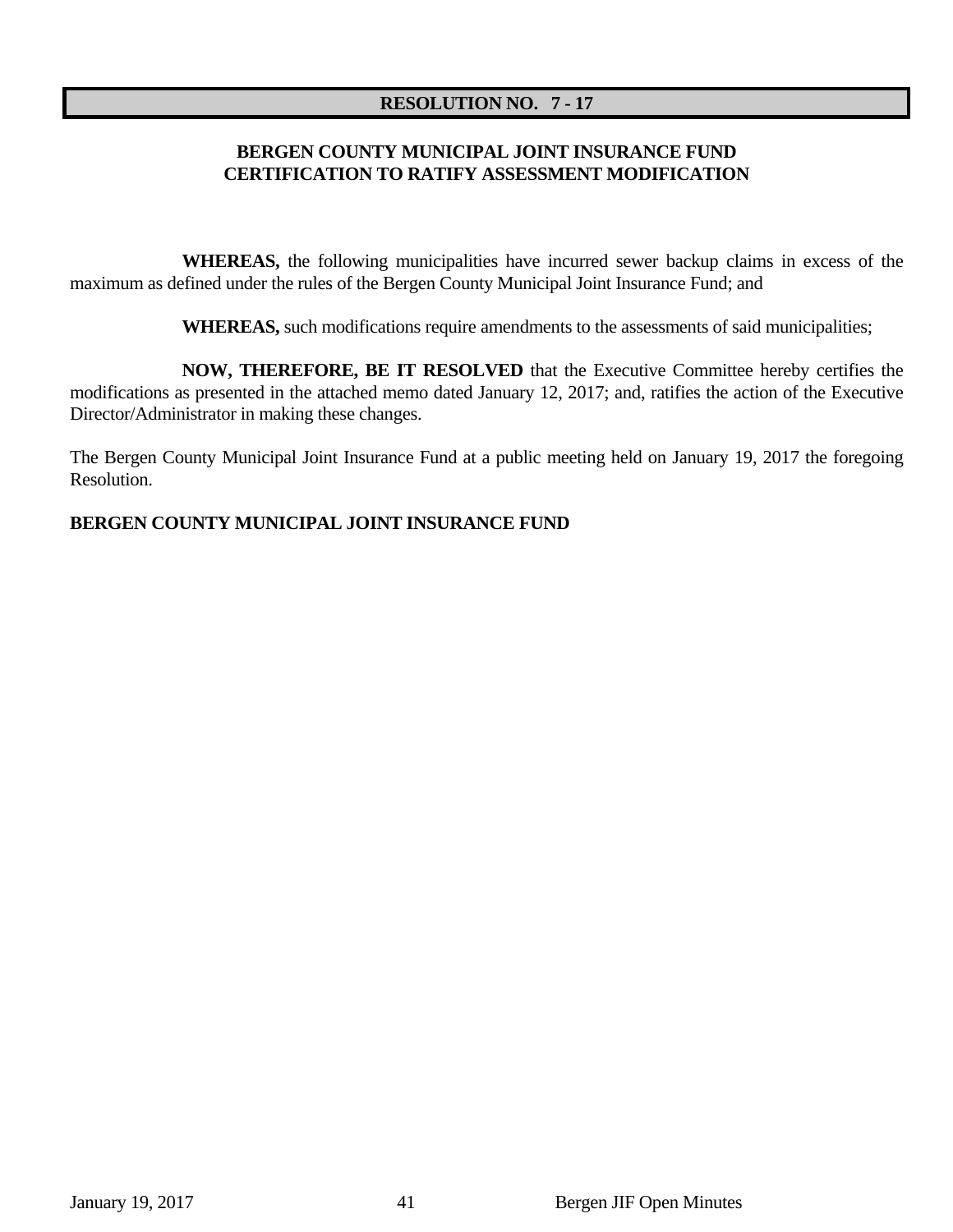# **BERGEN COUNTY MUNICIPAL JOINT INSURANCE FUND BILLS LIST**

#### **Resolution No. 8-17 JANAUARY 2017**

 **WHEREAS,** the Treasurer has certified that funding is available to pay the following bills:

**BE IT RESOLVED** that the Bergen County Municipal Joint Insurance Fund's Executive Board, hereby authorizes the Fund treasurer to issue warrants in payment of the following claims; and

**FURTHER**, that this authorization shall be made a permanent part of the records of the Fund.

| <b>FUND YEAR 2016</b> |                                |                                         |                       |
|-----------------------|--------------------------------|-----------------------------------------|-----------------------|
| <b>Check Number</b>   | <b>Vendor Name</b>             | Comment                                 | <b>Invoice Amount</b> |
| 001249                |                                |                                         |                       |
| 001249                | OAKLAND BOROUGH                | REFUND OVERPAID 4TH QTR 2016 ASSESSMENT | 1,329.82              |
|                       |                                |                                         | 1,329.82              |
| 001250                |                                |                                         |                       |
| 001250                | WYCKOFF TOWNSHIP               | REFUND OVERPAID 4TH QTR 2016 ASSESSMENT | 1,063.81              |
|                       |                                |                                         | 1,063.81              |
| 001251<br>001251      | PERMA RISK MANAGEMENT SERVICES | POSTAGE FEE 12/2016                     | 98.41                 |
|                       |                                |                                         | 98.41                 |
| 001252                |                                |                                         |                       |
| 001252                | <b>ALAN NEGREANN</b>           | TREASURER FEE 12/2016                   | 2,333.00              |
|                       |                                |                                         | 2,333.00              |
| 001253                |                                |                                         |                       |
| 001253                | MIDLAND PARK BOROUGH           | REIMBURSE TRAINING SEPT 15 -NOV-17      | 1,125.00              |
|                       |                                |                                         | 1,125.00              |
| 001254                |                                |                                         |                       |
| 001254                | ALLSTATE INFORMATION MANAGEMNT | ACCT: 408 - ACT & STOR 12/31/2016       | 63.36                 |
|                       |                                |                                         | 63.36                 |
| 001255<br>001255      | NORTH JERSEY MEDIA GROUP       | ACCT: 2005619 - 12/21/16 - PUBL NOTICE  | 9.90                  |
| 001255                | NORTH JERSEY MEDIA GROUP       | ACCT: 2005619 - 12/5/16 - BUDGET        | 36.30                 |
|                       |                                |                                         | 46.20                 |
|                       |                                | 6,059.60<br>Total Payments FY 2016      |                       |
|                       |                                |                                         |                       |
| <b>FUND YEAR 2017</b> |                                |                                         |                       |
| <b>Check Number</b>   | Vendor Name                    | Comment                                 | <b>Invoice Amount</b> |
| 001256                |                                |                                         |                       |
| 001256                | MUNICIPAL EXCESS LIABILITY JIF | FAITHFUL PERFORMANCE BOND 1ST QTR 2017  | 3,950.14              |
|                       |                                |                                         | 3,950.14              |
| 001257                |                                |                                         |                       |
| 001257                | BERGEN RISK MANAGERS, INC.     | COST CONTAINMENT SERVICES - 01/2017     | 35,225.26             |
|                       |                                |                                         | 35,225.26             |
| 001258                |                                |                                         |                       |
| 001258                | MUNICIPAL EXCESS LIABILITY JIF | MEL PROPERTY 1ST QTR 2017               | 287,853.96            |
| 001258                | MUNICIPAL EXCESS LIABILITY JIF | MEL 1ST QTR 2017                        | 690,802.91            |
|                       |                                |                                         | 978,656.87            |
| 001259                |                                |                                         |                       |